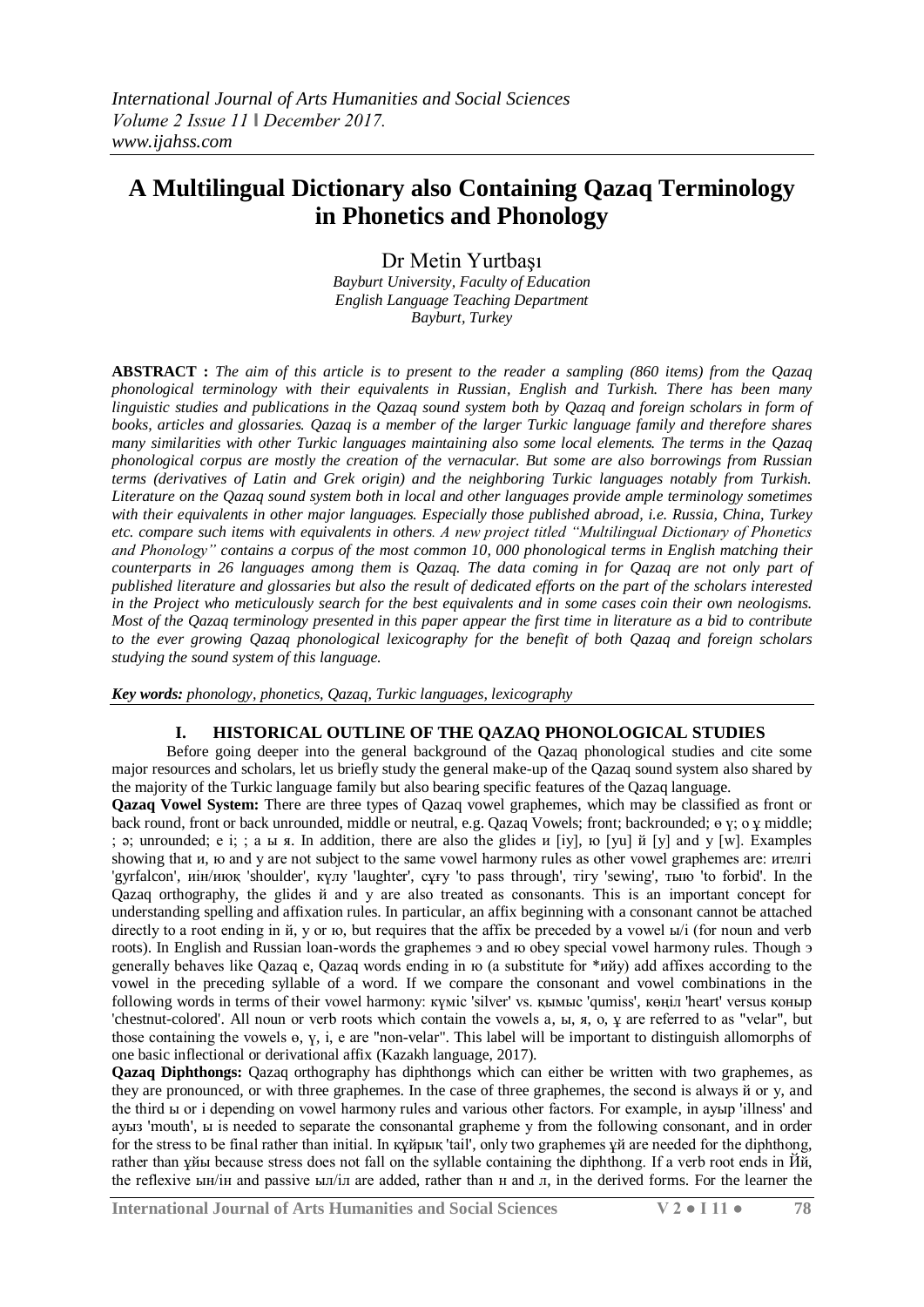concept using three graphemes to represent what sounds like a diphthong in spoken Qazaq is more understandable if one keeps in mind that the stem already contains a diphthong written with two graphemes, and that Qazaq orthography treats Йй as a consonant (Krippes, 1993).

**Qazaq Consonant System:** An understanding of the phonological processes of devoicing and voicing in Qazaq will be facilitated by the ability to group together consonants into voiced/voiceless pairs. The Qazaq consonant graphemes below may be grouped into those that only devoice (italics) and those that voice or devoice (boldface). Qazaq Consonant System voiced; б *д* г ғ в *ж з* voiceless; п т к қ ф ш с щ х h sonorants; м н ң л р Whereas vowel harmony applies to the assimilation of front or rounded (labial) qualities, the consonants  $r/\kappa$  and ғ/қ, х are front and back velar voiced/voiceless pairs. Strictly speaking, front vowels combine only with front non-velar consonants, and back vowels combine only with back velar consonants in native Qazaq words and nativized loan-words. Russian loans and some Persian loan-words are the exception. The variation between қ and х in some words, e.g. қана/хана 'house' indicates that they should both be regarded as back velar consonants. Some compounds which do not seem to follow vowel harmony rules are оқтізер 'machine gun', сыпайыгершілік 'politeness'. Persian loans which do not follow vowel harmony rules include қабір 'tomb' and қалір 'honor', but қайғы not \*қайгі (ibid).

**Qazaq Word Stress:** With the possible exception of some Russian and English loan-words, stress or accent falls on the final syllable. If a word takes an affix, the stress will shift to that new syllable. In the case of nouns, the shift in accent, which occurs with inflectional as well as derivational affixes, certain words of the native Qazaq vocabulary will drop a vowel from the syllable which receives the affix. This phenomenon is called the "fleeting vowel". Words ending in a sonorant or the fricative з exhibit the phenomenon most commonly, e.g. ауыз 'mouth' > аузы 'her mouth', ұйық 'sleep' > ұйқымла 'in my sleep' (Krippes, 1993).

**Qazaq Phonological Changes:** Types of Assimilation in Colloquial Speech

In spoken Qazaq, there are a number of phonetic assimilatory changes which are not reflected in the orthography. The examples of assimilatory changes (indicated by the arrow ">") given below are in standard Qazaq orthography only as a pronunciation guide for the learner. In writing only the unassimilated form is used.<sup>[1](http://highlandsun.com/hyc/Kazakh/34/#fn1)</sup> The five types of assimilation in colloquial speech are: 1.) labial harmony, 2.) consonantal voicing, 3.) consonantal devoicing, 4.) nasal assimilation, 5.) assibilation/gemination. Underneath each type are listed the phonetic environments which cause the changes. The same changes in Qyrghyz, however, are written as spoken (ibid).

**Qazaq Labial Harmony:** The vowels ы/і, о/ө, and ұ/ү are back/front pairs which behave similarly. In general, it is  $\overline{b}$  and e which assimilate the rounded quality of the vowels o/ $\theta$ , and  $\psi$  from the preceding syllable. This labial harmony does not apply to compound words (across morphemes) or all Persian loan-words. Rules 1 and 2 are the back and front counterparts of each other. Back vowels o,  $\gamma$  assimilate the vowel ы of the following syllable to  $\gamma$ , e.g. орын > орун, құлын > құлұн, тойлы > тойлұ, тұрды > тұрдұ Front vowels ө and  $\gamma$ assimilate the front vowel і to ү, e.g. өмір 'life' > өмүр, үміт 'hope' > үмүт, күлді 'laughed' > күлдү Front vowels ө and ү assimilate the front vowel е to ө, e.g. өлең > өлөң, күрек > күрөк, көрсе 'if one sees' > көрсө, күлсе > күлсө 'if one laughs' Consonantal Voicing intervocalically compoundsҚаракөз > Қарагөз, Талды қорған > Талды горған a. in syntactic units or phrases ақ ешкі 'white goat' > ағ ешкі, көк аспан 'blue sky' > көг аспан after a voiced consonant күз келді 'autumn came' > ңүз гелді, бір қатар 'one row' > бір ғатар Consonantal Devoicing 2. after a voiceless consonant a. in compounds Айтбай > Айтпай, Жүсіпбек > Жүсіппек historically Persian \*асман 'sky' > аспан in syntactic units or phrases көп бала 'many kids' > көп пала, әуеп бер > әкеп пер. The voiced fricative з devoices to its voiceless counterpart с when followed by a voiceless consonant, e.g. көз салу > көс салу, күз сайын 'every autumn' > күс са сайын (ibid).

**Qazaq Nasal Assimilation:** The consonant н assimilates to м in front of the labial consonants б, н, м, e.g. сенбі '-day' > сембі, Жанпейіс > Жампейіс, кен мен жер > кем мен жер The alveolar consonant н assimilates to the velar ң in front of the velar stops  $\kappa/r$  and the velar fricatives  $\kappa/r$ , e.g. сән қой > сәң қой, сен гем > сең гем, тонға > тоңға

**Assibilation/Gemination:** Assibilation refers to the assimilation of sibilants, now more frequently called fricatibes. The geminated fricative (i.e. sibilant) шш is formed from the assimilation of c/3 when either of the pair comes in contact with a morpheme or word beginning with ш or ж, e.g. қосшы > қошшы, тазша > ташша, сөзшең > сөшшөң тез шық > теш шық, көз шадлы > көш шадлы, бас шайқау > баш шайқау тас жол 'stone road' > таш шол, бас жақ > баш шақ The geminated sibilant жж is formed from the assimilation of  $c/s$  when either of the pair comes in contact with a word beginning with ж (the voiced counterpart of ш), e.g. жүз жыл 'century' > жүж жыл, мұз жарғыш > мұж жарғыш (ibid)

**Dissimilation of Лл in Standard Non-Colloquial Speech:** The sonorant Лл always dissimilates to Дд when an affix beginning in Лл is attached to a root ending in this same consonant. Persian loan-words such as келде 'head' (<келле) and молда 'mullah' (<молла) show that the combination лл is generally not allowed in Qazaq. Therefore, the adjectival affix ЛЫ and the nominal affix ЛЫҚ will dissimilate to ды/ді and дық/діқ after a root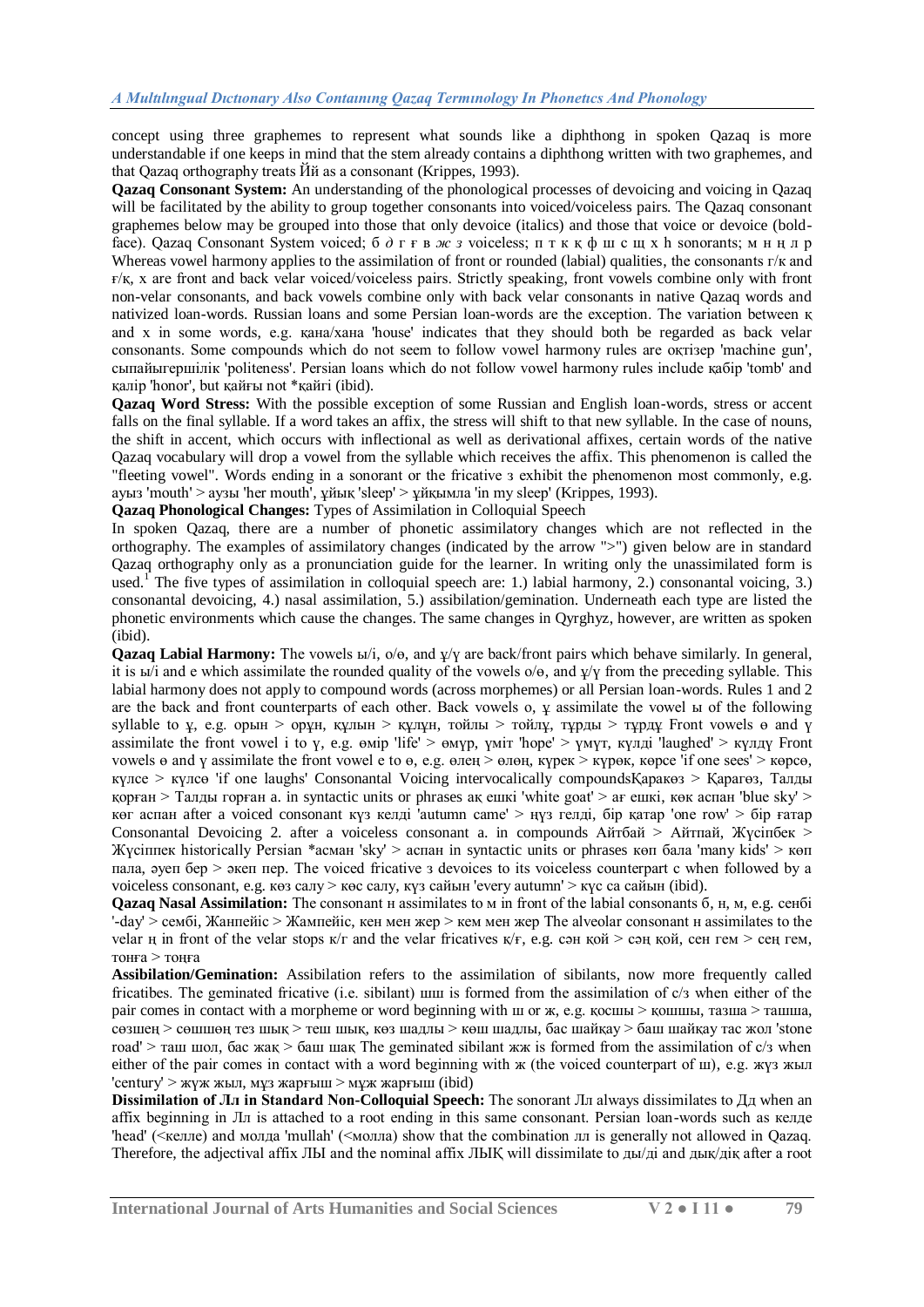## *A Multılıngual Dıctıonary Also Contaınıng Qazaq Termınology In Phonetıcs And Phonology*

word ending in Лл. Similarly, the plural affix ЛАР dissimilates to дар/дер. For example, кесел 'illness' + \*ЛЫ > кеселді 'ill', жыл 'year' > бесжылдық 'five-year period', құрал 'instrument' > құралдар 'instruments' (ibid).

**Qazaq Consonantal Assimilation Changes in Noun/Verb Affixes:** In order to understand consonantal assimilation in Qazaq, one must be able to group together those consonants which behave alike. In addition, to the voiced and voiceless division listed above, we can further divide the consonants coming at the end of a noun or verb roots into sonorant (м, н/л, р, ң) and non-sonorant (everything else) as follows. If an affix has a canonical or basic form in л or н, the initial consonant of the affix will assimilate to д or т depending on whether the root ends in a voiced or voiceless consonant. Affixes beginning with м will likewise assimilate to either б or п (ibid).

**Classification of Qazaq Consonants:** I.; Non-sonorant Consonants voiceless; н т к қ ф ш с voiced; б д г ғ у ж з II.; Sonorant Consonants ; м н/л р ; ң The changes may be generalized by drawing a line vertically from the bottom (Sonorants) to the top (Non-sonorants) of the table for affixes beginning with \*М or \*Н/\*Л. Remember that assimilation is explained by the formula  $C1 + C2 > C1C1$  in which the second consonant (C2) gains some of the qualities of the first consonant (C1). For example, оттау 'to graze' and аңдау 'to perceive' are assimilated forms of от 'grass' + лау (verbalizer) and аң 'conscience' + лау. The adjectival affix \*ЛЫ remains unchanged after roots ending in a vowel, e.g. құрама 'combination' > құрамалы 'combined'. Following the direction of assimilation according to the table құрметті 'respected' is the devoiced assimilated form from құрмет 'respect' + лі < ЛЫ, whereas онлық 'about ten' is the voiced assimilated form from он 'ten' + лық < \*ЛЫҚ (Kazakh language, 2017).

**Qazaq Consonantal Voicing and Devoicing in Nouns/Verbs:** Just as there is consonantal voicing and devoicing in colloquial speech, which is not reflected in writing, there is consonantal voicing and devoicing in non-colloquial speech which must be written as it is pronounced. The table of voiced and voiceless consonants also applies to these two assimilatory changes. In general, all final voiceless consonants of a word will voice when an affix beginning with a vowel is attached, e.g. мектеп 'school' > мектебіміз 'our school', құлак 'ear' > құлағым 'my ear'. Also, there are some compound words which reflect consonantal voicing, e.g. жарғанат 'bat' < қанат 'wing', қарашағаз 'type of wild goose' < қаз 'goose', қөгіршін 'dove' < көк 'blue'. Devoicing involves the change of a voiced consonant to its voiceless counterpart when it comes in contact with an affix beginning with a voiceless consonant, e.g. жагу 'to burn' > жақтыру 'to cause to burn', қасқалдақ Fulcia atra (Eurasian  $\cot$   $\leq$   $\kappa$   $\cos$   $\epsilon$  +  $\kappa$   $\sin$   $\sin$   $\kappa$ . Whether it is the final consonant of the root or word or whether it is the initial consonant of the affix which devoices will depend on: 1.) the canonical form of the affix and 2.) the type of final consonant on the root or word. For example, мектеп 'school' +  $*JAP >$  мектептер 'schools'; қанат 'wing' + МЕН > қанатпен 'with a wing', but қанаттер 'wings' > қанаттербен 'with wings'; құлақ 'ear' + \*ЛА > құлақта 'in the ear', but құлағымда 'in my ear' (Badanbekkyzy, 2014).

**Qazaq Homophonous Suffixes:** As a result of the dissimilation of the adjectival ЛЫ to ды/ді or ты/ті on the one hand, and the assimilation of accusative НЫ to ды/ді or ты/ті on the other, confusion can arise in reading. Only context can allow the reader to determine whether ды/ді or ты/ті belongs to an adjectival or an accusative nominal, e.g. құрметті адам 'a respected person' versus көрсеткен құрметті жақсы көрді 'She liked the respect shown to her'. It should be noted further that the adjectival and accusative nominal ды/ді or ты/ті are homophonous with the tense marker ДЫ for verbs. Another common homophonous pair is \*МА (deverbal nominalizing affix) and (negative verbal affix, "not/don't"). Both of these have the voiced assimilated variants ба/бе and voiceless variants па/пе (see affix list for examples) (Krippes, 1993).

**The masters of the Qazaq Phonology and their Views on the Qazaq Phonemic Inventory:** The first serious studies on Qazaq phonology started with Akhmet Baitursynov (January 28, 1873 — December 8, 1937), an intellectual who worked in the fields of politic, poetry, linguistics and education (Koç, 2015). His works concentrated on the curriculum change for high school education system of Qazaqstan and the study of the Qazaq language (ibid). He formed the Qazaq Research Institute of the national culture in his lifetime, and in 1961 the Institute of Linguistics was founded after his name in Almaty (Institute of Linguistics, 2017). Later on much research was conducted on Qazaq language and its sound system by his followers such as A. Baityrsynyly, K. Zhubanov, H. Dosmykhameduly, T. Shonanov, K. Kemengerov, E. Omarov, I. Kenesbayev, A. Zhunisbekov, V.V. Radlov, A Bajtur, N. I. Ilminsky etc. who applied the principles of general phonological theory on the study of Qazaq language based on the nature of the linguistic fact (Radlov, 2017). Qazaq vocal system was studied by M. Raimbekova, S. Tatubaev who investigated its phonemes from the functional point (Badanbekkyzy, 2014). S. Myrzabekov who worked on Qazaq sound system claimed that it is composed of three levels, i.e. morphemic, semi- morphemic and semi-word (ibid). Later A. Aigabylov defined and distinguished the Qazaq phonological and morphonological transference in his scientific work on morphonology (McCollum, 2015). M. Zhusipov on the other hand showed synchronic and diachronic principles of the particular "syngarmo" sound units of the positional and ant positional transference of Qazaq sounds and made extensive research on it (Badanbekkyzy, 2014). Zh. Nazbiyev also studied the syngarmo segmental units in his works (ibid).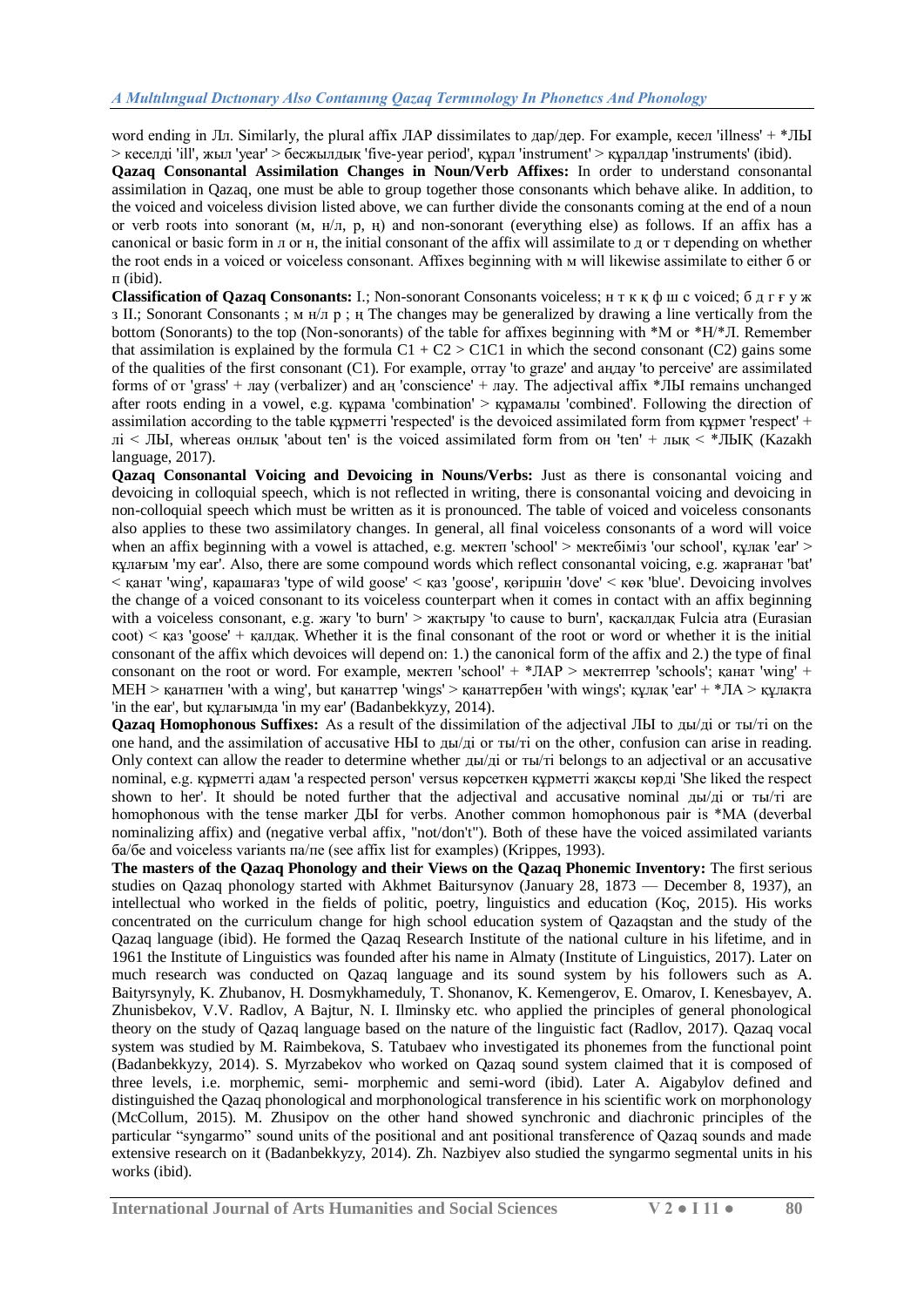N. I. Ilminsky, the linguist who analyzed the structure of Qazaq sound system determined the existence of 8 types of vowels (a, / a, e, h, i, o, / o, y, ) claiming that the vowel  $\sqrt{p}$  is a variant (allophone) of the vowel  $\sqrt{a}$ . He also named 19 types of consonants (n, 6, m, w, t, r, h, 5K, 3, in, c, p, n, j, k, F, n, r, h) (Iskhan, 2006). The outstanding orientalist V. V. Radlov who paid a special attention to the main problems of Qazaq phonetics (Abdillauly, 2017), analyzed the sound structure of the Qazaq language also noticed that it consists of 9 vowels:  $(a/a, e, o, o, y, i, h, y)$ ; and paid his attention to 20 consonants. Voiceless -  $(k, k, t, n, c, iu)$  q, k, t, p, s, s; Voiced  $-$  (f, r,,n, 6, 3, )K) y, g, d, b, z, z; Sonorous - (h, h, m, p, n, m, q, r, 1, 1; Adjacent - y (w) w, j (Ilminsky, 1960)

Another Turkic scientist P. M. Melioransky also investigated the sound system of the Qazaq language and he also concluded that its vocal system consists of 9 vowels:  $(a/a, e, o, /6, v, i, h, v)$  and phonemic system consists of  $21(n, 6, m, t, fl, h, >k, 3, in, c, p, ji, k, F, n, r, h, h, h, jpk)$  consonants (Meliopansky P.M., 1994). Among other Qazaq linguists V. Katarinsky, I. Laptev, N. Sazontov could also be cited for their valuable work on Qazaq phonology. Zh. A. Aralbaev praised V. Katarinsky (the author of "Kirghiz grammar" (Phonetics, Etymology and Syntax, Orenburg, 1897) and I. Laptev (The materials of Qazaq-Kirghiz languages", Moscow, 1900), N. Sazontov (the notes of Kirghiz grammar, Tashkent, 1912, written before the October revolution). He asserted that there was no fresh idea in the sphere of phonetics in these Works and they overall repeated the problems which were considered till that time" (Kyrgyz Grammar, 2017).

The early researches on the Qazaq phonetics held such views that the sound [ɒ] is the variant of the vowel [a] (Ilminsky, 1960), the hard and soft types of the consonant [ji] were recognized as a separate consonant by V. V. Radlov and P. M. Melioransky), the consonants [K], [r], [n], [r] were shown as guttural sounds according to the place of articulation by P. M. Melioransky etc. to be transitional. V. V. Radlov's and P. M. Melioransky's thoughts and conclusions about Qazaq phonetics maintain even today their scientific prevalence. The scientific analysis and opinions they held were the bases of their scholarly research. That is why the works of V. V. Radlov and P. M. Melioransky were included to the main fund of Turkic studies (Abdillauly, 2017).

The first Qazaq phonetician A. Baitursynuly [\(Baitursynov,](https://en.wikipedia.org/wiki/Akhmet_Baitursynov) Wikipedia) considered the alphabetic system based on the 24 phonemes in Qazaq containing 5 vowels, 17 consonants and two semivowels. Prof. K. Zhubanov (Buribayeva, 2014) accoustically divided vowes into three groups, i.e. complete vowels, short vowels and compound vowels. He also divided the no ise consonants into three groups (except sonorous consonants), i.e. labial, dental ad glottal sounds. He defined the place of articulation of sonorant consonants and divided them into direct and roundabout sonorants. The roundabout sonorant consonants were subdivited into nasal and the oral phonemes (Sonorants, 2017).

Professor K. Zhubanov (Kazah fonetikája, 2010) maintained that there are 32 sounds in the Qazaq language, 13 vowels and 19 consonants. I. K. Kengesbaev on his part, specified that the system of the Qazaq vocalism consists of 9 pure vowels and two diphthongoids (Badanbekkyzy, 2014). He showed the place of articulation of consonants and divided them into 8 groups, namely labial, labiodental, dental forelingual, front, mediolingual, backlingual and one glottal (ibid). He also divided consonants according to the manner of articulation into: occlusive and constrictive. He considered that the affricate  $\frac{x}{\sqrt{2}}$  being an allophone of the phoneme  $\frac{x}{\sqrt{2}}$ . The present day I. Kengesbaev showed 36 sounds- 11 vowels, 25 consonants in the Qazaq language. Present-day's textbooks, educational means are based on this system (ibid).

Professor K. Akhanov, the author of a textbook "The Basis of linguistics" used at Qazaq universities as textbook states that there are 23 consonants  $(6, n, M, (f), B, T, \land, c, 3, H, n, H, iu, p, > K, H, K, F, H, h, K, r, x)$ , 9 pure  $(a, f)$ e, M, i, 3, o, e, y, y) vowels and two diphthongoids (y, H). In K. his opinion the Qazaq sound inventory consists of 34 phonemes. There are 9 vowel monophtongs- a, 3, e, o, e, M, i, y, y and 25 consonants: n, K, K, T, c, in, 4), m, x, it, H, 6, r, F, 7i, 3, 5K, h, p, ji, H, y, M, H, H in professor A. Hasenov's opinion, and he pointed out 34 phonemes (ibid).

The current textbooks on Qazaq phonology is based on K. Beisenbaeva's views that there are 12 vowel phonemes, i.e. a, 3, o, e, y, y, y, H, i, H, 3, e and 25consonant phonemes: 6, n, B, 4), A, T, 3, c, >K, iu, m, H, it, r, K, K, F, M, H, H, i[, p, h, x, H in the Qazaq language, thus making it altogether 29 phonemes in Qazaq primordial sound system: a, 3, 6, r, F, /[, e, >K, 3, H, H, K, K, ji, M, H, H, o, e, p, c, T, y, Y, y, iu, i>i, i, n. [\(қазақ әліпбиі,](https://latin.mtdi.kz/main/alipby_taryhy/id/31) 2017)

S. Myrzabekov, an expert on the Qazaq sound combinations also maintained that there are 9 vowel sounds in old words of the Qazaq language, as opposed by some considering that it is impossible them to 9 who claim that the acceptance of 11 or 12 vowels would be closer to reality [\(Myrzabekov,](https://catalog.hathitrust.org/Search/Home?lookfor=%22Myrzabekov,%20S.%22&type=author&inst=) S. 1999). Z. Badanbekkyzy and Z. Yeshimbetova consider that there are 25 consonant phonemes in modern Oazaq language, namely "sonorants: n, M, H, H, p, H, y, voiced: 6, B, r, F, /t, 5K, >K, voiceless: n, (J), K, K, T, iu, c, x, h, it, H. Badanbekkyzy and Yeshimbetova agrees with A. N. Nurmahanova and N. Oralbaeva in their conclusion that there are 11 vowels, 25 consonants, in Qazaq, i.e. 12 vowels, 26 consonants, totally 38 phonemes N. Oralbaeva and others). In paralel to such studies M. Sergaliev claims there are12 vowels, 25 consonants, totally37 phonemes; Karaev M.-9 vowel monophthongs, 2 vowel diphthongs, 25 consonants, totally 36 phonemes. N. U. Turkbenbaev 9 vowels, 25 consonant phonemes, a total of 34 phonemes.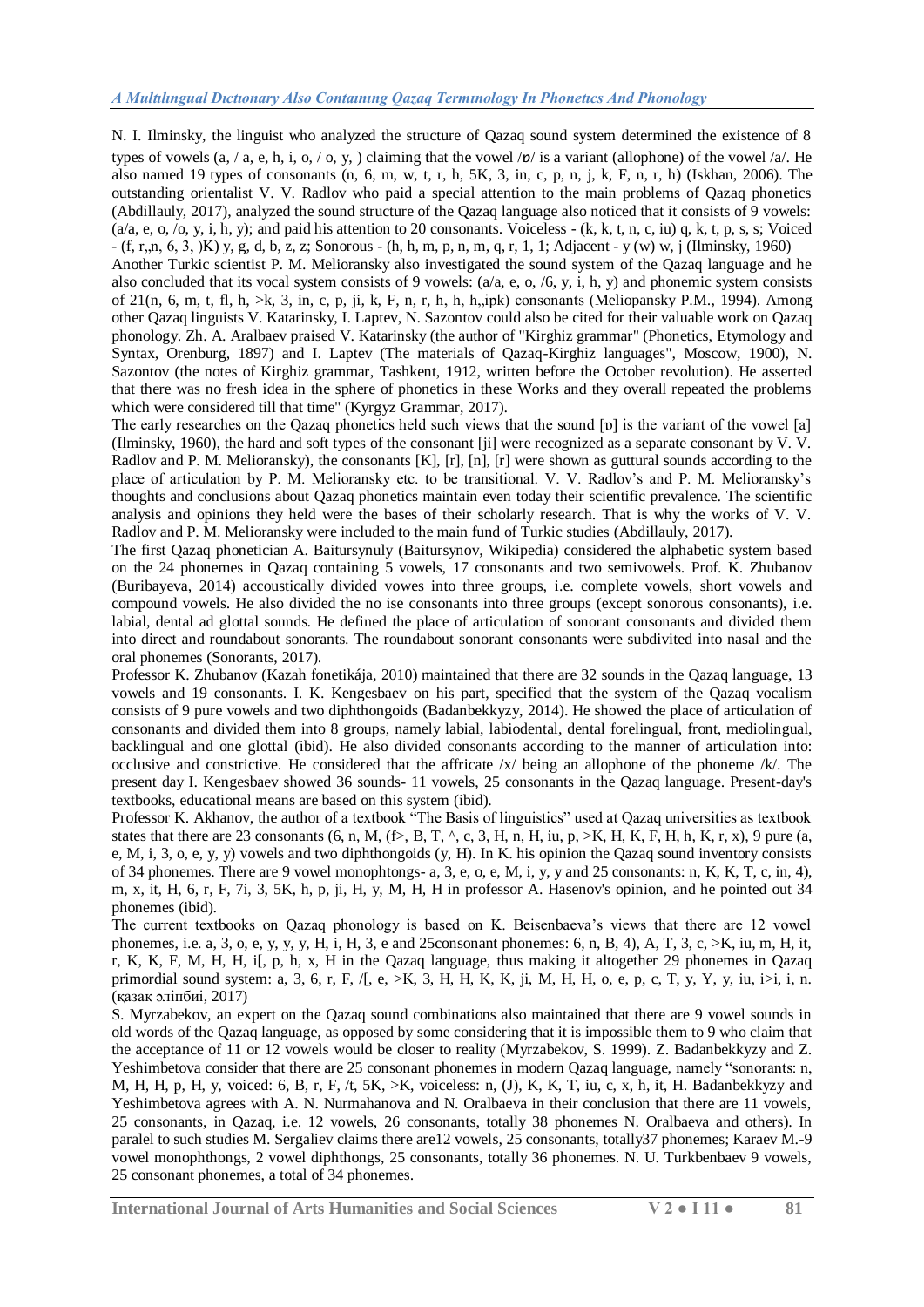During the last 100 years or so some problems of the Qazaq sound structure has been investigated by means of technical equipments notably the system of vowels by Z. Aralbaev and A. Zhunisbekov, the accent, reduction by B. Kaliev), the spectral analysis of vowels and consonants by S. Tatubaev, A. Koshkarbaev, M. Rajymbekova. Basing on an instrumental method A. Zhunisbekov described the Qazaq phonetic structure in these words: "In Qazaq there are not 9 but 6 vowel monophthongs also three monophoneme diphthongs. The conclusion he drew of his experimental -phonetic analysis shows that [e], [o] and [6] are the monophonemic false ascending diphthongs consisting of following compound components: [e] - [j+i], [o] - [w+h]. "Hence, the Qazaq vowel system consists of 6 monophthongs: [a], [a], [y], [i], [h], [ii] " (Джунисбеков А. Сингармонизм, 1991). I. Kengesbaev [\(қазақ әліпбиі,](https://latin.mtdi.kz/main/alipby_taryhy/id/31) 2017) who wrote a textbook on Qazaq phonetic system says that the Qazaq vocalic system consists of 9 pure vowels and diphthongs [y]. K. Zhubanov (Kazah fonetikája (2010) showed 25 consonants adding the sounds [(J)], [b], [h], [x], [it], [h] to 19 sounds which were pointed out by A. Baitursynuly and K. Zhubanov (ibid). It seems that he took into consideration the sounds which were transferred with the words which came from foreign language into Qazaq.

The sounds [h], [x], [(J)] in Qazaq are not part of the vernacular Qazaq. These sounds are to foud in the materials of the ancient Qazaq literary language, which came from the basis of written literary language shagatai (ibid). In reality the system of such a bookish language was one thing and one system of literary language, which includes the system of sound based on national language is another thing (ibid). Therefore, professor S. Isayev showed that were phenomenon of doubled language system in Qazaq society in 15-18 centuries (ancient Qazaq bookish language and the oral literary language.) (Badanbekkyzy, 2014).) I. Kengesbayev might have taken into consideration the [x], [h] and [(J)] consonants which were common in bookish Qazaq (ibid).

Z. Badanbekkyzy and Z. Yeshimbetova conclude that there are a lot of different point of views in differentiating the inventory of phonemes in Qazaq language claiming that Russian scholars such as V. V. Radlov, P. H., N. L. Ilminsky judge the Qazaq hard sounds [ji], [p] and soft sounds [ji' ], [p' ] as separate, independent sounds by Russian standards. They consider that by the traditionl phonological point of view the sounds [ji], [p] and [ji' ], [p'] are the hard and soft variants, syngarmo variations of one phoneme (**Tamir, 2007**). The Russian turkologists considered that the sounds [ji] and[ji'], [p] and [p'] are independent, four phonemes because they regarded the sound system of Qazaq language from the differential feature of Russian consonants. Badanbekkyzy and Yeshimbetova disagrees with V. V. Radlov, P. H. Melioransky, N. L. Ilminsky in their assumption of Qazaq phonemic inventory (Bowman, 2017).

The prominent scholar A. Baityrsynyly expressed his opinion about Qazaq sound system of Qazaq language and formed alphabet. This alphabet concerned to the researches of implicative phonology. A. Baityrsynylyis is considered among the first phonologists in Qazaq Linguistics (Baityrsynylyis, Wikipedia). N. Ualiev and A. Baitursynuly claims that there are 24 phonemes in Qazaq 5 vowels (a, o, h, e) and 17 consonants (6, n, t, 5k, in, R, p, 3, c, f, k, k, r, h, ji, m, h); 2 semi-vowels (short y and very short H)

Z. Badanbekkyzy and Z. Yeshimbetova (2014) also claim that there are 5 invariant phonemes in Qazaq each having 2 variants as stable and short except /e/. They name the four invariant phonemes as /a/, /o/, /y/, /h/ and /e/. As for the syntagmatic relation, the vowels [a], [o], [y-], [i>i] are used in one word: ai?i>iH, OTaH, Y-<sup>™,</sup> kh3h so the vowels [3], [e], [y], [i], [e] :am, eHepi, yiri, eni, etc. Thus, we can notice, that variant of invariant is not in syntagmatic relations or they must not meet in one word as explained by A. Baityrsynly. A. Zhunisbekov made an extensive research on the traditional Qazaq synchronic phenomenon and concluded that Qazaq vowels and consonants cannot have independent timbres and that if one timbre is the main (vowel) then the other should be the subordinate and the two should be combined in equal levels. Thus A. Baityrsynyly claims that "the unity of vowels and consonants like the unity of the soul and body" (Байтұpсынов, 1992). He thus concludes that such timbre is not the common phonetic timbre as emotional - expressing or polytimbric which is therefore called syngarmotimbre. Syngarmotimbres form the importance of morphemes and word sounds. Baityrsynyly, K. Zhubanov, I. Kenesbayev, A. Zhunisbekov also studied the Qazaq segmental and suprasegmental units in works of A. Nurmakhanova and Z. Basarbayeva, and observed that their findings do conform with the conclusions of A. Baityrsuynyly, H. Dosmykhamedov on the issue of syngarmonism (Badanbekkyzy, Z. (2014). Z. Badanbekkyzy and Z. Yeshimbetova agreed with V. V. Radlov and A. Bajtursynovare in their conclusion that there are 9 vowes in Qazaq including their allophones (ibid).

Opposing theories exist within Qazaq phonetics and phonology. However, the most important thing to consider in its phonology is the well-known phenomena of vowel harmony as well as the newer theory of synharmonism (Kazakh Language, 2017). According to Zhoumaghaly Abouv (1994), a native speaker of Qazaq and one of the few linguists who has the privilege of calling Qazaqstan home, "Qazaq has nine vowels, all of which are of equal length." (McCollum, 2015)) He claimed that Qazaq vowels are divided into two groups. The vowel harmony holds some of the most interesting phonetic phenomena. "It is one of the only phonotactic processes across human languages that consistently instantiates a long-distance relationship" (Nevins, 2010). Long distance implying that the phonetic effects of the base word have the power to carry not only to the preceding syllable, but across the entire word regardless of length.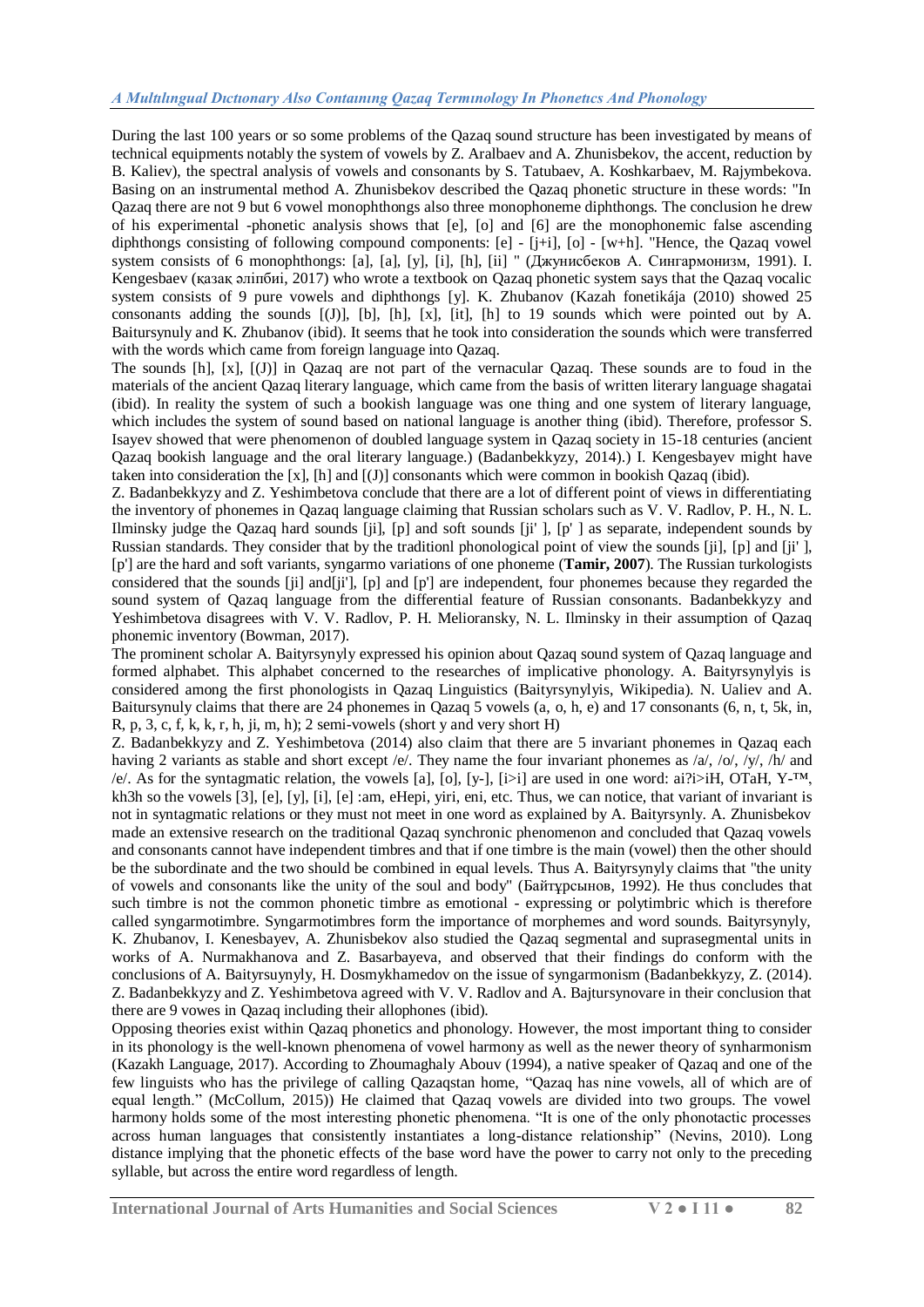The important aspect of Qazaq phonology, Synharmonism was first studied scientifically in 1987 by the Qazaq linguist Zhunisbekov (Zhunisbekov, 2014). According to the Vachek (2003) in *The Dictionary of the Prague School of Linguistics",* synharmonism, from a purely phonetic point of view, consists in that each word in the particular language can either contain only front vowels and palatalized consonants or only back vowels and velarized consonants." Abouv (1994) notes that "synharmonism is not an ordinary phonetic phenomenon, but the basis of the whole linguistic structure of the Turkic languages (Abuov, 1994; Абуов, 1998). It is a specific language unit forming the integrity of syllables and words in Turkic speech. (Csato E.A, 1988). The Qazaq sound systems enjoys four synharmonic timbres, i.e. hard non-labial, soft non-labial, hard labial, and soft labial syllables (Zhunisbekov, 2014).

# **II. WORKS ON QAZAQ LINGUISTICAL LEXICOGRAPHY IN CHRONOLOGICAL ORDER**

One of the most renowned and current linguistics dictionary has been published in Almaty (1998) by Prof. Gulmira Bayanzhanovna Madieva, from the Al-Farabi Qazaq National University titled "the Dictionary of General Linguistics". Her work contains thousands of Qazaq linguistical terminology among which are a large number of phonological items in Qazaq with their explanations and examples. Along with that reference, starting from the old going on to the more recent, the phonological data fom which the Qazaq editors of the "Multilingual Dictionary of Phonetics" have borrowed data are detailed below:

- 1860 -- N. Ilminsky. Some Materials of Learning Kyrgyz language adverbs. Kazan.
- 1883 -- V. Radlov. Phonetics of Northern Turkish languages. Leipzig
- 1894-1897 -- P. Melioransky. Brief grammar of Qazaq-Kyrgyz languages, part 1-2. Academic Science.
- 1927 -- T. Shonanov. Punctuations of foreign words
- 1970 -- M. Isaev. Questions about Phonetic structure of Qazaq language: Thesis PhD. Almaty.
- 1971 -- A. Nurmukhanova. Comparative grammar of Turkish languages. Almaty: School, -
- 1972 -- A. Dzhunisbekov. Vowels of Qazaq Language. Almaty: Science
- 1975 -- I. Kenesbaev, G. Musabaev. Modern Qazaq Language. Lexics. Phonetics, Almaty:School
- 1977 -- Kh. Netalieva. Dictionary of Qazaq Language orthoepy. Almaty: Science
- 1978 -- K, Beisenbaeva, Sh. Baitikova. Modern Qazaq Language. Almaty: School
- 1978 -- N. Turkbenbaev. Comparative phonetics of modern Russian and Qazaq languages. Almaty: School
- 1980 -- A. Dzhunisbekov. Vowel harmony in the Qazaq language. Almaty: Science
- 1981 -- M. Duisebaeva. Dictionary of Qazaq Language orthoepy. Almaty: School
- 1982 -- N. Oralbaeva G. Madina., A. Abilkaeva. Qazaq Language. Almaty: School

1982 -- Sauranbayev, N.T., Dialekty v Sovremennom Qazaqskom Jazyke. Qazaq Tilining Sozdigi. Almaty: Dajk Press

1984 – Oraltay, Hasan, Nuri Yüce ve Saadet Pinar, KazakTürkçesi Sözlüğü, Türk Dünyası AraĢtırmaları Vakfı, İstanbul.

- 1988 -- M. Zhusipulu. A. Baityrsynyly and phonology of Modern Qazaq Language. Almaty Science
- 1988 -- N. Ualiev, A. Aldasheva. Difficulties of Qazaq Spellings. Almaty: Science
- 1988 -- Zh. Aralbaev. Essays in Qazaq Phonetics. Almaty:Science
- 1990 -- A. Khasenov. Basis of Qazaq Linguistics. Almaty: Sanat
- 1991 -- A. Dzhunisbekov. Vowels and consonants / Order of the Qazaq Language. Almaty: Science

1991 -- M. Dzhusupov. System of Russian and Qazaq Languages Sounds. Syllable, interference. Teaching Pronunciation. Tashkent

- 1991 -- Zh. Abuov., A. Dzhunisbekov. Qazaq Phonetic Text. Almaty: Science
- 1991 -- Iskakov, Ahmedi, Kazirgi Kazak Tili-Morfologiya, Ana Tili, Almati.
- 1991 -- Hui Wei. Linguistic Terms Chinese and Qazaq Russian Dictionary, Central University for Nationalities University, Beijing, China
- 1991 -- Karşılaştırmalı Türk Lehçeleri Sözlüğü, Kültür Bakanlığı, Başbakanlık basımevi, Ankara.

1991 -- M. Dzhusupov. System of Russian and Qazaq languages sounds. Syllable, Interference, Teaching Pronunciation.

- 1991 -- TDK KarşIlaştırmalı Türk Lehçeleri Sözlüğü, Kültür Bakanliği, Başbakanlik Basimevi, Ankara
- 1992 -- A. Baityrsynyly. ‗'Тіл тағылымы''. Almaty: Native language
- 1992 -- M. Sergaliev, Qazaq Language. Almaty: Atamura
- 1993 -- K. Akhanov. Basis of linguistics. Phonetics. Lexics. Almaty: Sanat
- 1993 -- N. Turkbenbaev. Comparative phonetics of modern Russian and Qazaq languages. Almaty: School
- 1993 -- N. Ualiev. Basis phonology of Qazaq graphics and spellings: Thesis PHD. Almaty
- 1993 -- S. Myrzabekov. Phonetic of Modern Qazaq Language. Almaty: Qazaq University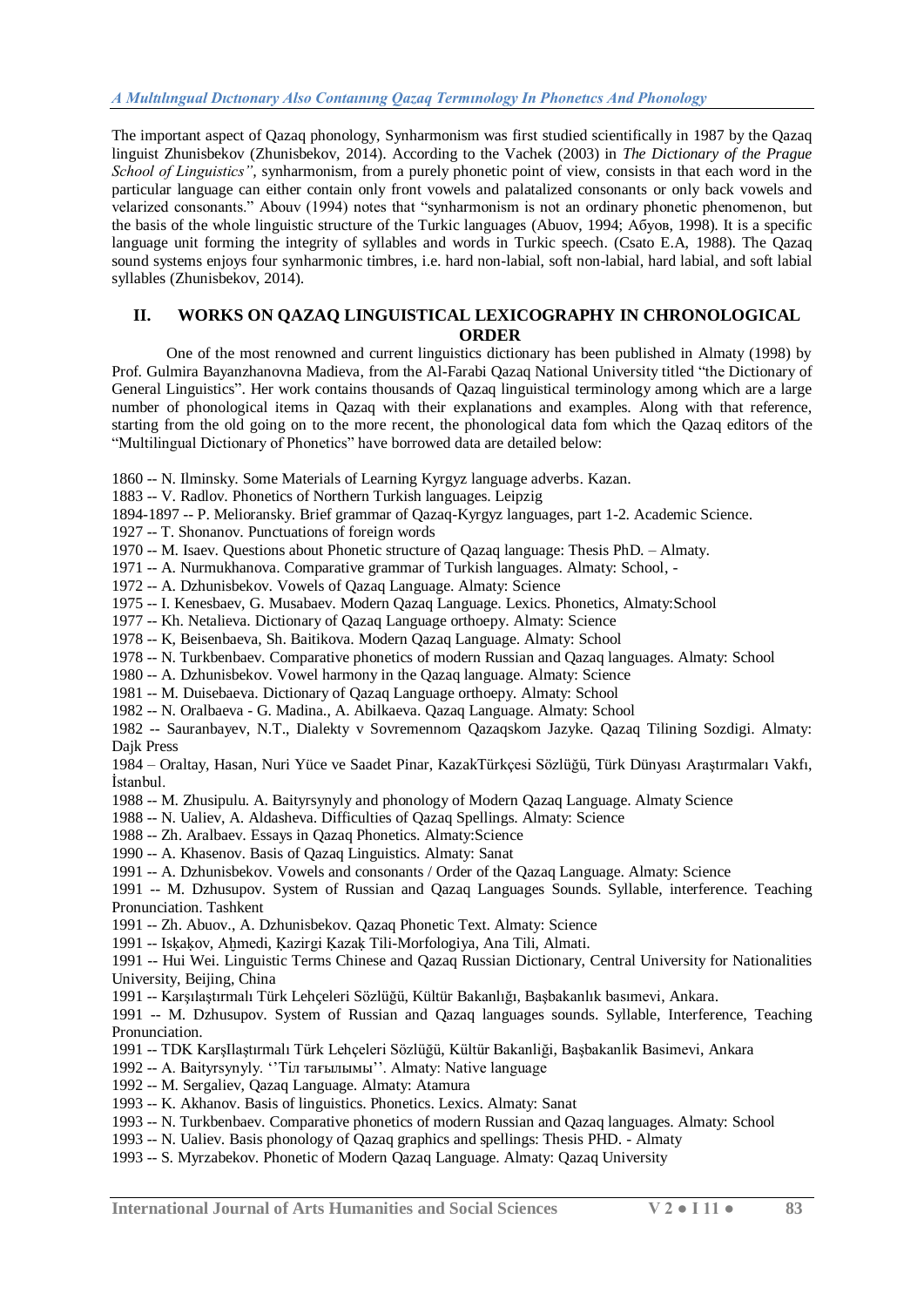1993 -- Badenbekkyzy, Zaure, Zabire B. Yeshimbetova Myrzabekov, S., Phonetics of Modern Qazaq Language. Almaty: Qazaq University

1993 -- Kenesbayev I., Musabayev G., Qazirgi Qazaq Tili Leksika–Fonetika, Mektep Baspası, Alma-Ata.

1993 -- Mirzabekov S. Qazaq Tiliniŋ Fonetikası, Qazaq Üniversiteti, Almati

1993 -- Oralbayeva N., Äbdiġaliyeva T., ġalabayev B., Praktikaliq Qazaq Tili, Ana Tili, Almati

1994 -- Abuov, Z. The Phonetics of Qazaq and the Theory of Synharmonism, University of California working papers in phonetics, 88 (Sept)

1994 -- Krippes, Karl. Qazaq (Qazaq)-English Dictionary. Dunwoody Press

1994 -- Vajda, Edward. Qazaq Phonology. Opuscula Altaica, Bellingham,

1995 -- A. Aigabylov. Morphophonology of Modern Qazaq Language. Almaty: Sanat

1997 -- S. Myrzabekov. Phonetics of Modern Qazaq Language. Almaty: Qazaq University

1997 -- Zh. Abuov. Synharmonic Basis of Turkish Speech Perception. Almaty: Science

1997 -- Naskali-Gürsoy Emine, Türk Dünyasi Gramer Terimleri Kilavuzu, Türk Dil Kurumu Yayinlari, Ankara.

1997 -- Zh. Abuov. Synharmonic Basis of Turkish Speech Perception. Almaty: Science

1998 -- A. Aigabyl. Secrets of morphonological changes in Qazaq. Almaty

1998 -- Bayanzhanovna Gulmira-Madieva, Dictionary of General Linguistics in Qazaq, Almaty, Al-Farabi Qazaq National University

1998 -- M. Raymbekova. Assimilative segments in Qazaq language: Doctoral Thesis, Almaty

1998 -- A. Aigabyl. Secrets of morphonological changes. Almaty

1999 -- A. Dzhunisbekov About phonetic names //Great language of great Nations. Almaty: Science

1999 -- K. Zhubanov. Some researches in Qazaq language, Almaty: Science

1999 -- N. Ualiev. Akhmet Baityrsynyly and ontogeny developments of Qazaq Writing Great language of great Nations

1999 -- Bolghanbaev, Aset (ed). Qazaq Tilining Sozdigi, Almaty: Dajk Press.

2001 -- Şavk, Ülkü Çelik Şavk, Türkçe - Qazaqça - Karakalpakça - Rusça - İngilizce Karşılaştırmalı Dilbilim ve Dilbilgisi Terimleri Sözlüğü

2003 -- Koç, Kenan, Bayniyazov, A ve BaĢkapan, V., Qazaq Türkçesi Türkiye Türkçesi Sözlüğü, Akçağ Yayınları, Ankara.

2007 -- Korkmaz, Zeynep (2007), Gramer Terimleri Sözlüğü, Genişletilmiş 3. .Baskı, Türk Dil Kurumu Yayınları, Ankara.

2008 -- Bazarbayeva, Z. (2008). Qazaq Intonation. Almata: Daik-Press

2014 -- Ospanova, B. A. (2014) Abai Qazaq National Pedagogical University, Almaty

2014 -- Zhunisbekov, A. (2014) A. Baitursynov Institute of Linguistics, Almaty

2014 -- Berkinbaeva, G. O. (2014) Abai Qazaq Naitonal Pedagogical University, Almaty

2014 -- Taldybaeva, M. (2014) K. A. Yasawi International Qazaq Turkish University, Turkishtan, Qazaqstan

2014 -- Zaure Badanbekkyzy – Zabira B. Yeshimbetova, Inventory of Phonemes in Qazaq Language, International Journal of Research in Humanities, Arts and Literature

2015 – Oğuz Doğan, Kazak Türkçe Fonetiği, İleri Yayınları

### **III. BACKGROUND OF THE MULTILINGUAL DICTIONARY OF PHONETICS AND PHONOLOGY**

The Linguist List (the Portal of the International Linguistics Community Online operated at Indiana University, Department of Linguistics) made a Call for Editors and Reviewers by Dr Yurtbaşı from Bayburt University, ELT Department, Bayburt, Turkey, for a Project titled *The Multilingual of Phonetics and Phonology*, a work in progress that aspires to gather terms in that field from different languages including English, French, Arabic, Turkish, Russian, Chinese, Dutch and more. The Dictionary was planned to contain more than 10,000 items with their short English and Turkish definitions and examples and that editors/reviewers were needed to work on the relevance of entries and their lexical handling. The contributors were required to check the equivalents of phonological/phonetic terms in their language or provide more accurate or new ones in their native language and edit the explanations and enrich them with examples. The dictionary was announced to aim to expand the field of Phonetics and Phonology in as many languages as possible in its Multilanguage nature, so linguists from all parts of the world were invited to join in. Within a short deadline of a few months sought assistant editors and proof-readers, eager to contribute to the project with their linguistical background." The academic call received immediate response from more than a hundred applicants from all around the world to offer help in a few dozen languages. Soon enough a common Google screen was arranged for all authorized participants to enter their contributions with a password provided. Among them were some Qazaq volunteers who first searched through the available resources in relevant literature and transferred their findings in blanks provided for that language on the table. They also checked through the English corpus and translated special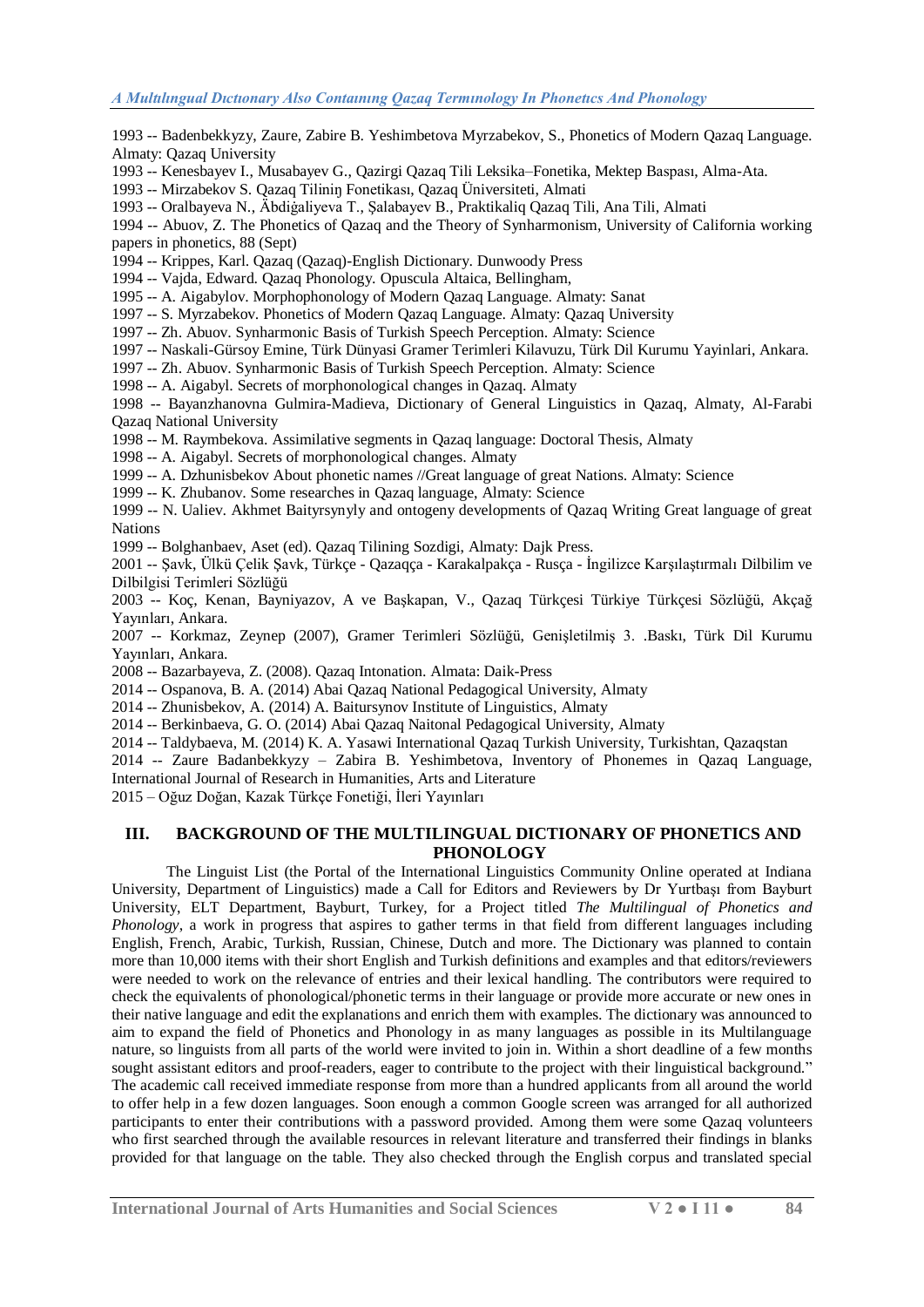terminology into Qazaq, mostly through their Russian and Turkish equivalents. Now the current number of Qazaq corpus reaches over 5, 000 against more than 10, 000 English items.

## **IV. QAZAQ EXCERPTS FROM THE MULTILINGUAL DICTIONARY OF PHONETICS/PHONOLOGY WITH EQUIVALENTS IN RUSSIAN, ENGLISH, AND TURKISH**

The international interest in the "Multilingual Dictionary of Phonetics/Phonology" rose to great heights within a matter of 6 months and the number of items in Oazaq has so far reached over 5 thousand. This is not only the largest monolingual corpus but also with their equivalents in world languages (26 as a whole). This article presents only a portion of the vast body of the relevant terminology with their equivalents in three world languages, i.e. Russian, English and Turkish. The sampling is to be found in the Appendix to this article, published the first time in world literature.

# **V. CONCLUSION**

The Qazaq language, currently spoken by more than 15 million people mainly in Qazaqstan, China, Mongolia and Russia is one of the major members of the Turkic language family bearing the distinct linguistics and more specifically phonolical features of the mother family. Using Cyrillic for writing, Qazaq people are expected to switch to Latin script by 2025. For more than a century and a half, ever since N. I. Ilminsky (Николай Иванович Ильминский) and his followers Baityrsynyly, K. Zhubanov, H. Dosmykhameduly, T. Shonanov, K. Kemengerov, E. Omarov, I. Kenesbayev, A. Zhunisbekov, V.V. Radlov, A Bajtur. After N. I. Ilminsky first conducted his linguistical work on Qazaq in general, scholars started to research on its sound system more meticulously and ever since have contributed great deal to the relevant literature. As for its phonological lexicography aspect, there have been several attempts recently to produce both monolingual and polylingual glossaries and individual dictionaries. A modern project currently launched in Turkey titled "Multilingual" Dictionary of Phonetics and Phonology" (edited by Dr Metin Yurtbaşı from Bayburt University) and the Qazaq part contributed and edited by Prof. Куралай Кудеринова, Dr Oğuz Doğan (through his work Kazak Türkçesi Fonetiği), D[r Ferhat Karabulut,](http://turkdili.cbu.edu.tr/db_images/site_125/file/ferhat.karabulut.pdf..pdf) Dr[. Kenan Koc,](mailto:Kenan%20Koc2030@hotmail.com) Alina Bokayeva) provided the largest number of Qazaq phonology-related stock in existence. This article presents to the Qazaq phonology scholars and students only a portion (860 entries) of the immense corpus in a bid to provide awareness of the richness of the scientific terminology in this field and invite them to participate in this project with their feedback. The project enjoying currently 2500 items as a whole in its pool against the 10, 000 English terms compiled in a very short time aims at reaching the number of items in the main corpus. Some of the languages in the project such as Russian, Spanish, Chinese, Arabic and Turkish have almost reached that number. The potential Qazaq editors to be interested in the project are given a special password to access to edit the corpus on the common spread-sheet in Google-drive. Those willing to contribute to this international scholarly project will be contributing to the promotion of the Qazaq phonological research on the comparative level by expanding the current corpus of Qazaq phonological terminology. One can conceive the extent of benefit this reference will alllow to the linguistics studies both for Qazaq scholars and students and those studying it as a second language.

#### **REFERENCES**

**Abdillauly, S. N. (2017).** The Problems of Phonetic Investigation of the Qazaq Language [www.karcag.hu](http://www.karcag.hu/) /files /module15/490339EA0956AF18.doc

**Abuov, Z. (1994).** The phonetics of Kazakh and the theory of synharmonism. University of California Working Papers in Phonetics, 88(Sept)

**Badanbekkyzy, Z. (2014).** Inventory of Phonemes in Qazaq Language, International Journal of Research in Humanities, Arts and Literature

Baitursnov, Ahmet (2017). [Wikipedia,](articles/november%202017/qazaq%20&%20french/Wikipedia) https://en.wikipedia.org/wiki/Akhmet\_Baitursynov

Bowman, S, Benjamin Lokshin) Idiosyncratically Transparent Vowels in Kazakh Samuel R. Bowman and Benjamin Lokshin, Stanford University

**Buribayeva, A, A. Sharipbay (2014)**. The advantage of interphoneme processing at diphone recognition of Qazaq words, Proceedings of The International Conference on Turkic Language Processing (TurkLang-2014), November 6-7, 2014, Istanbul, Turkey

**Csato, E. A. – Johanson, Lars (1998)** The Turkic languages. London: Routledge

**Cubanоv, K. (2010).** Marks-Lenin Klassiklerinin Tercüması Hakkında Ve Kazak Dilindegi Flektiv Birimler // Qazaq Tіlі Cönіndegі Zertteuler. Almatı.

**Cunіsbek, A. (2009) .** Qazaq Fоnetikası. Almatı**.** Descriptive and Theoretical Issues

**International Journal of Arts Humanities and Social Sciences V 2 ● I 11 ● 85**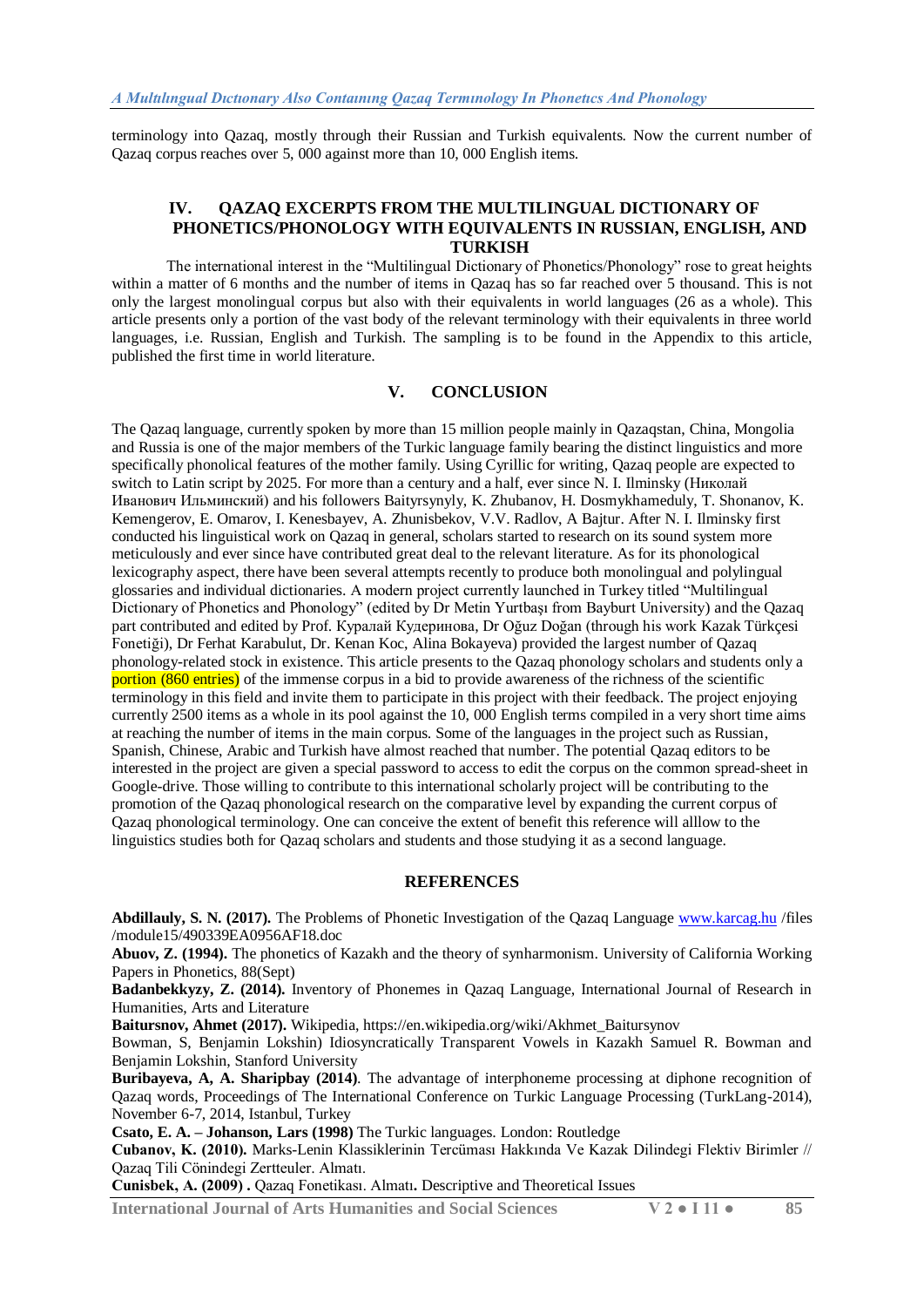Doğan, Oğuz (2015). Kazak Türkçesi Fonetiği, İleri Yayınları

**Ercilasun, A. B. (2009).** "Kazakçaya Aıt Ilk Fonetık Izler" *Dil Arastırmaları*, Bahar, Sayı: 4, Ss. 9-15.

**Ġsaev, S. (1989) .** Qazaq Ädebi Tіlіnіñ Tarihı. Mektep Baspası Almatı.

**Ilminsky H.I. (1860).** Matepialy k izučeniju kipgizskogo napečija (Ильминский H.И. Матеpиалы к, изучению киpгизского наpечия // Ученые записки, издаваемые Имп. Казанским университетом. –Казань) **Institute of Linguistics (2017)**. Institute of Linguistics for the name of A. Baitursynov [http://e](http://e-history.kz/en/organization/show/188)[history.kz/en/organization/show/188,](http://e-history.kz/en/organization/show/188)

**Iskhan B.J. (2006).** Language Policy and the Qazaq Alphabet [http://www.alipbi.com/language-policy-and-the-](http://www.alipbi.com/language-policy-and-the-kazakh-alphabet/)[Qazaq-alphabet/](http://www.alipbi.com/language-policy-and-the-kazakh-alphabet/)

**Kaġgarġ, M. (1997) .** Türkі Tіlderіnіñ Sözdіgі. Hant Baspası, Almatı.

**Kazah fonetikája (2010)**. A kazah nyelv fonetikája, <http://kitekinto.hu/hatter/2010/04/07/> a kazah\_ nyelv fonetikaja)

**Kazak Ädebġ Tіlі Tarġhınıñ Prоblemaları (1987) .** Ğılım Baspası, Almatı.

**Kazak Sоvet Entsġklоpedġyası (1974) . Vı. Tom. Almatı.**

**Kazakh Language (2017)**. https://kazakhlinguistics.wordpress.com/phonetics-and-phonology

**Kenesbayev, I. (2008)** Qazaq Tіl Bіlіmіnіñ Mäselelerі, Arıs Baspası, Almatı.

Koç, K. (2015). Kazak Dil Bilimi Araştırmaları Tarihi, Kültür Evreni Dergisi

**Krippes, K. A. (1993).** Kazakh (Qazaq-) Grammatical Sketch with Affix List, Hieroglyphic Press, Columbia, Maryland

Kuderinova, Kuralay (2015). Cağdaş Kazak Türkçesindeki Fonetik Değişiklikler, Süleyman Demirel Üniversitesi Sosyal Bilimler Enstitüsü Dergisi, 2015/2, sayı 22, ss.29-44

Kuderinova, K. (2005) . "Ceke Dibistardıñ Orfoepiyası". Qazaq Tiliniñ Orfoepiyalıq Anıqtağığı, Almatı.

**Kuderınоva, K. (2010) . .** Qazaq Cazuınıñ Teоriyalıq Negіzderі. Almatı.

**Kyrgyz grammar (2017).** [https://en.wikibooks.org/wiki/A\\_Handbook\\_of\\_Kyrgyz\\_Grammar](https://en.wikibooks.org/wiki/A_Handbook_of_Kyrgyz_Grammar)

**McCollum, A (2015).** Labial Harmony in **K**aza**kh**: Descriptive and Theoretical Issues, A Thesis Presented to the Graduate School of The Universıty of Florida in Partial Fulfillment of the Requirements for the Degree of Master of Arts, Unıversity of Florida.

**Mелиоpанский П.М. (1894)** Кpаткая гpамматика казахско-киpгизского языка. Ч.I. СПб, Тип.имп

**Ötebekоv, B. (1998) .** Auğan, Ġran, Türkiya Qazaqtaranıñ Tіlіndegі Keybіr Dauıssız Dıbıstarğa Baylanıstı Erekģelіkter, Tіldіk Cüye Cäne Qūrılım.

**Qazaq Tili, Ensiklopediya (1998).** Idk-tipo Redaksiyalıq Baspa Ortalığı, Almatı

**Qazaq Tіlіnіñ Оrfоepġyalıq Sözdіgі (2005) .** Almatı.

**Radlov (2017).** [Vasily Radlov -](https://en.wikipedia.org/wiki/Vasily_Radlov) Wikipedia

**Radlоf, W. (1882-1883) .** Phonetik der nordlichen Turkschprachen, Leipzig.

**Saparkhan, M. (1999).** Qazaq tīlīnī-g dybys zh-ĭesī : Oqū Quraly,

**Sevоrtyan, E. (1955) .** Türk Dillerinin Karģılaģtırmalı Fonetikası, Moskova.

Sızdık, R. (2004) . Qazaq Ädebi Tiliniñ Tarihi. Arıs Baspası, Almatı.

**Sonorants, (2017).** http://allthingslinguistic.com/post/68721010548/detailed-explanation-sonorants-obstruentssonority

**Tamir, F. (2007).** Kazak Türkçesi. Türk Lehçeleri Grameri, Akcağ Yayınları, Ankara, 430–480.

Tomanov, M. (1981) . "Qazaq Tiliniñ Tarihi Grammatikası" Fonetika. Morfologiya, Mektep Baspası, Almatı.

**Ualġ, N.-Kıdırbaev, Ö. (2006) .** Qazaq Tіlі Söz Mädenietі, Mektep Baspası, Almatı.

**Ualġūlı, N. A. (2005) .** Qazaq Tіlіnіñ Оrfоepiyalıq Anıqtağıģı, Almatı.

**Vachek (2003).** The Dictionary of the Prague School of Linguistics

**Zhunisbekov, A (2014)**. Teaching analysis of synharmonic sound in the Kazakh language, Life Science Journal 2014;11(5s) [http://www.lifesciencesite.com](http://www.lifesciencesite.com/)

**Абуов Ж. (1998)** Сингармонические основы восприятия речи (теоретическое и экспериментальнофонетическое исследование): автоpеф. ... докт. филол. н. – Aлматы

**Байтұpсынов А. (1992).** Тiл тағлымы, Алматы: Ана тілі

**Джунисбеков А. (1991).** Стpой казахского языка. Фонетика. – Алматы: Ғылым

**[қазақ](https://latin.mtdi.kz/main/alipby_taryhy/id/31)** ә**ліпбиі (2017).** Уикипедия, https://kk.wikipedia.org/wiki/Қазақ\_әліпбиі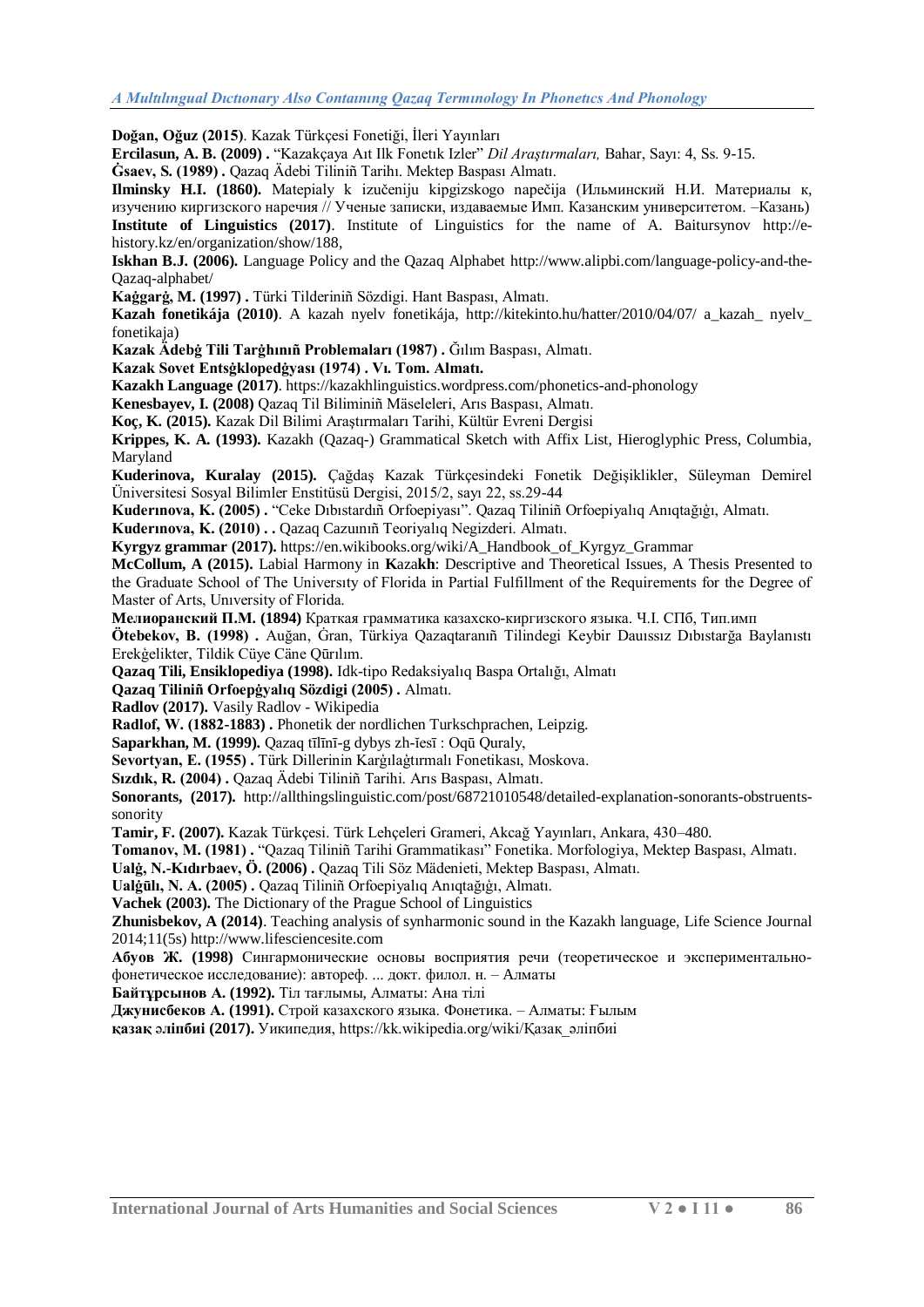#### APPENDIX

#### **Phonological Terminology (Qazaq, Russian, English, Turkish) (almost 850 terms in each language)**

**1/f-шу** *Ru.* шум 1/f, обратночастотный шум *Eng.* 1/f noise *Tr.* 1/f gürültüsü **ach-ch дауыссызы** *Ru.* ach-ch согласный *Eng.* ach-ch *Tr.* ach ünsüzü **aлмaсқыш дыбыс** *Ru.* язык регистрового тона *Eng.* register tone language *Tr.* değiĢken ses perdesi dili **aльвеоляр фонемa** *Ru.* десны *Eng.* gingiva *Tr.* diĢ eti **aнaлогия** *Ru.* аналоговое создание *Eng.* analogic creation, analogic *Tr.* örnekseme **aртикуляция** *Ru.* тип артикуляции *Eng.* articulation type *Tr.* boğumlama tarzı **aссимиляция** *Ru.* 1. сходство 2. подобие *Eng.* similarity *Tr.* benzerlik **aуыз қуысы** *Ru.* ротовая камера *Eng.* oral chamber *Tr.* ağız boĢluğu **aфрикaт дaуыссыз** *Ru.* согласный дифтонг, удвоенный согласный *Eng.* consonant diphthong, doubled consonant *Tr.* çift ünsüz **aшық дaуысты** *Ru.* открытый гласный *Eng.* open vowels *Tr.* geniĢ ünlüler, ağız açık dilin inik yapıda çıkarılan ünlü harf (ör. cry, fry, tomato) **ıp бойынша дауыс** *Ru.* телефония **ı-мутация** *Ru.* мутация *Eng.* mutation *Tr.* Ben-mutasyon **i-вектор** *Ru.* I-вектор (Вектор идентичности ) *Eng.* i-vector [identity vector] *Tr.* I-vektörü (kimlik vektörü) **i-шойбеков** *Ru.* и-мутация *Eng.* i-mutation i *Tr.* i-mutasyon **n-грамм** *Ru.* N-грамма *Eng.* N-gram *Tr.* N-gramlık **plp талдау** *Ru.* Перцептивное линейное предсказание (PLP) *Eng.* Perceptual Linear Prediction [PLP] *Tr.* Algısal Doğrusal Tahmin [PLP] **saypu сіз произносите барлық жерде** *Ru.* SaypU (Продиктовать по буквам в качестве универсального произношение) **spe-фонология** *Ru.* фонология SPE *Eng.* SPE phonology *Tr.* SPE fonolojisi **t-esh лигатура** *Ru.* лигатура тэ - эш *Eng.* t-esh ligature **th-тоқтату** *Ru.* th-остановка *Eng.* TH-Stopping **th-фронтирование** *Eng.* th-fronting **t-норма** *Ru.* T-норма (Нормализация испытания) *Eng.* T-norm [Test normalization] *Tr.* T-normu [Test normalleştirme] **u-заң (** $\mu$ **)**  $\dot{R}u$ . u-закон ( $\mu$ -закон) **v қайталануы** *Ru.* Тавтология **wp** *Ru.* WР *Eng.* WP **wug сөзінің көптік түрі** *Ru.* множественное число wug *Eng.* wugs **wug тесті** *Ru.* Wug тест *Eng.* wug test *Tr.* Wug testi **w-деңгейі** *Ru.* уровень-w *Eng.* w-level *Tr.* sözcük/seslem düzeyi **x-sampa (сөзді бағалау әдістерінің кеңейтілген алфавиті)** *Ru.* X-sampa (Расширенный фонетический алфавит методов оценки речи) *Eng.* X-SAMPA *Tr.* X-sampa/GeniĢletilmiĢ KonuĢma Değerlendirme Yöntemleri Sesbilimi Abecesi **yın алгоритмі** *Ru.* алгоритм YIN *Eng.* YIN algorithm *Tr.* YIN algoritması **z-нормасы (нөлдік нормализация)** *Ru.* z-норма (нулевая нормализация) *Eng.* Z-norm (Zero **EXAMPLE 2-HOPMACH (HOLARIK HOPMALIZAS)** *Ru.* **Z**-normalization) *Tr.* **Z**-normu (S1fir normalizasyon) **z-түрлендіру** *Ru.* z-преобразование **аббревиатура** *Ru.* акрофонетическая аббревиатура *Tr.* kısaltma söz **абдукция, сыртқа әкету** *Ru.* абдукция, отведение *Eng.* abduction *Tr.* dıĢarı çıkarma **абзацтың субъективті фактор екендігі** *Ru.* перлокутивный акт *Eng.* perlocutionary act *Tr.* etkili dil kullanımı **аблаут** *Ru.* апофония *Eng.* apophony *Tr.* kök ünlüsü değiĢimi, ünlü almaĢması **аблаут базасы** *Ru.* аблаутная база *Eng.* ablaut basis *Tr.* temelde ses değiĢikliği **аблаут, дауыстылардың кезектесуі** *Ru.* аблаут, чередование гласных *Eng.* ablaut *Tr.* ünlü indirgemesi, ünlü atlaması **аблятив, алып тастау** *Ru.* аблятив, отнятие *Eng.* ablative *Tr.* Latince isimlerde ablatif, ismin -(den) hali **абруптив** *Ru.* абруптивный звук *Eng.* glottocclusive sound *Tr.* gırtlaksıl kapantılı ses **абсолюттік** *Ru.* абсолютный *Eng.* absolute *Tr.* yalın **абсолюттік азықтану** *Ru.* абсолютное питание, подача *Eng.* absolute feeding *Tr.* mutlak onarıcı **абсолюттік бастапқы позиция** *Ru.* абсолютная начальная позиция *Eng.* absolute initial position *Tr.* mutlak başlangıç konumu **абсолюттік бейтараптандыру** *Ru.* абсолютная нейтрализация *Eng.* absolute neutralization *Tr.* soyut yansızlaştırma **абсолюттік биіктік** *Ru.* абсолютная высота *Eng.* absolute pitch *Tr.* yalın perde/yükseklik **абсолюттік гомофония** *Ru.* абсолютная гомофония *Eng.* absolute homophony *Tr.* yalın eĢseslilik **абсолюттік дыбыстық аспект** *Ru.* абсолютный звуковой аспект *Eng.* absolute sound aspect *Tr.* mutlak ses boyutu **абсолюттік есту қабілеті, сақ құлақ** *Ru.* абсолютный слух *Eng.* absolute hearing *Tr.* mutlak iĢitme **абсолюттік кесік туралы гипотеза** *Ru.* гипотеза об абсолютном разрезе *Eng.* absolute slicing hypothesis *Tr.* mutlak dilimleme hipotezi **абсолюттік қосылыс** *Ru.* абсолютное слияние *Eng.* absolute merger *Tr.* tam karıĢma **абсолюттік тамаша** *Tr.* yalın üstünlük derecesi **абсолюттік уақыт** *Ru.* абсолютное время *Eng.* absolute time *Tr.* mutlak zaman **абсолюттік универсалдық/ универсал** *Ru.* абсолютный универсальный/ универсал *Eng.* absolute universal *Tr.* evrensel özellik

**International Journal of Arts Humanities and Social Sciences V 2 ● I 11 ● 87**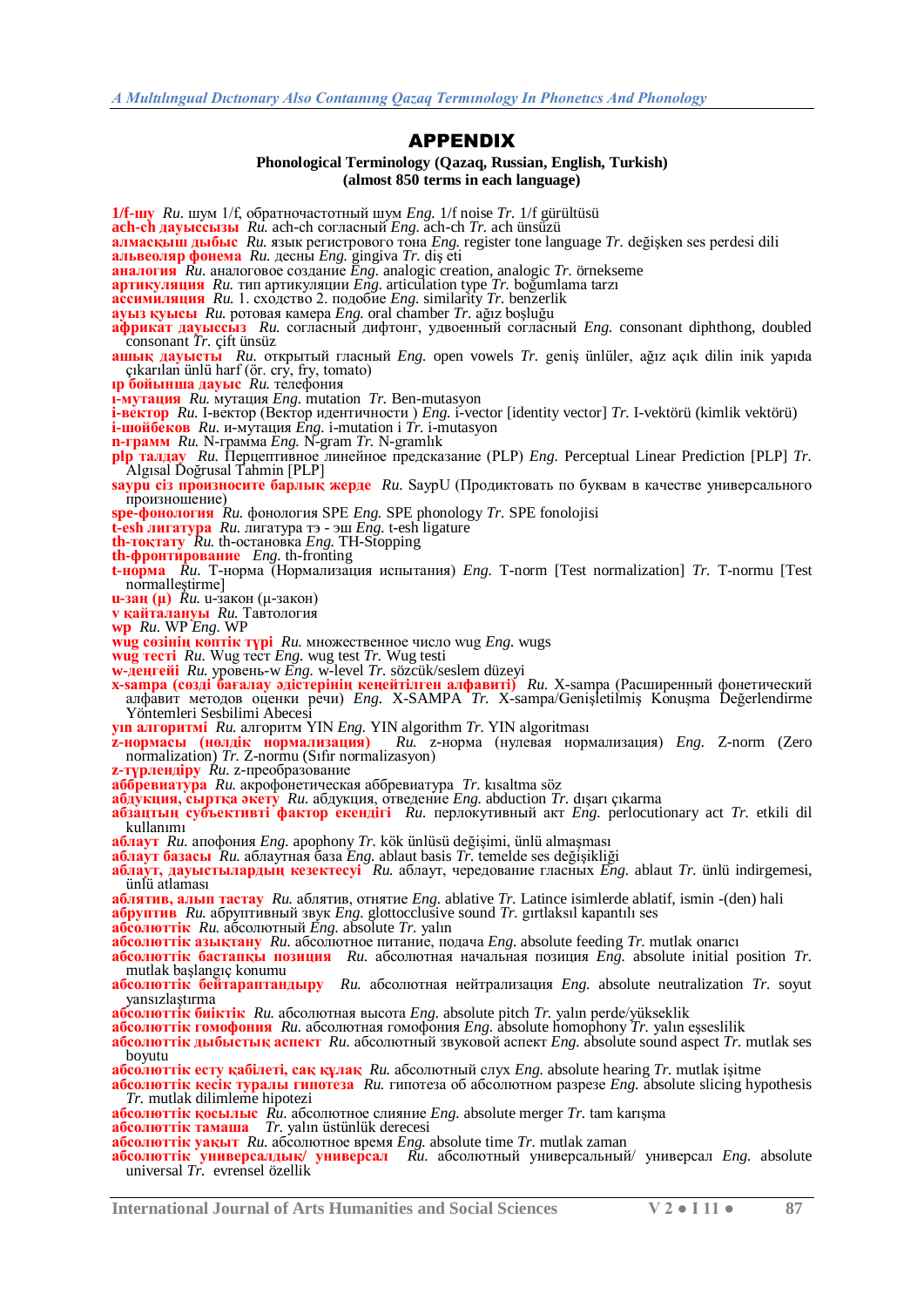**абсолюттік ұзақтық** *Ru.* абсолютная длина/ продолжительность *Eng.* absolute length [duration *Tr.* mutlak uzunluk / süre

**абсолюттік форма** *Ru.* абсолютная форма *Eng.* absolute form *Tr.* yalın biçim

**абсолюттік шығарылым** *Ru.* абсолютный выпуск *Eng.* absolute bleeding *Tr.* mutlak bozucu

**абсолюттік/толық ассимиляция** *Ru.* абсолютная/ полная ассимиляция *Eng.* absolute [total assimilation *Tr.* mutlak / toplam asimilasyon

**абстрактілі зат есім** *Ru.* абстрактное существительное *Tr.* soyut söz

**абстрактілік** *Ru.* абстрактный *Eng.* abstract *Tr.* soyut

**абстрактілік дыбыс** *Ru.* абстрактный звук *Eng.* abstract sound *Tr.* soyut ses

**абстрактілік ерекшелік** *Ru.* абстрактная особенность *Eng.* abstract feature *Tr.* soyut özellik

**абстрактілік құрақ** *Ru.* абстрактный сегмент *Eng.* abstract segment *Tr.* soyut parça

**абстрактілік фонетика** *Ru.* абстрактная фонетика *Eng.* abstract phonetics *Tr.* soyut sesbilgisi

**австралиялық ағылшын**

**автокорреляционный табу әдісі биіктік** *Ru.* метод автокорреляционный определения высоты звука *Eng.* autocorrelation method for pitch detection

**автокорреляция** *Ru.* автокорреляция *Eng.* autocorrelation *Tr.* otokorelasyon

**автоматты** *Ru.* автоматическое распознавание речи (aрр) *Tr.* özgüdümlü

**автоматты ауыстыру** *Ru.* чередование автоматическое, альтернация автоматическая *Eng.* automatic alternation *Tr.* özgüdümlü değiĢim

**автоматты сөйлеу** Ru. речь автоматическая *Eng.* automatic speech *Tr.* otomatik konuşma

**автоматты түрде сөйлеуді тану** *Ru.* автоматическое распознавание речи *Eng.* automatic speech **BTOMATTLI TYPIE COMPLEVII TAHY** Ru. **ABTOMATTHECOGE PACTIO3HABAHIE** peun  $\text{Eng.}$  automatic speech recognition *Tr.* özgüdümlü konuşma tanımlama

**автономды фонема** *Ru.* фонема автономная *Eng.* autonomous phoneme *Tr.* özerk sesbirim **автономия** *Ru.* автономная фонема

**авторлық баяндау, сөз авторлық** *Ru.* повествование авторское, речь авторская *Eng.* author's speech *Tr.* Yazarın konuşması

**автосегментарная теориясы** *Ru.* теория автосегментная *Eng.* autosegmental theory *Tr.* özerkparça teorisi

**автосегментная фонология** *Ru.* автосегментарная морфология *Eng.* autosegmental phonology *Tr.* Özparçasal Sesbilim

**агглютинативті** *Ru.* агглютинативный *Eng.* agglutinative *Tr.* BitiĢ**Ÿ**ken, bitiĢ**Ÿ**imli

**агглютинация** *Ru.* агглютинация *Eng.* agglutination *Tr.* ekleme

**агент** *Ru.* агентский *Tr.* özne

**агенттер** *Ru.* агенты *Eng.* agents *Tr.* (Ticaret) borsada veya açık artırmada alıcı ve satıcı adına fiyatları ve Ģ**Ÿ**artları denetlemek ve bazen takas etmeyi otomatik olarak yönetmek için kullanılabilen akıllı yazılım **агенттік** *Ru.* агентивный

**аглютинатор тілдері** *Ru.* Агглютинативные языки *Tr.* eklemeli diller

**аглютинация** *Ru.* агент

**агррафия** *Ru.* аграфия *Tr.* yazma bozukluğu

**ағылшын aave** *Ru.* Афроамериканский английский *Tr.* afrikalı amerikan ingilizcesi

**ағылшын екінші тіл ретінде** *Ru.* обучение английскому как второму языку

**ағылшын қара** *Ru.* Чѐрный английский

**ағылшын телугу** *Ru.* телугу английский

**ағылшын тіліндегі екпін** *Ru.* ударения, акценты английского языка *Eng.* accents of English *Tr.* Ġngilizce'nin aksanları, Ģiveleri

**ағыны сөйлеу** *Ru.* речевая цепочка *Eng.* spoken chain *Tr.* konuĢulan zincir

**адам алмасы, жұтқыншақ** *Ru.* кадык, адамово яблоко *Eng.* Adam's apple *Tr.* Adem elması

**адам даусының анықтылығы және жетілгендігі** *Ru.* точность и совершенство человеческого голоса *Eng.* accuracy and perfection of human voice *Tr.* insan sesinin doğruluğu ve mükemmelliği

**адам қауіп-қатер төндіретін іс-әрекеттер** *Ru.* акт угрозы общественному лицу

**адаптация ережесі** *Ru.* правило адаптации *Eng.* adaptation rule *Tr.* Uyarlama Kuralı

**аддитивті ақ гауссовтік шу** *Ru.* аддитивный белый гауссовский шум *Eng.* additive white Gaussian noise *Tr.* eklemeli beyaz Gauss gürültüsü

**аддитивті араласу** Ru. аддитивное вмешательство Eng. additive interference Tr. eklemeli girişim

**аддитивті шу** *Ru.* аддитивный шум *Eng.* additive noise *Tr.* Fazladan gürültü

**аддукция** *Ru.* аддукция, приведение *Eng.* adduction *Tr.* Ġçe çekim

**адекваттық** *Ru.* адекватность *Eng.* adequacy *Tr.* Yeterlik

**адекваттық** *Ru.* адекватность *Eng.* adequacy *Tr.* yeterlilik görünüĢü

**адекваттық аспект** *Ru.* адекватный аспект *Eng.* adequacy aspect *Tr.* yeterlilik görünüĢü

**аденоидалдық** *Ru.* аденоидальный *Eng.* adenoidal *Tr.* Lenf bezleriyle ilgili, adenoitlerle ilgili; büyümüĢ**Ÿ** lenf bezi hastalığ**Ÿ**ı olan kimsenin yüksek geniz sesi olması

**аденоидалдық саңылау** *Ru.* аденоидальный зазор *Eng.* adenoidal gape *Tr.* geniz boĢluğu

**адноминалдық** *Ru.* адноминальный, приименной *Eng.* adnominal *Tr.* bitiĢik ad niteleyeni

**адоптивті rp** Ru. адоптивный RP *Eng.* adoptive RP *Tr.* benimsenmis ölçünlü söyleyis

**адрес** *Ru.* адрес *Eng.* address *Tr.* seslenme sözü

**адрес формасы** *Ru.* адресная форма *Eng.* address form *Tr.* seslenme biçimi

**адстрат** *Ru.* аблатив, творительный падеж *Eng.* adstratum *Tr.* üst katman dil

**адъективная тобы** *Ru.* Группа прилагательного *Tr.* Sıfat cümlecik öbeği

**адъюнкт, еркін мүшесі** *Ru*. приложение *Tr.* İlâve, ek, esası teşkil etmeyen kısım

**ажырамас функциясы** *Ru.* ингерентные признаки, присущие признаки *Eng.* inherent features *Tr.* Öz nitelikler

**азайту кластер** *Ru.* 1. уменьшение кластера 2. сокращение группы 3. сокращение цепочки *Eng.* cluster reduction *Tr*. Küme İndirgeme; Kümelenme Basitleştirme

**аин** *Ru.* аин *Eng.* ayin *Tr.* ayin

**айқын еместігі** *Ru.* непрозрачность *Eng.* opacity *Tr.* geçirimsizlik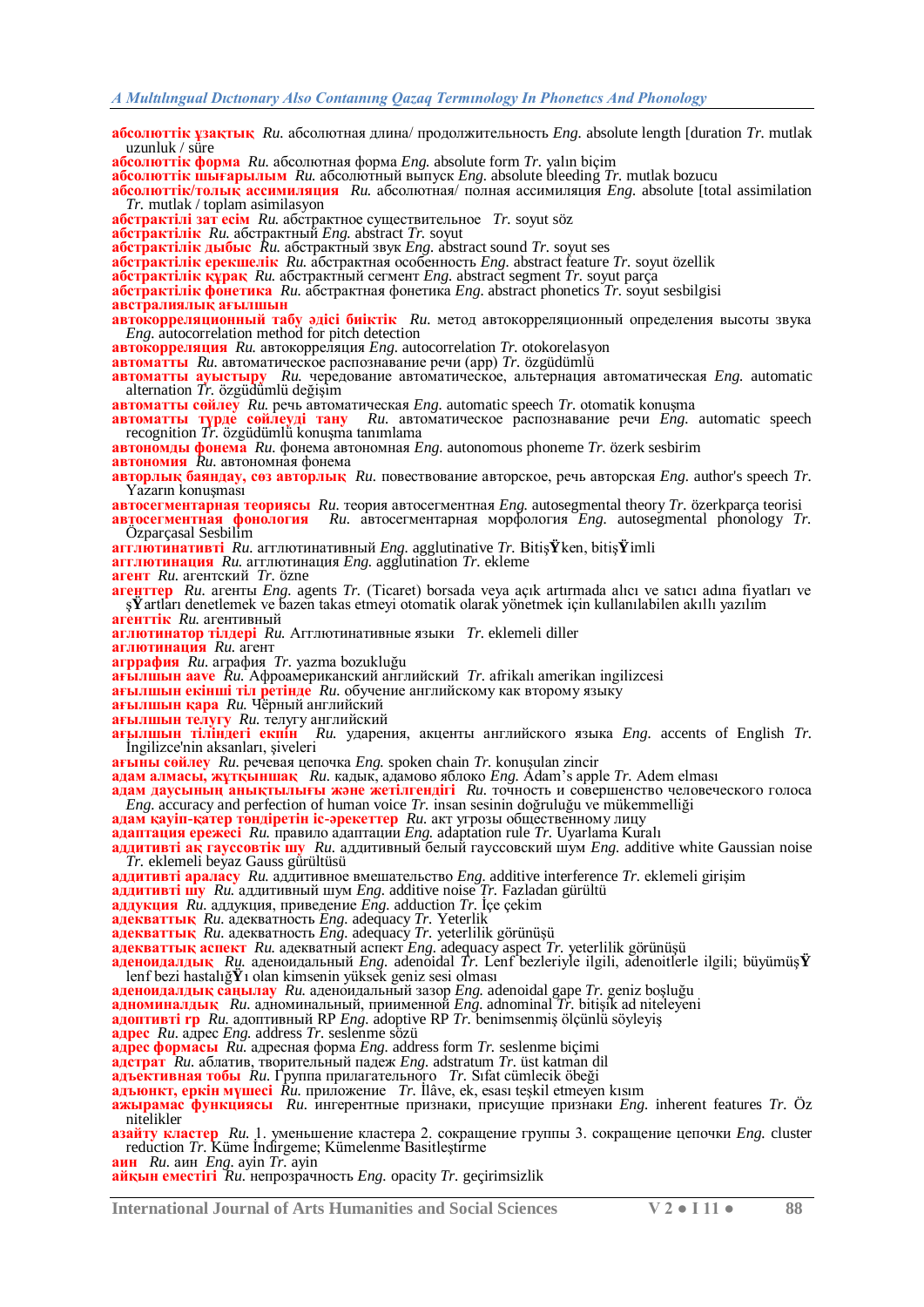**айқындайтын шектеулер над'р - және н'л-қозғалыс** *Ru.* теория связанности *Eng.* bounding theory *Tr.* Sınır teorisi **айта отырып ассимиляции**  $Ru$ . ассимиляция озвончения *Eng.* voicing assimilation *Tr.* ötümlüleşme benzesimi **айткен дауыстысы** *Ru.* Гласный Айткена *Eng.* Aitken's vowel *Tr.* Aitken'in sesli harfleri **айткен заңы** *Ru.* Закон Айткена *Eng.* Aitken's Law *Tr.* Aitken Yasası **айтылу** *Ru.* произношение *Eng.* pronunciation *Tr.* söyleyiĢ, sesletim, telâffuz **айтылу ағылшын тілінде** *Ru.* произношение на английском языке **ақ шу** *Ru.* белый шум *Eng.* white noise *Tr.* beyaz gürültü, bütün frekansları içeren ses dalgası **аккомодация теориясы** *Ru.* теория аккомодации *Eng.* accommodation theory *Tr.* uyum kuramı **аккомодация, бейімделу** *Ru.* аккомодация, приспособление *Eng.* accommodation *Tr.* Uyma, intibak **ақпаршы** *Ru.* носитель языка *Tr.* denek **акролект** *Ru.* акролект *Eng.* acrolect *Tr.* üst lehçe **акрофонетикалық аббревиатура** *Ru.* акрофонетическая аббревиатура *Eng.* acrophonetic abbreviation *Tr.* önresimli kısaltma **акрофонетикалық хат** *Ru.* акрофонетическое письмо *Eng.* acrophonetic writing *Tr.* önresimli yazı **акрофония** *Ru.* акрофония *Eng.* acrophony *Tr.* seslem yazı **аксиома** *Ru.* аксиома *Eng.* axiom **акт сөйлеу** *Ru.* актант *Tr.* KonuĢma kanunu **актант** *Ru.* актант *Eng.* actant *Tr.* Eylenen, fiil tarafından ifade edilen eyleme dahil olan ad veya tamlama **актер-әрекет-мақсат** *Ru.* актер - действие - цель *Eng.* actor-action-goal *Tr.* özne-eylem-amaç **актуальное членение предложения** *Ru.* Функциональная перспектива предложения **акусма** *Ru.* акусма *Eng.* akusma *Tr.* iĢitsel varsanı **акустика** Ru. акустика Eng. acoustics Tr. işitimbilim **акустика-артикуляциялык** процесс Ru. акус  $\alpha^3 Ru$ . акустическо-артикуляционный процесс *Eng.* acousticarticulatory process *Tr.* işitimsel-söyleyiş süreci **акустикалық (аль)** *Ru.* акустический (аль) *Eng.* acoustic *Tr.* iĢitimsel, sesçil, akustik **акустикалық анализ** *Ru.* акустический анализ *Eng.* acoustic analysis *Tr.* iĢitsel çözümleme **акустикалық ассимиляция** *Ru.* акустическая ассимиляция *Eng.* acoustic assimilation *Tr.* iĢitsel benzeĢme **акустикалық домен аналогі** *Ru.* акустический доменный аналог *Eng.* acoustic domain analog *Tr.* iĢitsel alan örnekçesi **акустикалық әлем** *Ru.* акустический мир *Eng.* acoustic world *Tr.* iĢitsel dünya **акустикалық ерекшелік** *Ru.* акустическая особенность *Eng.* acoustic features *Tr.* iĢitimsel özellikler **акустикалық ерекшелік/ қақпа сөз** *Ru.* акустическая особенность/ реплика *Eng.* acoustic feature [cue  $\gamma$ *r*. isitsel özellik **акустикалық жазба** *Ru.* акустическая запись *Eng.* acoustic record *Tr.* iĢitsel kayıt **акустикалық жарылыс** Ru. акустический взрыв *Eng.* acoustic burst *Tr.* işitsel patlama **акустикалық жүйке** *Ru.* акустический нерв *Eng.* acoustic nerve *Tr.* iĢitsel sinir **акустикалық импеданс** *Ru.* акустический импеданс *Eng.* acoustic impedance *Tr.* iĢitsel direnç **акустикалық инварианттылық** *Ru.* акустическая инвариантность *Eng.* acoustic invariance *Tr.* iĢitsel değişmezlik **акустикалық қақпа сөз/ ерекшелік** *Ru.* акустическая реплика/ особенность *Eng.* acoustic cue [feature *Tr.* iĢitsel ipucu **акустикалық коррелят** *Ru.* акустический коррелят *Eng.* acoustic correlate *Tr.* iĢitsel iliĢki **акустикалық күрделілік** *Ru.* акустическая сложность *Eng.* acoustic complexity *Tr.* iĢitsel karmaĢıklık **акустикалық құрақтану** *Ru.* акустическая сегментация *Eng.* acoustic segmentation *Tr.* iĢitsel bölümleme **акустикалық мәліметтер** Ru. акустические данные *Eng.* acoustic data *Tr.* işitsel veri **акустикалық модель**  $\mathbb{R}^n$ , акустическая модель *Eng.* acoustic model *Tr.* işitsel model **акустикалық сигнал** *Ru.* акустический сигнал *Eng.* acoustic signal *Tr.* ses sinyali **акустикалық спектр** *Ru.* акустический спектр *Eng.* acoustic spectrum *Tr.* iĢitsel izge **акустикалық спектрограф** *Ru.* акустический спектрограф *Eng.* acoustic spectrograph *Tr.* iĢitimsel görüngeçizer **акустикалық техника** *Ru.* акустическая фонетика *Tr.* Akustik fizik **акустикалық толқын** *Ru.* акустическая волна *Eng.* acoustic wave *Tr.* iĢitsel dalga **акустикалық тұрақтылық** *Ru.* акустическая устойчивость *Eng.* acoustic stability *Tr.* iĢitsel durağanlık **акустикалық фаза** *Ru.* акустическая фаза *Eng.* acoustic phase *Tr.* iĢitsel evre **акустикалық фильтр** *Ru.* акустический фильтр *Eng.* acoustic filter *Tr.* iĢitsel süzgeç **акустикалық фонетика** *Ru.* акустическая фонетика *Eng.* acoustic phonetics *Tr.* iĢitsel sesbilgisi **акустикалық энергия** *Ru.* акустическая энергия *Eng.* acoustic energy *Tr.* Duyumsal enerji **акут екпіні** *Ru.* акутовый акцент *Eng.* acute accent *Tr.* Sesli harf üzerine konan aksan iĢareti **акут екпіні** *Ru.* острое, акутовое ударение *Eng.* acute [high-pitch] accent *Tr.* tiz(yüksek perdeli) vurgu **акут интонациясы** *Ru.* акутовая интонация *Eng.* acute intonation *Tr.* tiz tonlama **акцент (фонетика)** *Ru.* акцент (фонетика) *Eng.* accent [phonetics] *Tr.* grup vurgusu **акцент, екпін** *Ru.* акцент, ударение *Eng.* accentable *Tr.* vurgulanabilir **акцентация акценті** *Ru.* акцѐнт, ударѐние, акцент *Tr.* aksan aksan **акцентология** *Ru.* акцентология *Eng.* accentology *Tr.* öbek vurgusunun analizi **акцентологиялық** *Ru.* акцентологически *Eng.* accentually *Tr.* aksana uygun bir biçimde **акценттелген** *Ru.* акцентированный *Eng.* accentuated *Tr.* vurgulanmıĢ **акцентуация, екпін қою** *Ru.* акцентуация (постановка ударения) *Eng.* accentuation *Tr.* vurgulama, ahenk vurgusu , vurgulama **акцентуациялық бірлік** *Ru.* акцентуационная единица *Eng.* accentual unit *Tr.* vurgulanan birim

**акцентуациялық градация** *Ru.* акцентуационная градация *Eng.* accentual gradation *Tr.* Akıcı dereceli derecelendirme

**акцентуациялық есептеуіш** *Ru.* акцентуационный счетчик *Eng.* accentual meter *Tr.* vurgulanan ölçü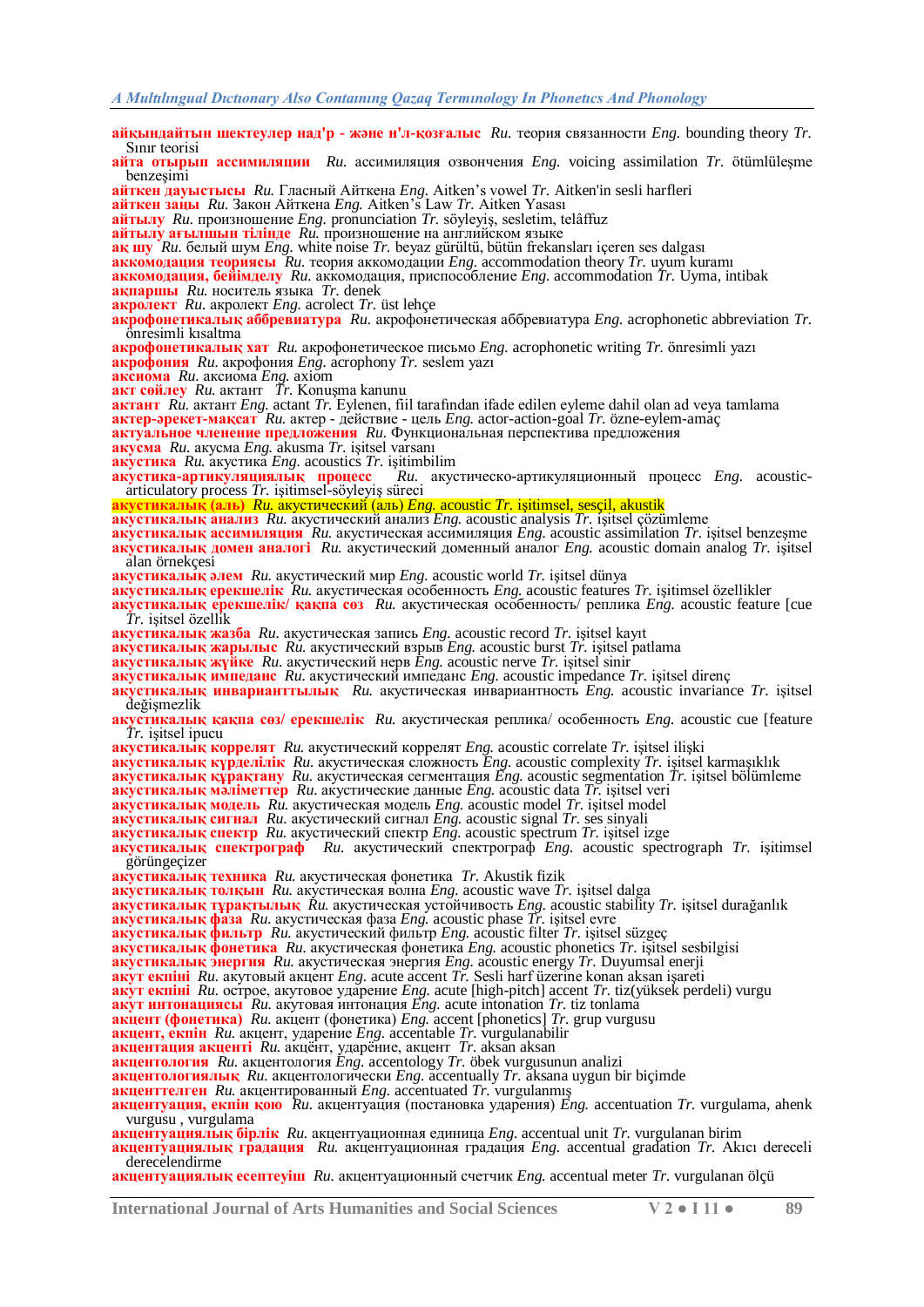**акцентуациялық жүйе** *Ru.* акцентуационная система, система ударений *Eng.* accentual system *Tr.* vurgulanan dizge/sistem **акцентуациялық нотация (жапон)** *Ru.* акцентуационная нотация (японская) *Eng.* accentual notation *Tr.* vurgulanan gösterim **ақырғы импульстік сипаттамасы (лық)** *Ru.* конечный импульсный отклик (КИО) *Eng.* Finite Impulse Response [FIR] *Tr.* sonlu dürtü tepki **ала былдыр** *Ru.* разнообразный лепет *Eng.* variegated babbling *Tr.* çeĢitli babıldama **алғашқы фонема** *Ru.* просодические фонемы *Eng.* prosodic phonemes *Tr.* fonem, ses birimi) **алгоритм** *Ru.* алгоритм *Eng.* algorithm *Tr.* algoritma **алгоритм** *Ru.* алѐксия *Tr.* Algoritma **алгоритм есептеулер орта маңызы бар разностной функциялары** *Ru.* алгоритм функции разностей средних величин, алгоритм ФРСВ *Eng.* AMDF [Average magnitude difference function] algorithm *Tr.* AMDF (Ortalama büyüklük fark fonksiyonu) algoritması **алгоритмі бөлу формант** *Ru.* алгоритм извлечения формант *Eng.* formant extraction algorithm *Tr.* Formant çıkarma algoritması **алгоритмі левинсона-дарбина** *Ru.* алгоритм Левинсона - Дарбина *Eng.* Levinson-Durbin algorithm *Tr.* Levinson-Durbin algoritması **алдын ала палатализация** *Ru.* передпалатализация *Eng.* pre-palatalization *Tr.* Palatalizasyon öncesi **алдын алу қақтығыс қысым** *Ru.* предотвращение конфликта ударений *Eng.* stress clash avoidance *Tr.* Basınç çatışmasını önleme **алдын-ала pausal** *Ru.* предпаузный *Eng.* pre-pausal *Tr.* Öncesi **алдын-ала күшейту** *Ru.* 1. предударение 2. предыскажения *Eng.* pre-emphasis *Tr.* ön vurgu **алдыңғы** *Ru.* фронт | передний *Eng.* front *Tr.* ince, ön, dil önü **алдыңғы бөлігі тілі** *Ru.* передняя часть языка *Eng.* front of the tongue *Tr.* dil önü **алдыңғы гармония** *Ru.* носовая гармония *Eng.* nasal harmony *Tr.* genizsel uyum **алдыңғы дауысты** *Ru.* передний гласный *Eng.* anterior vowel *Tr.* Ön ünlü **алдыңғы немесе келесі сөз** *Ru.* управляющий узел **алдыңғы, озат rp** *Ru.* передовой RP *Eng.* advanced RP *Tr.* GeliĢmiĢ Ölçünlü SöyleyiĢ **алдыңғы, озат** *Ru.* передовой *Eng.* advanced *Tr.* ĠlerlemiĢ**Ÿ**, ileri, geliĢ**Ÿ**miĢ**Ÿ**, modern, öncü **алексия** *Ru.* алексия *Eng.* alexia *Tr.* Okuma kabiliyetinin kayboluĢu, aleksi , okuma yitimi. **алетикалық** *Ru.* алетический *Eng.* alethic **аллегория** *Ru.* аллегория *Eng.* allegory *Tr.* alegori **аллегретто** *Ru.* аллегретто *Eng.* allegretto *Tr.* Allegrodan biraz daha ağır bir biçimde (çalınarak). **аллегро** *Ru.* аллегро *Eng.* allegro *Tr.* çabukça **алло** *Ru.* алло *Eng.* allo- *Tr.* dal **аллосема** *Ru.* аллосема *Eng.* alloseme *Tr.* dal anlam **аллотон** *Ru.* аллотон *Eng.* allotone *Tr.* titremsel değiĢke, dal titremleme **аллофон** *Ru.* аллофон *Eng.* allophone *Tr.* sesteĢ **аллофоникалық** *Ru.* аллофонический *Eng.* allophonic *Tr.* seslik **аллофоникалық айырмашылықтар** *Ru.* аллофонические различия *Eng.* allophonic differences *Tr.* sesbirim farklılıkları **аллофоникалық вариант** Ru. аллофонический вариант *Eng.* allophonic variant *Tr.* dal seslik değişken **аллофоникалық вариация** Ru. аллофоническая вариация, аллофонная вариация *Eng.* alloph **аллофоникалық вариация** *Ru.* аллофоническая вариация, аллофонная вариация *Eng.* allophonic variation *Tr*. Alfabe değişikliği **аллофоникалық диапазон** *Ru.* аллофонический диапазон *Eng.* allophonic range *Tr.* altses yayılımı **аллофоникалық ерекшелік** *Ru.* аллофоническая особенность *Eng.* allophonic feature *Tr.* çevresel özellik **аллофоникалық транскрипция** *Ru.* аллофоническая транскрипция *Eng.* allophonic transcription *Tr.* EĢsesbirimsel çeviriyazı **аллохрон** *Ru.* аллохрон *Eng.* allochrone *Tr.* Uzatımlık алу барысы  $Ru$ . 1. поворачивание 2. переворачивание 3. взятие реплики *Eng.* turn taking *Tr.* konuşma sırası **алу кернеу** *Ru.* оттягивание ударения *Eng.* stress retraction *Tr.* Gerilme gerilemesi **алфавит** *Tr.* alfabe] **алфавит** *Ru.* алфавит *Eng.* alphabet *Tr.* alfabe] **алфавит бойынша орналастыру** *Ru.* располагать по алфавиту *Eng.* alphabetize *Tr.* seslerin harflerle temsili **алфавит әріптері** *Ru.* буквы алфавита *Eng.* alphabet letters *Tr.* Alfabe harfleri **алфавиттік әріп** *Ru.* алфавитная буква *Eng.* alphabetical letter *Tr.* Alfabetik mektup **алфавиттік транскрипция алфавиттік емес транскрипцияға қарсы** *Ru.* алфавитная транскрипция против неалфавитной транскрипции *Eng.* alphabetical transcription vs. nonalphabetic transcription *Tr.* abacesel çeviri yazıya karĢı abecesel olmayan çeviriyazı **алшақтық** *Ru.* 1. перерыв 2. преломление *Eng.* breaking *Tr.* ses kırılması **алшақтық бөлу** *Ru.* дизъюнкция *Eng.* disjunction *Tr.* ayırma, kaydırma **алып тастау** *Ru.* исключение *Tr.* aykırılık, istisna **альвеол** *Ru.* альвеолы *Eng.* alveoli *Tr.* hava kesecikleri **альвеоланың жабылуы** *Ru.* закрытие альвеолы *Eng.* alveolar closure *Tr.* diĢyuvasıl kapanma **альвеолопалаталь (шуыл)** *Ru.* альвеолопалатальный (шумный) *Eng.* alveolopalatal [noisy] *Tr.* diĢ yuvasıl damaksıl [gürültülü] **альвеолопалаталь дауыссыз** *Ru.* альвеолопалатальный согласный *Eng.* alveolo-palatal consonant *Tr.* diĢ yuvasıl damaksıl ünsüz **альвеоло-палаталь эжекторлық фрикативті (**ɕ**')** *Ru.* альвеоло-палатальный толчковый фрикативный [**ɕ**'] *Eng.* alveolo-palatal ejective fricative [**ɕ**'] *Tr.* diĢ yuvasıl-damaksıl gırtlak duraklı sızmalı

**альвеоло-палатальдік дыбыс** *Ru.* альвеонѐбный, альвеопалатальный, альвеоло-нѐбный, альвеолопалатальный *Eng.* alveo [lo]-palatal *Tr.* damakönü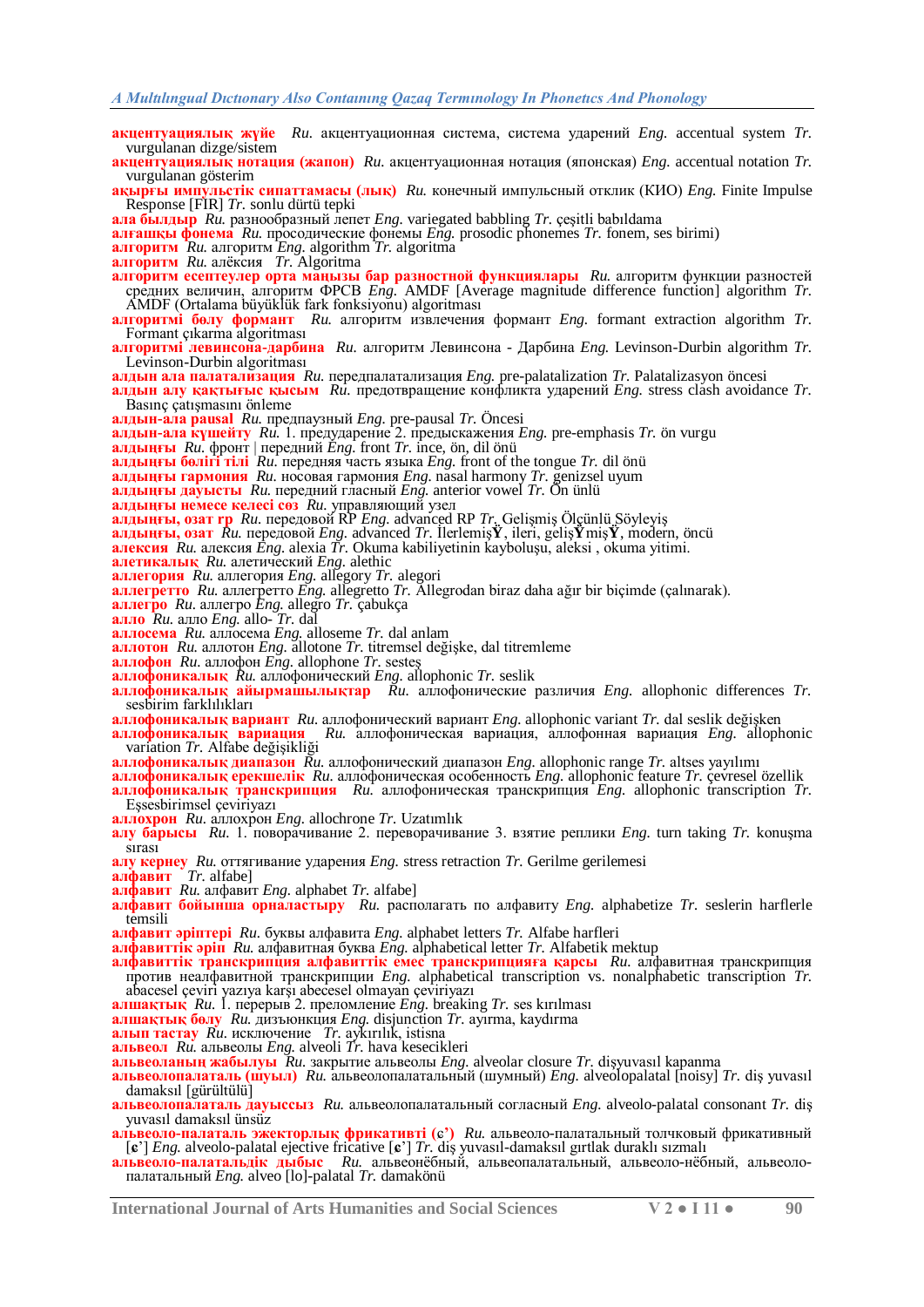**альвеолярлы (тіс тасы)** *Ru.* альвеолярный (зубной камень) *Eng.* alveolar [tooth damm]

**альвеолярлы** *Ru.* альвеолярный *Eng.* alveolar *Tr.* diĢyuvasıl

**альвеолярлы аппроксимант** Ru. альвеолярный аппроксимант *Eng.* alveolar approximant *Tr.* dig yuvasıl akıcı

**альвеолярлы бүйір** *Ru.* альвеолярный боковой *Eng.* alveolar lateral *Tr.* ön avurt ünsüzü, önavurt ünsüzü **альвеолярлы бүйір аппроксимант (l)** *Ru.* альвеолярный боковой аппроксимант (l) *Eng.* alveolar lateral approximant [l] *Tr.* diĢ yuvasıl yanal akıcı

**альвеолярлы бүйір дыбыстары** *Ru.* альвеолярные боковые звуки *Eng.* alveolar lateral sounds *Tr.* dişyuvasıl yanünsüz sesleri

**альвеолярлы бүйір клапан** *Ru.* альвеолярный боковой хлопающий, альвеолярный боковой ударный *Eng.* alveolar lateral flap *Tr.* diş yuvasıl yanal çarpmalı

**альвеолярлы бүйір эжекторлық аффриката** *Ru.* альвеолярная боковая эжекторная аффриката (t) *Eng.* alveolar lateral ejective affricate [t] *Tr.* diĢ yuvasıl yanal gırtlak duraklı patlamalı-sızmalı

**альвеолярлы бүйір эжекторлық фрикативті (s')** *Ru.* альвеолярный боковой эжекторный фрикативный *Eng.* alveolar lateral ejective fricative *Tr.* diĢ yuvasıl yanal gırtlak duraklı sızmalı

**альвеолярлы дауыссыз** *Ru.* альвеолярный согласный *Eng.* alveolar consonent **альвеолярлы дауыссыздар** *Ru.* альвеолярные согласные *Eng.* alveolar consonants *Tr.* diĢ eti ünsüzü, diĢsil ünsüz;

**альвеолярлы доға, альвеолярлы тарақ** *Ru.* альвеолярная дуга, альвеолярный гребень *Eng.* alveolar ridge *Tr.* ön avurt sırtı

**альвеолярлы кедергі** *Ru.* альвеолярное препятствие *Eng.* alveolar obstruction *Tr.* diĢyuvasıl engelleme **альвеолярлы қуыс** Ru. альвеолярная полость *Eng.* alveolar cavity *Tr.* diş yuvasıl boşluk

**альвеолярлы мұрын жолды (n)** *Ru.* альвеолярный носовой (n) *Eng.* alveolar nasal [n] *Tr.* dil ucu-diĢ ardı

**альвеолярлы орам** *Ru.* альвеолярный рулон *Eng.* alveolar roll *Tr.* diĢyuvasıl yuvarlama

**альвеолярлы сибилянттар** *Ru.* альвеолярные сибилянты *Eng.* alveolar sibilants *Tr.* diĢyuvasıl ıslıklı ünsüzler

**альвеолярлы төмпе** *Ru.* альвеолярный бугор *Eng.* alveolar tubercle *Tr.* diĢ yuvasıl kabarcık

**альвеолярлы трель** *Ru.* **альвеолярная трель** *Eng.* alveolar trill *Tr.* diĢ yuvasıl titrek

**альвеолярлы трель** *Ru.* альвеолярная трель ® *Eng.* alveolar trill *Tr.* diĢ yuvasıl titrek

**альвеолярлы фрикативті** *Ru.* альвеолярный фрикативный *Eng.* alveolar fricative *Tr.* diĢyuvasıl sızmalı

**альвеолярлы шертпеклер** *Ru.* альвеолярные щелчки *Eng.* alveolar clicks *Tr.* diĢ yuvasıl Ģaklamalılar **альвеолярлы эжектор (t')** *Ru.* альвеолярный эжектор (t') *Eng.* alveolar ejective *Tr.* diĢ yuvasıl-gırtlak

duraklı

**альвеолярлы эжектор (t')** *Ru.* альвеолярный эжектор (t') *Eng.* alveolar ejective [t'] *Tr.* diĢ yuvasıl-sızmalı **альвеолярлы эжекторлық аффриката (ts')** *Ru.* альвеолярная эжекторная аффриката (ts') *Eng.* alveolar ejective affricate [ts'] *Tr.* diĢ yuvasıl gırtlak duraklı parlamalı-sızmalı

**альвеолярлы эжекторлық фрикативті (s')** *Ru.* альвеолярный эжекторный фрикативный (s') *Eng.* alveolar ejective fricative [s'] *Tr.* diĢ yuvasıl-gırtlak duraklı-sızmalı

**альвеопалаталь** *Ru.* альвеопалатальный *Eng.* alveopalatal *Tr.* diĢ-damak ünsüzü

**альт** *Ru.* 1. альт 2. высокий *Eng.* alto *Tr.* Kemanla viyolonsel arası büyük keman, viyola.Kontralto.Pes uzamda kalın kadın sesi.

**альтернант, кезектесетін** *Ru.* альтернант, чередующийся *Eng.* alternant *Tr.* ikili biçim, ikili biçim

**альтернативті жиынтық** *Ru.* альтернативный набор *Eng.* alternative set *Tr.* alternatif küme

**альтернативті сөйлем** *Ru.* альтернативное предложение *Eng.* alternative sentence *Tr.* seçenekli cümle **альфа** *Ru.* альфа *Eng.* alpha *Tr.* pek iyi

**альфа-аудару ережесі** *Ru.* правило альфа-переключения *Eng.* alpha-switching rule

**альфа-белгіленуі** *Ru.* альфа-обозначение *Eng.* alpha notation *Tr.* Alfa gösterimi

**альфа-белгіленуі** *Ru.* альфа-обозначение *Eng.* alpha-notation

**альфа-фонетика** *Ru.* таблицы фонетического алфавита *Eng.* phonetic alphabet tables *Tr.* sesbilgisel alfabe tabloları

**амбисиллабический согласный** *Ru.* согласный обоюдослоговый (\*), согласный амбисиллабический *Eng.* ambisyllabic consonant *Tr.* çift seslemli ünsüz

**американдық** *Ru.* обоюдослоговость, амбисиллабичность *Eng.* ambisyllabicity *Tr.* çift seslemleme **американдық ағылшын** *Ru.* американский английский

**амплитудалы-жиіліктік сипаттамасы (ажс)** *Ru.* характеристика амплитудно-частотная *Eng.* amplitudefrequency characteristic

**амплитудалық әдісі биіктігін табу** *Ru.* метод амплитудный для определения высоты звука *Eng.* amplitude method for pitch detection *Tr*. titreşim genliği

**амплитудасы** *Ru.* амплитуда колебаний голосовых связок *Eng.* amplitude of cord vibration *Tr.* telin titreme genişliği

**амплификация** *Ru.* амплификация (увеличение протяжѐнности текста при переводе) *Eng.* amplification *Tr.* Amplifikasyon , ses hacmini artırma, Büyütme, geniĢletme; ayrıntıları ile açıklama; amplifikasyon, sesi yükseltme

**ана** *Ru.* материнский язык *Eng.* motherese *Tr.* bebek dilciliği

**ана тілі** *Eng.* mother language *Tr.* ana dil

**ана тілі, ана тілі** *Ru.* родной язык *Eng.* native language *Tr.* ana dili

**ана тілін меңгеру** *Ru.* овладение родным языком *Eng.* first-language acquisition *Tr.* birinci dil kazanımı

**анаграмма** *Ru.* анаграмма *Eng.* anagram *Tr.* çevrik söz

**аналитикалық** *Ru.* аналогисты *Tr.* çözümlemeci

**аналитикалық тілдер** *Ru.* Аналитические языки *Tr.* çözümlemeci diller

**аналогтық дыбыстық сигналдар** *Ru.* аналоговый сигнал *Tr.* Benzer ses sinyalleri

**аналогтық сигнал Ru.** анаптиктический гласный *Eng.* analog signal *Tr.* Benzer İsaret

**аналогты-цифрлық түрлендіргіш** *Ru.* аналогово-цифровое преобразование *Eng.* AD conversion *Tr.* AD dönüsüm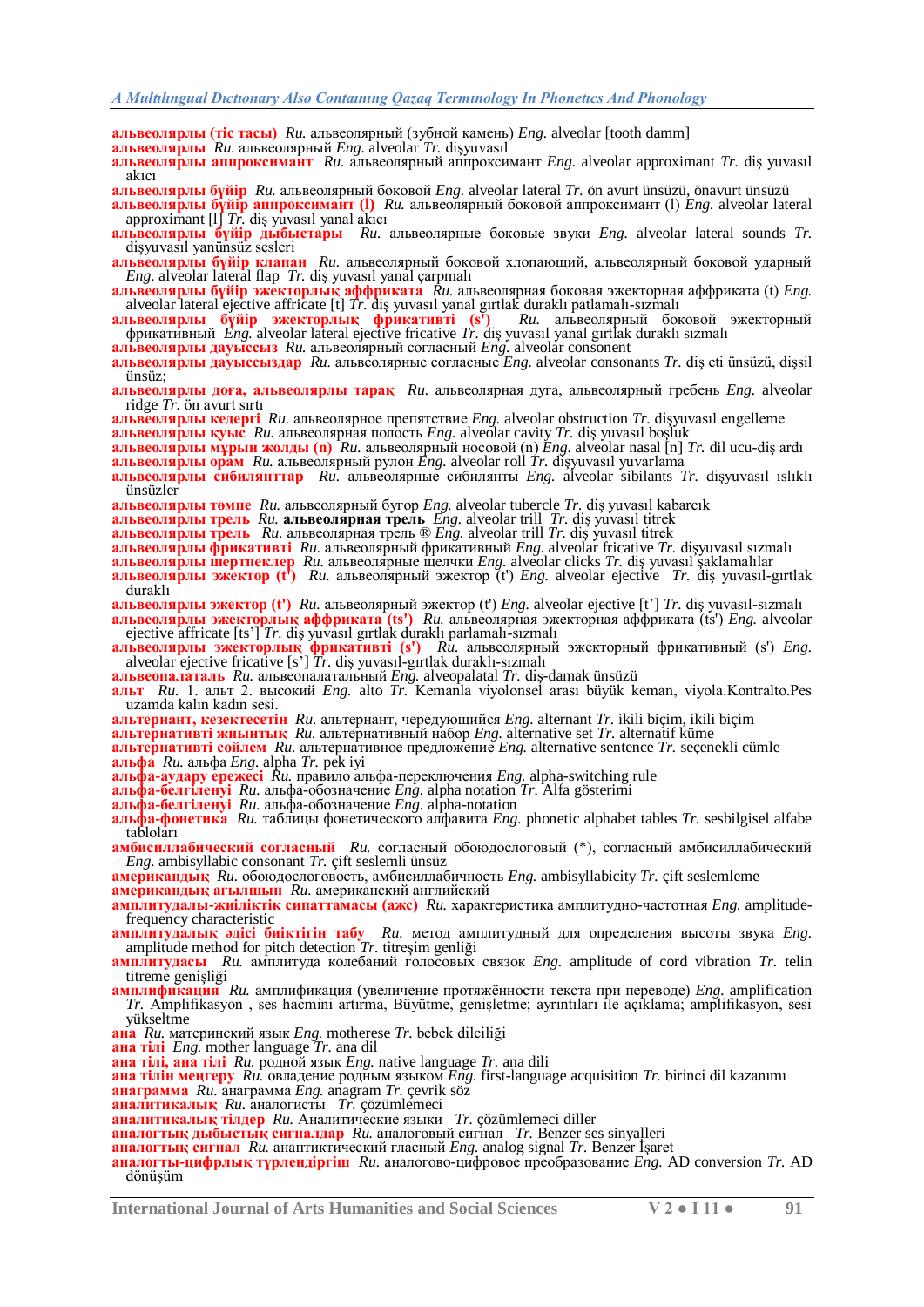**аналогшылар** *Ru.* аналогисты, аномалисты *Tr.* örneksemeciler **анапор** *Ru.* анафора, единоначалие *Tr.* Artgönderim (Dilbilim) yinelem **анапорлық сөз** *Ru.* английский aave *Tr.* Anaforik kelime **анаптиктикалық дауыссыз** *Ru.* гласный анаптиктический *Eng.* anaptyctic vowel *Tr.* iç ünlü türemesi **анат. аспан** *Ru.* нѐбо *Eng.* palate *Tr.* damak **аңғарларының генетикалық** *Ru.* долингвистический **англия ағылшын тілі ағылшын engeng** *Ru.* английский **аномалия** *Ru.* аномальный *Eng.* anomaly *Tr.* aykırılık, kural diĢilik **аномальный** *Ru.* аномия *Eng.* anomalous *Tr.* aykırı **аномия** *Ru.* антецедент *Tr.* Anomiya, (Psikoloji) insan veya nesne isimlerini hatırlayamama **антецедент** *Ru.* анти геминация *Tr.* öncül **антигеминация** Ru. антиудвоение *Eng.* antigemination *Tr.* Ikizlesme karşıtlığı **анти-дауысты** *Ru.* антиципирующий, предварительный, п ре ду п реждаюши й *Tr.* Ünlü sesli harf **антитез** *Ru.* Антитеза *Tr.* karĢıt anlam **антиципирующий алдын ала** *Ru.* предвосхитительный, предупредительный, предварительный *Eng.* anticipatory *Tr.* ??? ileriye yönelik **антициркумфлекс** *Ru.* антиэлайзинговый фильтр **антиэлайзинговый сүзгі** *Ru.* фильтр сглаживающий (в анализе речи) *Tr.* Kenar yumuĢatma filtresi **антоним** *Ru.* антонимия *Tr.* karĢıt anlamlı **антонимия** Ru. антропологическая лингвистика Tr. karşıt anlamlılık **антреонанстық** *Ru.* антирезонанс *Eng.* antiresonance *Tr.* Tınlama karĢıtı **антропологиялық лингвистика** *Ru.* антропофонический (анатомо-механический) *Tr.* antropolojik dil bilimi **антропофонический (анатомиялық-механикалық)** *Ru.* аорист *Eng.* anthropophonic *Tr.* insan sesine ait **анықтау** *Ru.* 1. извлечение 2. установление *Eng.* elicitation *Tr.* söyletim, çıkartım **анықтау абсолюттік** *Ru.* Абсолютный атрибут *Tr.* Mutlak nitelik **анықтаушы** *Ru.* определяющее слово *Tr.* tamlayan **анықтық** *Ru.* определенность *Tr.* belirlilik **аорист** *Ru.* апареле *Tr.* geniĢ zaman **апареле** *Ru.* Анапест *Eng.* anap [a]est *Tr.* iki kısa ve bir uzun seslemli ölçü **апат** *Ru.* авария *Eng.* accident *Tr.* rastlantı **апикальный** *Ru.* апико-альвеолярный *Eng.* apical [tongue tip] *Tr.* dilucu ünsüzü **апико-альвеолярлы** Ru. апико-альвеолярный *Eng.* apico-alveolar *Tr.* dilucu-öndissel **апико-аорталық** *Ru.* апико-базальный **апико-базальный** *Ru.* апикобазальный *Eng.* apico-basal *Tr.* dilucu-bazal **апико-латеральный** *Ru.* апикобоковой *Eng.* apico-lateral *Tr.* diluçsal-yanal **апико-небный** *Ru.* апиконѐбный *Eng.* apico-palatal *Tr.* dilucu-damaksıl **апико-өкпелік** *Ru.* апико-небный **апико-постальвеолярный** *Ru.* апикопостальвеолярный *Eng.* apico-post-alveolar *Tr.* dilucu-diş seti arkası **апико-стоматологический** *Ru.* апикозубной, апикодентальный *Eng.* apico-dental *Tr.* dil ucu-diĢsel **апико-үй ретрофлекс** *Ru.* апиконѐбный *Eng.* apico-domal *Tr.* dilucu-damaksıl **апокопа** *Ru.* апокопа, усечение *Eng.* apocope *Tr.* son ses düĢmesi **апостроф** *Ru.* апостроф *Eng.* apostrophe *Tr.* uzaklaĢma **аппараты құрылымы** *Ru.* грамматическое средство **аппроксиманты** *Ru.* аппроксимант, безфрикционный континуант *Eng.* approximant [or frictionless continuant] *Tr.* sürtünmesiz sürekli **аппроксиомант** *Ru.* аппроксимант *Eng.* approximant *Tr.* yarı ünlü, akıcı **апраксия** *Ru.* апраксия *Eng.* apraxia *Tr.* apraksi **апроксимативное** *Ru.* аппроксимативный *Eng.* approximative *Tr.* yaklaĢma görünümü, mukarebe fiili **аралас гауссовы моделі** *Ru.* смешанные гауссовы модели *Eng.* Gaussian Model [GMM] **аралдағы шотландцы** *Ru.* островные шотландцы **аралы харкерс ағылшын солтүстік каролина** *Ru.* остров харкерс английский северная каролина **арасындағы халық фонетикалық қауымдастығы** *Ru.* Международная фонетическая ассоциация *Tr.* Uluslararası Fonetik Kurumu **арийский** *Ru.* аритеноидный хрящ **аритеноидный хрящ** *Ru.* аритеноидный хрящ, черпаловидный хрящ *Eng.* arytenoid cartilage *Tr.* ibriksi kıkırdak/gırtlak kıkırdağı **арқа тілі** *Ru.* спинка языка *Eng.* back of the tongue *Tr.* Dilin arkası **арқасы тілі** *Ru.* спинка языка *Eng.* dorsum *Tr.* dil ardı **арнайы позиция (бастапқы)** *Ru.* специальная позиция (начальная) *Tr.* tümleyici **арнайы сұрақ артикль** *Ru.* артикулядибнное движѐние **артикулядибнное қозғалысы** *Ru.* артикуляционное движение *Eng.* articulatory movement *Tr.* söyleyiĢ hareketi **артикулятор** *Ru.* артикулятор *Eng.* articulator *Tr.* oluĢturucu, eklemleyici **артикуляторная фонетика** *Ru.* артикуляционная фонетика *Eng.* Articulatory Phonetics Articulatory Phonology *Tr.* söyleyiş sesbilgisi-sesbilimi **артикуляторный** *Ru.* 1. артикуляторный 2. артикуляционный *Eng.* articulatory *Tr.* mafsallı, söyleyiĢ **артикуляционные фонетика** *Ru.* артикуляционная фонетика *Eng.* articulatory phonetics *Tr.* söyleyiĢ sesbilgisi **артикуляционные фонология** *Ru.* артикуляционная фонология *Eng.* articulatory phonology *Tr.* söyleyiĢ sesbilimi

**артикуляционные ым** *Ru.* движения артикуляторные *Eng.* articulatory gestures *Tr.* SöyleyiĢ sesbilgisi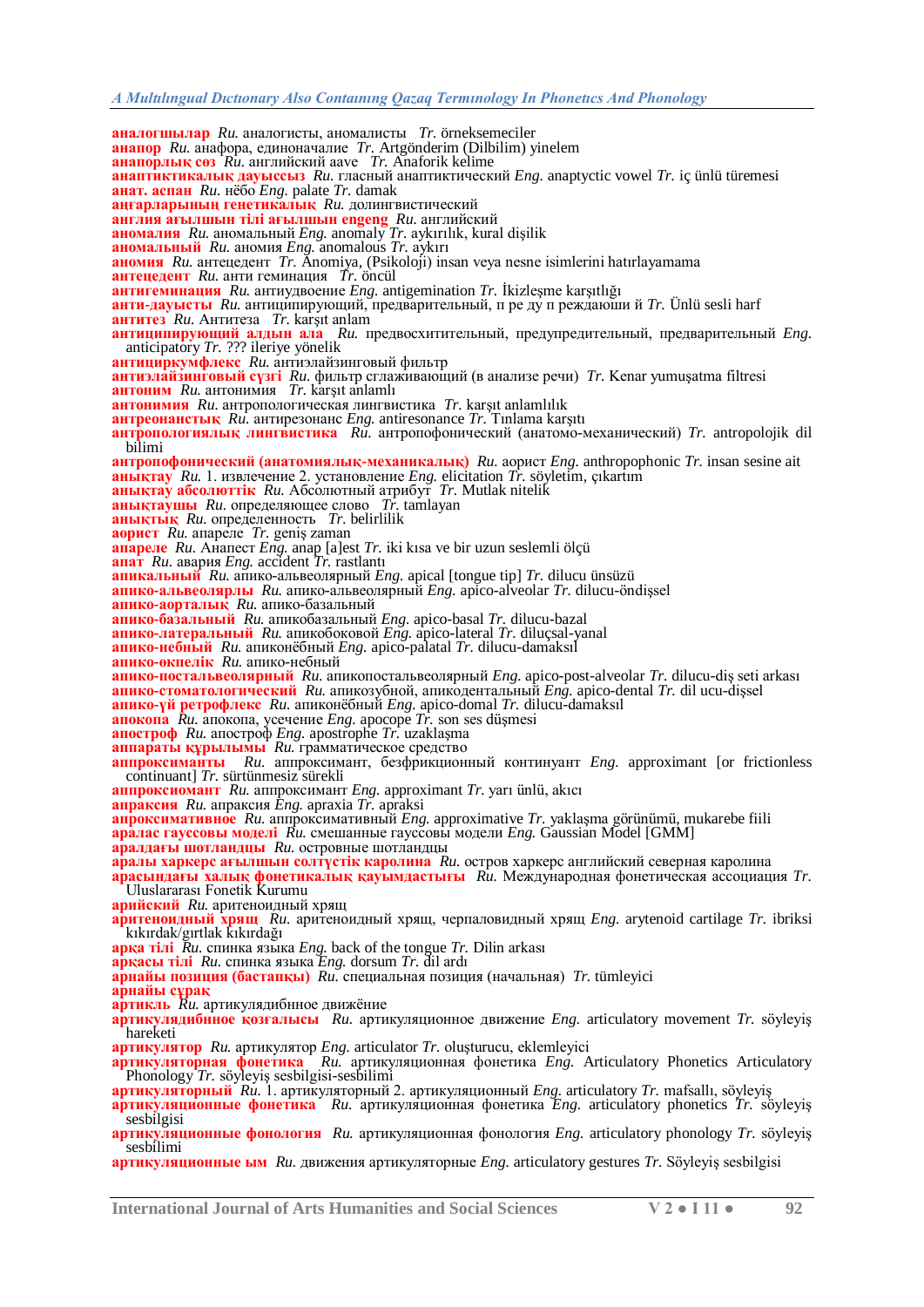- **артикуляция да** *Ru.* артикуляция *Eng.* articulation *Tr.* boğumlanma, telaffuz, eklemlenme, oynaklanma, olusturma, eklemlilik,
- **артикуляция да test** *Ru.* артикуляционное испытание *Eng.* articulation test *Tr.* Eklemleme testi

**артикуляция да алдыңғы** *Ru.* Носовая ассимиляция *Eng.* nasal assimilation *Tr.* genizsil benzeĢme

**артикуляция да йотовая** *Ru.* смягчѐнная артикуляция, палатализованная артикуляция *Eng.* palatalized articulation *Tr.* Palatalize eklem

**артикуляция да қос** *Ru.* двойное членение *Eng.* double articulation *Tr.* çift eklemlilik, çift eklemleme

**артикуляция да ртовая** *Ru.* ротовая артикуляция *Eng.* oral articulation *Tr.* Sözlü anlatım

**артикуляция да тілі /және/-образная** *Ru.* Языковая артикуляция *Eng.* i-like lingual articulation

**артикуляция да ұсталған** *Ru.* задержанная артикуляция *Eng.* held articulation

**артикуляциялық база** *Ru.* артикуляционная база *Eng.* basis of articulation *Tr.* sesletimin tabanı

**артикуляциялық техника** *Ru.* артикуляционная фаза

**артикуляциялық фаза** *Ru.* фазы (части артикуляции) *Eng.* phases [parts of articulation *Tr.* artikülasyon (parça) aĢamaları

**артқы дауысты** *Ru.* гласный задний, гласный заднего ряда *Eng.* back [out-back] vowel *Tr.* Geri (geri) sesli harf

- **артқы серия** *Ru.* ряд задний *Eng.* back series *Tr.* kalın sıra
- **арттыру** *Ru.* повышение *Eng.* raising *Tr.* yükselen
- **артуы** *Ru.* 1. градация 2. чередование 3. нарастание *Eng.* gradation *Tr.* almaĢma, Sapma, ikili Ģekil
- **артық** *Ru.* редундантный *Eng.* redundant *Tr.* yineleme
- **архаизм** *Ru.* архилексема *Eng.* archaism

**архилексема** *Ru.* архисема

**архисема** *Ru.* архифоне-ма, архифонема (смешанная фонема, макрофонема)

**архифонема** *Ru.* составная фонема *Eng.* compound phoneme *Tr.* bileĢik ses

**архифоне-ма, архифонема (аралас фонема, макрофонема)** *Ru.* архифонема, макрофонема, фонема смешанная *Eng.* archiphoneme *Tr.* baĢ sesbirim, üstsesbirim, ses ayrıĢımı

**аса екпін** *Ru.* второстепѐнное ударение *Eng.* Secondary Accent *Tr.* ikincil vurgu

**асибилянт** *Ru.* ассибилянт *Eng.* assibilant *Tr.* hıĢırtılı

**аспаптық буын** *Ru.* инструментальный слог *Tr.* enstrümantal hece

**аспаптық кейс** *Ru.* инструментальный падеж

**аспаптық фон** *Ru.* инструментальный фон

**аспект сөз фонематический** *Ru.* лексико-фонематический аспект *Eng.* lexical-phonemic aspect *Tr.* sözlüsesli yön

**аспирация придыхание** *Ru.* придыхание *Eng.* aspiration *Tr.* soluklama, üfleme

**аспирациялық** *Ru.* "p" придыхательный *Eng.* aspirated p [p**ʰ**] *Tr.* soluklu p

**аспирированный согласный** *Ru.* придыхательный согласный *Eng.* aspirated consonant [**◌ʰ**] *Tr.* soluklu ünsüz

**ассибилированный** *Ru.* ассибилированный *Eng.* assibilated *Tr.* hıĢırtılaĢmıĢ

**ассибиляция** *Ru.* ассибиляция *Eng.* assibilation *Tr.* hıĢırtılaĢma

**ассимиляция дауыссыз қатаң** *Ru.* согласная ассимиляция, ассимиляция согласных *Eng.* consonant assimilation *Tr.* ünsüz asimilasyonu

**ассимиляция см. тж. gem**ɪ**n**ɪ**zat**ɪ**on** *Ru.* ассимиляция *Eng.* assimilation *Tr.* benzeĢme, temsil, benzeĢim

**ассимиляция эпентетическая** *Ru.* эпентетическая ассимиляция, вставная ассимиляция *Eng.* epenthetic assimilation *Tr.* iç türemesel benzeşme

**ассимиляция, уподобление** *Eng.* mutual assimilation *Tr.* benzeĢme, asimilasyon

**ассонанс** *Ru.* ассонанс, созвучие *Eng.* assonance *Tr.* yarım uyak

**ассоциативті** *Ru.* ассоциация по форме *Tr.* çağrıĢımsal

**ассоциативтік талдау** *Ru.* ассоциативный *Eng.* associative analysis *Tr.* çağrıĢımsal çözümleme

**астын сызу** *Ru.* ударение *Eng.* emphasis *Tr.* tumturak

**атаулы құрамдас бөлігі** *Ru.* предикатив *Tr.* yüklem adı

**атоническая нысаны** *Ru.* атоническая форма *Eng.* atonic form *Tr.* vurgusuz biçim

**атонические дауысты** *Ru.* атонический гласный *Eng.* atonic vowel *Tr.* vurgusuz ünlü

**атрибут** *Ru.* аудио кодек

**атрибутивное сын есім** *Ru.* атрибутивное

**аты, обозначающее деятетеля** *Ru.* агент существительное *Tr.* kılıcı ad

**ауа** *Ru.* воздух *Eng.* air *Tr.* Hava, nefes,nağme

**ауа ағыны** *Ru.* воздушный поток *Eng.* air stream, airflow *Tr.* hava akımı

**ауа ағыны механизмі** *Ru.* механизм воздушного потока *Eng.* airflow mechanism *Tr.* Hava akıĢı mekanizması

**ауа вибрациясы** *Ru.* воздушные вибрации *Eng.* air vibrations *Tr.* hava titreĢimleri

**ауа екпінді** Ru. воздушно-ударный Eng. air percussive Tr. Nefes vuruşlu, hava vuruşlu

**ауа әрекеті** *Ru.* движение воздуха *Eng.* air movement *Tr.* hava hareketi

**ауа қысымы** *Ru.* давление воздуха *Eng.* air pressure *Tr.* hava basıncı

**ауа молекулалары** *Ru.* молекулы воздуха *Eng.* air molecules *Tr.* hava molekülleri

**ауа өткелі** *Ru.* воздушный проход *Eng.* air passage *Tr.* Hava geçidi, hava deliği, nefes yolu

**аударма мәтін** *Ru.* 1. выходной текст, текст на выходе 2. текст перевода *Eng.* target text *Tr.* hedef metin **аудармашы** *Ru.* переводчик

**аудио кодек** *Ru.* aудиокодек *Eng.* audio codec [enCOder [DECoder] *Tr.* Ses codec'i (enCOder / DECoder) **аудиожүйе** *Ru.* система звуковая *Eng.* sound system *Tr.* ses sistemi

**аудиолбгия** *Ru.* aудиология *Eng.* audiology *Tr.* iĢitme bilimi

**аумақтық диалект** *Ru.* территориальный диалект *Eng.* regional dialect *Tr.* yöresel lehçe, bölgesel lehçe **ауыз қуысы** *Ru.* ротовая полость, полость рта *Eng.* oral/mouth cavity *Tr.* ağız boĢluğu

**ауызды** *Ru.* рот *Eng.* mouth *Tr.* ağız

**ауызекі максима** *Ru.* разговорная максима *Tr.* konuĢma ilkeleri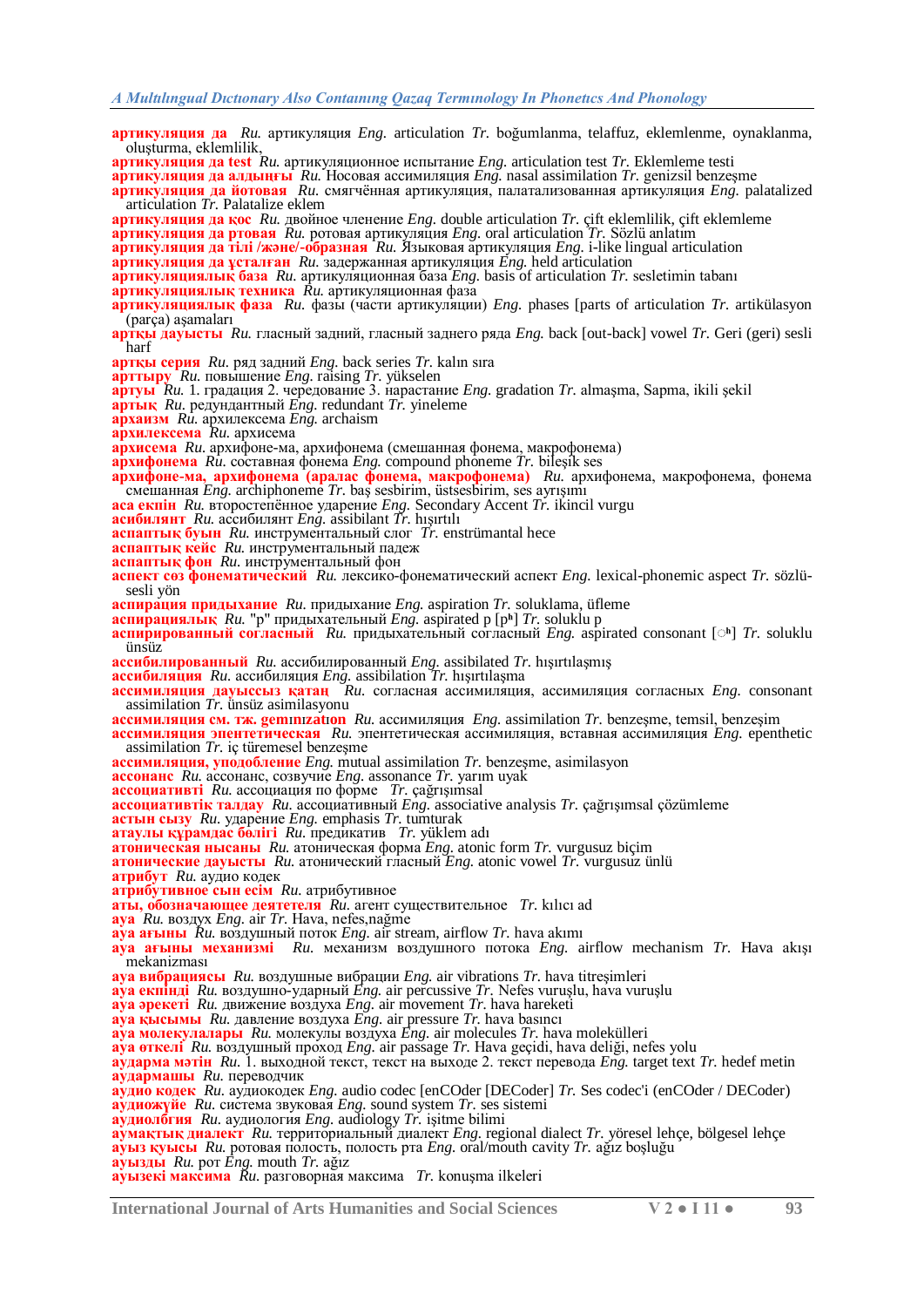**ауызекі сөйлеу** *Ru.* говорение *Eng.* speaking *Tr.* konuşma

- **ауызекі сөйлеу тілі** *Ru.* разговорный язык *Eng.* colloquial language *Tr.* günlük konuĢma dili
- **ауызекі стан стандарты туралы** *Ru.* разговорный язык *Eng.* colloquial *Tr.* konuĢma diline ait

**ауызша аударма** *Ru.* устный перевод *Eng.* oralisation *Tr.* ağızsılaĢma

- **ауызша ауызша тоқта** *Ru.* ротовой взрывной *Eng.* oral stop *Tr.* sözel durdurma
- **ауызша дауысты** *Ru.* ротовой гласный *Eng.* oral vowel *Tr.* ağız ünlüsü

**ауызша кереңдік** *Ru.* словесная глухота, выражать сло вами формулировать *Eng.* deafness *Tr.* sağırlık, ağır isitme

- **ауызша санаты** *Ru.* категория *Tr.* kategori, dil bilgisi kümesi
- **ауызша соқырлық** *Ru.* слепота *Eng.* blindness *Tr.* körler alfabesi
- **ауызша тіл** *Ru.* устная форма языка *Eng.* oral language *Tr.* sözel dil
- **ауып кетуші** *Ru.* 1. отклоняющийся 2. иррегулярный *Eng.* aberrant *Tr.* sıradıĢı
- **ауыстыру ударения** *Ru.* сдвиг ударения *Eng.* shifting of stress *Tr.* stres değiĢimi
- **ауысу ашық** *Ru.* переход открытый *Eng.* open transition *Tr.* açık geçiĢ
- **ауытқу** *Ru.* неправильность, аномальность *Tr.* sapma
- **афазия** *Ru.* афазия *Eng.* aphasia *Tr.* söz yitimi
- **аферез** *Ru.* афереза, аферезис *Eng.* apheresis *Tr.* ön ses düĢmesi
- **аферезис** *Ru.* афереза, аферезис *Eng.* aphaeresis *Tr.* önses düĢmesi
- **афония** *Ru.* афония *Eng.* aphonia *Tr.* Afoni, ses kısılması. Ses kısıklığ**Ÿ**ı, gırtlak hastalığ**Ÿ**ından kaynaklanan ses kısılması
- **афоризм** *Ru.* аффективная интонация *Eng.* aphorism *Tr.* aforizm, vecize, özdeyiĢ
- **аффект** *Ru.* аффект *Eng.* affect *Tr.* etki
- **аффектированное екпін** *Ru.* эмфатическое ударение, выделительное ударение, аффектированное ударение *Eng.* emphatic accent (stress emphasis) *Tr.* vurgulu aksan (vurgu vurgusu)
- **аффектілік** *Ru.* аффективный *Eng.* affected *Tr.* etkilenmiĢ
- **аффектілік епкін** *Ru.* аффективное ударение *Eng.* affective stress *Tr.* yapmacık vurgu
- **аффектілік интонация** *Ru.* аффективная интонация *Eng.* affective intonation *Tr.* DuyuĢ titremi

**аффектілік форма** *Ru.* аффективная форма *Eng.* affective form *Tr.* Duygusal form

- **аффриката (дауыссыз)** *Ru.* аффриката (согласный) *Eng.* affricate consonant *Tr.* patlamalı sürtünmeli, sızıntılı, yan kapantılı<br> **аффриката** Ru. аф
- **аффриката** *Ru.* аффриката *Eng.* affricate *Tr.* patlamalı-sızıntılı, patlamalı-sürtünmell, yan kapantılı, sürtünmeli ses, yarı kapantılı, sızıcı ünsüz
- **аффриката губно-ерін** *Ru.* аффриката губно-губная *Eng.* bilabial affricate *Tr.* Dudaksıl ünsüzlerden "b, p, m" gibi ünsüzler yarı kapantılı
- **аффриката дорсальная** *Ru.* дорсальная аффриката *Eng.* dorsal affricate *Tr.* dil ardı patlamalı sızmalı
- **аффриката проблемасы** *Ru.* проблема аффриката *Eng.* affricate problem *Tr.* patlamalı-sürtünmeli, sızıntılı, yan kapantılı
- **аффрикаттар** *Ru.* аффрикаты *Eng.* affricates *Tr.* hıĢırtılı ünsüz, yarı kapantılılar
- **аффрикация** *Ru.* аффрикация *Eng.* affrication *Tr.* sızıcılaĢma
- **ахроматикалық** *Ru.* ахроматический *Eng.* achromatic *Tr.* Akromatik, renksemez; perdesi değişmeyen **ах-фонема** *Ru.* ах-фонема *Eng.* ach-phoneme *Tr.* ach-ses
- 
- **ашу velic** *Ru.* открытие мягкого нѐба, открытие заднего нѐба, открытие нѐбной занавески *Eng.* velic opening *Tr.* arrdamak açılmalı
- **ашық** *Ru.* открытый *Tr.* geniĢ (ünlü)
- **ашық** *Ru.* открытый *Eng.* open *Tr.* geniĢ (ünlü)
- **ашық буын** *Ru.* открытый слог *Eng.* open syllable *Tr.* açık hece
- **ашық гласная жоқ айналма** *Ru.* открытый задний неокруглѐнный гласный [**ɑ**] *Eng.* open back unrounded vowel [**a**] *Tr.* açık çevrilmiş çevrilmemiş sesli / **a** /
- **ашық дауысты** *Ru.* открытый гласный *Eng.* open vowel *Tr.* sesli harf
- **ашық жақындату** *Ru.* открытое приближение *Eng.* open approximation *Tr.* açık yakınlık
- **ашық ортасы** *Ru.* средневысокий, среднеоткрытый *Eng.* open-mid *Tr.* Açık orta
- **ашық полуоткрытый** *Ru.* открытый полуоткрытый *Eng.* open half open *Tr.* Açık yarı açık
- **ашық соглйсный** *Ru.* открытый согласный *Eng.* open consonant *Tr.* açık akort
- **ашық стык** *Ru.* открытый стык *Eng.* open juncture *Tr.* açık geçiĢ
- **ашықтық** *Ru.* открытость *Eng.* openness *Tr.* açıklık
- **аъло** *Ru.* база артикуляционная *Tr.* altbirim (cik)
- **аэродинамикалық фаза** *Ru.* аэродинамическая фаза *Eng.* aerodynamic phase *Tr.* hava devinimsel evre **аэрометрикалық** *Ru.* аэрометрический *Eng.* aerometric
- **аэрометрия** *Ru.* аэрометрия *Eng.* aerometry *Tr.* hava akımlı ölçme
- **аяқталуы сөздер** *Ru.* 1. окончание 2. конец 3. прекращение *Eng.* termination *Tr.* çekim eki
- **аялдама** *Ru.* взрывной *Eng.* plosive *Tr.* kapantılı, patlamalı, patlayıcı ünsüz
- **аялдама мұрын** *Ru.* носовой взрывной *Eng.* nasal stop *Tr.* genizsel patlamalı
- баға белгіленімі *Ru*. Немецкие кавычки ("лапки")

**бағалау** *Ru.* типологический *Eng.* typography *Tr.* baskı bilgisi bk. yazı bilgisi

- **бағалау жүйесін тану бойынша жеке дауыстан ұлттық стандарттар мен технологиялар институтының** *Ru.* оценка распознавания говорящего NIST *Eng.* NIST SRE [Speaker Recognition Evaluation] *Tr.* NIST SRE (Konuşmacı Tanıma Değerlendirmesi)
- **бағалау максималды ұқсастық** *Ru.* оценивание методом максимального правдоподобия *Eng.* **SAFAJAY MAKCHALAJAH YKCACTLIK** RI<br>Maximum Likelihood Estimation [MLE]
- бағалау рәсімі  $Ru$ . процедура оценки Tr. değerlendirme islemi
- **бағалау сәйкес келмеуі** *Ru.* оценка несоответствия *Tr.* KarĢılıklılık değerlendirmesi
- **бағалау сенім** *Ru.* степень уверенности *Eng.* confidence score
- **бағамдар** *Ru.* кавычки *Eng.* inverted commas *Tr.* tırnak iĢareti
- **баған** *Ru.* графа *Eng.* graph *Tr.* grafik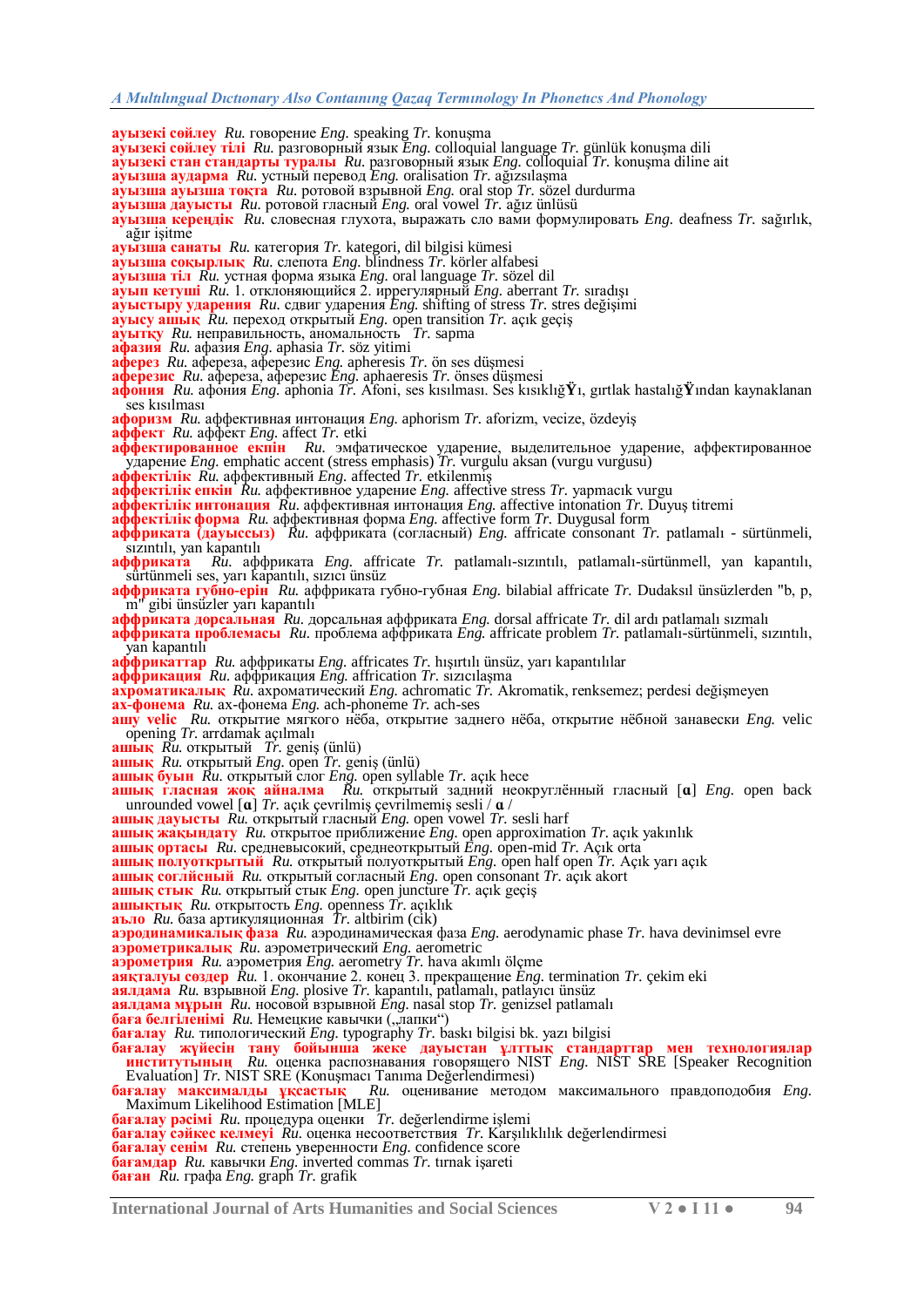**бағдарлама әзірлеу бойынша сөйленісті айырып тану жүйелері** *Ru.* исследование по пониманию речи *Eng.* SUR [Speech Understanding Research] *Tr.* SUR [KonuĢma AnlayıĢı AraĢtırması]

**бағыныңқы сөйлем дыбыс** *Ru.* придаточные звук *Tr.* ses türemesi

- **базалық тастау** *Ru.* перенастройка базовой линии, перезапуск базовой линии *Eng.* baseline reset *Tr.* Temel sıfırlama
- **базалық ұсыну** *Ru.* базовое представление *Eng.* underlying representation *Tr.* temel gösterim
- **байесовский жіктеуіші** *Ru.* классификатор Байеса *Eng.* Bayes classifier *Tr.* Bayes sınıflandırıcı
- **байланыс** *Ru.* связь *Eng.* connection *Tr.* bağlama, bağlama iĢareti, vasi, lĢaret-i vasi
- **байланыс блогы** Ru. коммуникативная единица, единица общения *Eng.* communication unit *Tr.* iletisim birimi
- **байланыс тілдері** *Ru.* связь языков
- **байланысты екпін** *Ru.* связанное ударение *Eng.* bound accent *Tr.* Bağlı aksan
- **байланысты ко - ur - рень** *Ru.* Связанный корень
- **байланысты контекстуально-байланысты сөз** *Ru.* связанный *Eng.* bound *Tr.* bağımlı
- **байланысты морфема** *Ru.* связанная морфема *Eng.* bound morpheme
- **байланысты нысаны** *Ru.* связанная форма *Eng.* bound form *Tr.* bağımlı biçim
- **байланыстың бұзылуы** *Ru.* расстройства коммуникации, расстройства общения *Eng.* communication disorders *Tr.* iletişim bozuklukları
- **байланыстырып сөйлеу** *Ru*. связная речь *Tr.* eklemli konuşma
- **байлау** *Ru.* глагол-связка
- **байлау** *Ru.* связка *Tr.* ana yardımcı eylem
- **бақылау адекваттігі** *Ru.* наблюдательная адекватность *Eng.* adequacy observational *Tr.* gözlem yeterliği **бақыт шарттары** *Ru.* условия счастья
- **бақыт шарттары** *Ru.* условия успешности речевого акта *Eng.* felicity conditions *Tr.* yerindelik koĢulu **бақытты кернеуі** *Ru.* счастливое напряжение *Eng.* happy tensing *Tr.* Mutlu zaman
- 
- **балалар сөйлеу** *Ru.* детская речь *Eng.* child language *Tr.* bebek dili
- **балалар фонология** *Ru.* детская фонология *Eng.* child phonology *Tr.* Çocuk fonolojisi **балама мәселе** *Ru.* альтернация, чередование, automatic *Tr.* seçmeli soru
- **балама, альтернативті** *Ru.* альтернатива/ альтернативный *Eng.* alternative *Tr.* seçenek
- **баламасы жоқ** *Ru.* безэквивалентный *Eng.* equivalent-lacking *Tr.* eĢdeğer-eksik
- **балық аулайтын ілгек r tap** *Ru.* крючковатая r [**ɾ**] *Eng.* fish-hook r [tap] [**ɾ**] *Tr.* rr harfi
- **банк сүзгілер** *Ru.* банк фильтров *Eng.* filter bank *Tr.* Filtre bankası
- **барабар емес-фонемное жазу** *Ru.* неадекватно-фонемное написание *Tr.* Yeterli olmayan sesli olmayan sesler
- **барабар, жеткілікті** *Ru.* достаточный *Tr.* yeterli
- **барлығы немесе ешқайсысы** *Ru.* все или ничего *Eng.* all-or-none contrast *Tr.* Tamamen veya hiç karĢıtlık **барлық қателіктер міндетті түрде болады бір типті** *Ru.* не все ошибки обязательно будут одного типа *Tr.* Tüm hataların mutlaka bir tür olması gerekmez
- **барынша күту** *Ru.* максимизация ожидания *Eng.* expectation-maximization [EM] *Tr.* Beklenti Maksimizasyonu (EM)
- **бас фонология** *Ru.* головная фонология *Eng.* Head-Driven Phonology *Tr.* kafa-odaklı Sesbilim
- **бассыз** Ru. безголовый *Eng.* acephalous *Tr.* bassiz
- **бастама** *Ru.* инициационный *Eng.* initiation *Tr.* hava akıĢ düzeneği baĢlatma
- **бастапқы артикуляция да** *Ru.* первичная артикуляция *Eng.* primary articulation *Tr.* asli ses, birincil ses
- **бастапқы деректер** *Ru.* инициальная аббревиатура *Eng.* initialism *Tr.* kısaltma
- **бастапқы келісу дауыссыз** *Ru.* Исходное опущение согласных *Eng.* Initial Consonant Deletion *Tr.* BaĢlangıçtaki Sessizliğin Silinmesi
- **бастапқы нысаны** *Ru.* внутренняя форма *Eng.* underlying form *Tr.* temel biçim
- **бастапқы стресс** *Ru.* главное ударение *Eng.* primary stress *Tr.* asıl vurgu
- **бастапқы тарылуы** *Ru.* вторичный
- **бастапқы фонема** *Ru.* начальная фонема *Eng.* initial phoneme *Tr.* ön ses
- **бастаушы** *Ru.* инициатор *Eng.* initiator *Tr.* baĢlatıcı, hava akıĢ düzeneği baĢlatıcı
- **басты екпін негізгі екпін, өзіндік екпін, күшті екпін)** *Ru.* главное ударение (основное ударение, самостоя- тельное ударение, сильное ударение) *Eng.* main stress *Tr.* asıl vurgu gelenek vurgusu, esas vurgu, normal vurgu
- **басы бос емес**  $Ru$ . пустое начало  $Eng$ . empty onset  $Tr$ . boş hece başlangıcı
- **басыңыз** *Ru.* стучать, ударять *Eng.* tap *Tr.* dokunma
- **басыңыз согласную** *Ru.* согласный щѐлкающий *Eng.* click consonant *Tr.* Ģaklama ünsüzü
- **батарея бағалау үшін сөйлеу** *Ru.* батарея для оценки основной речи *Eng.* Core Speech Assesment Battery **баттерворт фильтрі** *Ru.* фильтр Баттерворта *Eng.* Butterworth filter *Tr.* Butterworth filtresi
- **батыл** *Ru.* эмфатический, выделительный *Eng.* emphatic *Tr.* vurgu
- **батыл дауыссыз** *Ru.* эмфатическая согласная
- **баяндауыш предикат** *Ru.* предикат *Tr.* yüklem
- **баяу дамитын** *Ru.* начинательный, инхоативный
- **беглые гласные** *Ru.* неустойчивый гласный *Eng.* unstable vowel *Tr.* dengesiz sesli harf
- **безаффрикативный** *Ru.* неаффрикативный *Eng.* non-affricate *Tr.* patlamalı-sızmalı olmayan
- **безличный глагол** *Ru.* безличный, не относящийся к опреде ленному лицу: псевдобезличный: *Eng.* impersonal verb *Tr*. kişisiz eylem
- **безударный** *Ru.* безударный *Eng.* unaccented *Tr.* vurgusuz
- **безударный ант. stressed ∆ vowel** *Ru.* безударный *Eng.* unstressed *Tr.* vurgusuz
- **безударный дауысты дыбыс** *Ru.* безударный гласный *Eng.* unstressed vowel *Tr.* vurgusuz ünlü
- **безударный, саңырау атонический** *Ru.* атонический *Eng.* atonic *Tr.* vurgusuz, kuvvetsiz
- **бейімделу, адаптация** *Ru.* приспособление, адаптация *Eng.* adaptation *Tr.* Uygunluk, imtizaç , intibak, tatbik, uyma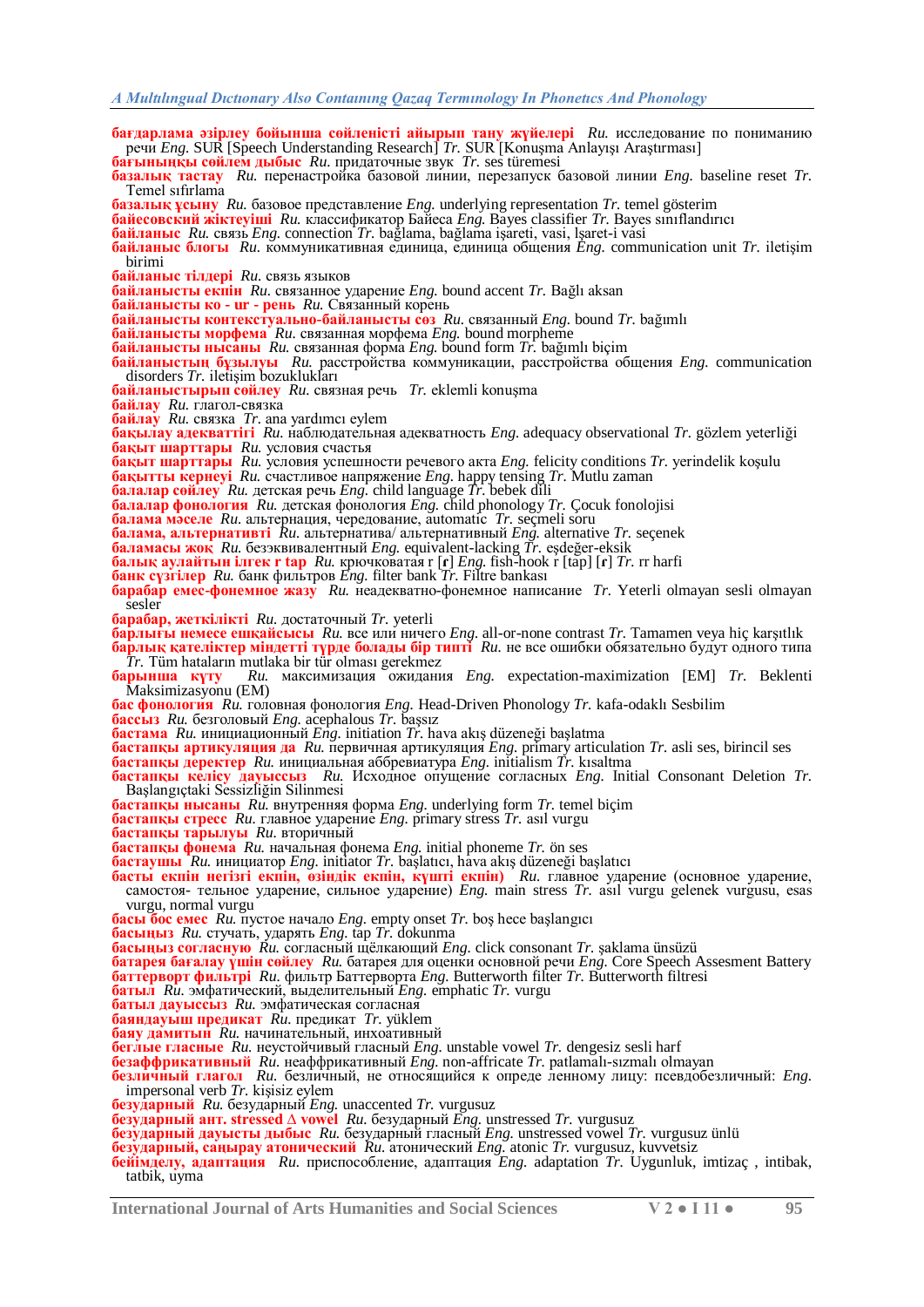**бейімделу, адаптация** *Ru.* приспособление, адаптация *Eng.* adaptation *Tr.* uyum

- **бейімделуі фонетикалық** *Ru.* фонетическая адаптация *Eng.* phonetic(al) adaptation *Tr.* sesbilgisel uyarlama
- **бейімдеу** *Ru.* приспосабливать *Eng.* accommodate *Tr.* uyum sağlamak
- **бейімдеу қарыз сөздер** *Ru.* адаптация заимствованного слова *Eng.* loanword adaptation *Tr.* ödünç sözcük uyarlanması
- **бейтарап** Ru. нейтральный *Tr.* bağımsız, yansız, dilin ne yuvarlak ne de yayılmış hali
- **бейтарап дауысты** *Ru.* нейтральный гласный
- **бейтарап дауысты** *Ru.* нейтральный гласный, Нейтральный вокал *Eng.* neutral vowel *Tr.* tarafsız açınık
- **бейтарап тілі** *Ru.* нейтральное положение языка *Eng.* neutral position of the tongue *Tr.* dilin yansız konumu **бейтараптандыру** *Ru.* нейтрализация *Eng.* neutralization *Tr.* düzlenme, yansızlaĢma
- **бәйтерек.** *Ru.* отмеченный *Eng.* marked *Tr.* belirtili
- **бекініс** *Ru.* усиление *Eng.* fortition *Tr.* kuvvetlendirme, rahat seçim; tesadüfi
- **белгіленген** *Ru.* меченый *Eng.* labelled *Tr.* etiketli
- **белгілері дауысты** *Ru.* вокалические значки *Eng.* vowel points *Tr.* hareke
- **белгілері дауыстық көзі** *Ru.* признаки голосового источника *Eng.* vocal source features *Tr.* ses kaynağı özellikleri
- **белгілері жоғары деңгейдегі** *Ru.* признаки высокого уровня *Eng.* High-level features
- **белгілері корреляция** Ru. показатель корреляции Eng. correlation mark Tr. bağlılaşım işareti
- **белгілі артикль** *Ru.* определенный артикль *Tr.* belirtili tanımlık
- **белгісі** *Ru.* 1. знак 2. символ 3. лексема 4. признак 5. токен 6. маркѐр 7. обозначение 8. устройство идентификации *Eng.* token *Tr.* iĢaret
- **белгісі** *Ru.* знак, языковой знак
- **белгісі буынды** *Ru.* знак слога *Eng.* syllable sign *Tr.* Heceli iĢaret
- **белгісі диакритический** *Ru.* диакритический знак, знак диакритический *Eng.* diacritical sign [mark] *Tr.* Dilsel gösterge
- **белгісі коррелятивный** *Ru.* признак корреляции *Eng.* feature of correlation *Tr.* bağlılasım özelliği, bağlılaşım işareti
- **белгісі түзету** *Ru.* знак коррекции *Eng.* correction sign *Tr.* düzeltme iĢareti
- **белгісіз** *Ru.* неопределѐнный
- **белгісіз дауысты** *Ru.* неопределенный гласный *Eng.* indeterminated vowel *Tr.* belirsiz sesli harf
- **белгісіз местоимение** *Ru.* неопределенное местоимение *Tr.* belirsizlik zamiri
- **белсенді** Ru. активный Eng. active Tr. Hareket kuvveti olan, etkin, değiştirebilen, fail
- **белсенді артикулятор** *Ru.* активный артикулятор *Eng.* active articulator *Tr.* Ses aygıtı
- **белсенді артикуляторлар** *Ru.* активные артикуляторы *Eng.* active articulators *Tr.* Aktif artikülatörler
- **белсенді орган (сөйлеуде)** *Ru.* активный орган (в речи) *Eng.* active organ [in speech] *Tr.* etken organ (konuşmada)
- **бемольный** Ru. 1. бемольный 2. плоский Eng. flat Tr. bemollesmis
- **бәсендеуші екпін** *Ru.* понижающееся ударение *Eng.* cadent stress *Tr.* alçalan vurgu
- **бессель фильтрі** *Ru.* фильтр Бесселя *Eng.* Bessel filter *Tr.* Bessel filtresi
- **бетбұрыс, төңкеріс** *Ru.* 1. поворот 2. переворот 3. оборот 4. реплика *Eng.* turn
- **беттік құрылымы** *Ru.* поверхностная структура *Eng.* surface structure *Tr.* yüzey yapı
- **беттік нысаны** *Ru.* поверхностная форма *Eng.* surface form *Tr.* Yüzey formu
- **биграмм** *Ru.* биграмма *Eng.* bigram *Tr.* iki harfli sözcük
- **биіктігі гблоса** *Ru.* высота голоса *Eng.* voice pitch
- **биіктігі тоқтату** *Ru.* высота окончания *Eng.* termination height *Tr.* Sonlandırma yüksekliği
- **биіктігі үн, дыбыс және т. б. | at** *Tr.* **сызбалы, тонды** *Ru.* высота тона, звука и т.д. | 1. тоновый 2. тональный 3. тонический *Eng.* pitch *Tr.* yükseklik, ses perdesi
- **биквадраттық сүзгі** *Ru.* фильтр биквадратный *Eng.* Biquad filter *Tr.* kare süzgeçi
- **билабиальные дауыссыз** *Ru.* билабиальные согласные *Tr.* çiftdudaksıl ünsüz, sessiz harf
- **билабиальный жарылыс** *Ru.* взрыв губно-губной *Eng.* bilabial explosion *Tr.* çift dudaksıl dıĢ patlama
- **билабиальный звук** *Ru.* билабиальный согласный, губно-губной, билабиальный звук *Eng.* bilabial *Tr.*
- çift dudak ünsüzü, çiftdudaksıl
- **бимодальный** *Ru.* двухморный *Eng.* bimoraic *Tr.* bir hecede iki bürünbirimcik içeren **бинаризм** *Ru.* бинарность *Eng.* binarism *Tr.* ikicilik
- **бинпрность** *Ru.* бинарность *Eng.* binarity *Tr.* ikili opsiyonla sunulan çift
- **бифонематический** *Ru.* бифонематический *Eng.* biphonematic *Tr.* çift büründıĢı
- **бихевиоризм** *Ru.* бихевиоризм *Eng.* behavio [u]rism *Tr.* davranıĢçılık
- **білдіретін аяқталмаған қолданысқа ı өткен несовершенное** *Ru.* имперфектный *Eng.* imperfect *Tr.* hikâye birleşik çekimi
- **білдіретін әрекет** *Ru.* перфектное время, перфект
- **білім беру "дыбыс"** *Ru.* артикуляция звука *Eng.* articulation sound *Tr.* sesletim sesi
- **білім түрлік екінші саты** *Ru.* Вторая степень формирования аспекта *Eng.* second degree of aspect formation
- **білімі дыбыс**
- **білу байланыс**  $Ru$ . навык общения *Eng.* communication skill *Tr.* iletisim veteneği
- **бір жақты тәуелділігі** *Ru.* односторонняя зависимость *Eng.* one-sided dependence *Tr.* Tek taraflı bağımlılık
- **бір мезгілде артикуляция да** *Ru.* коартикуляция *Eng.* co-articulation *Tr.* eĢ sesletim
- **бір уақытта өтуі** *Ru.* одновременность *Eng.* simultaneity
- **бір ударный буын** *Ru.* один пиковый слог *Eng.* one peaked syllable *Tr.* tek doruklu hece
- **бір фонема** *Ru.* одиночная фонема *Eng.* single phoneme *Tr.* tek sesli
- **бірақ іс жүзінде маңызды емес** *Ru.* интердентальный *Eng.* interdental *Tr.* diĢlerarası, peltek diĢsil, diĢler arası ses, peltek diĢ ünsüzü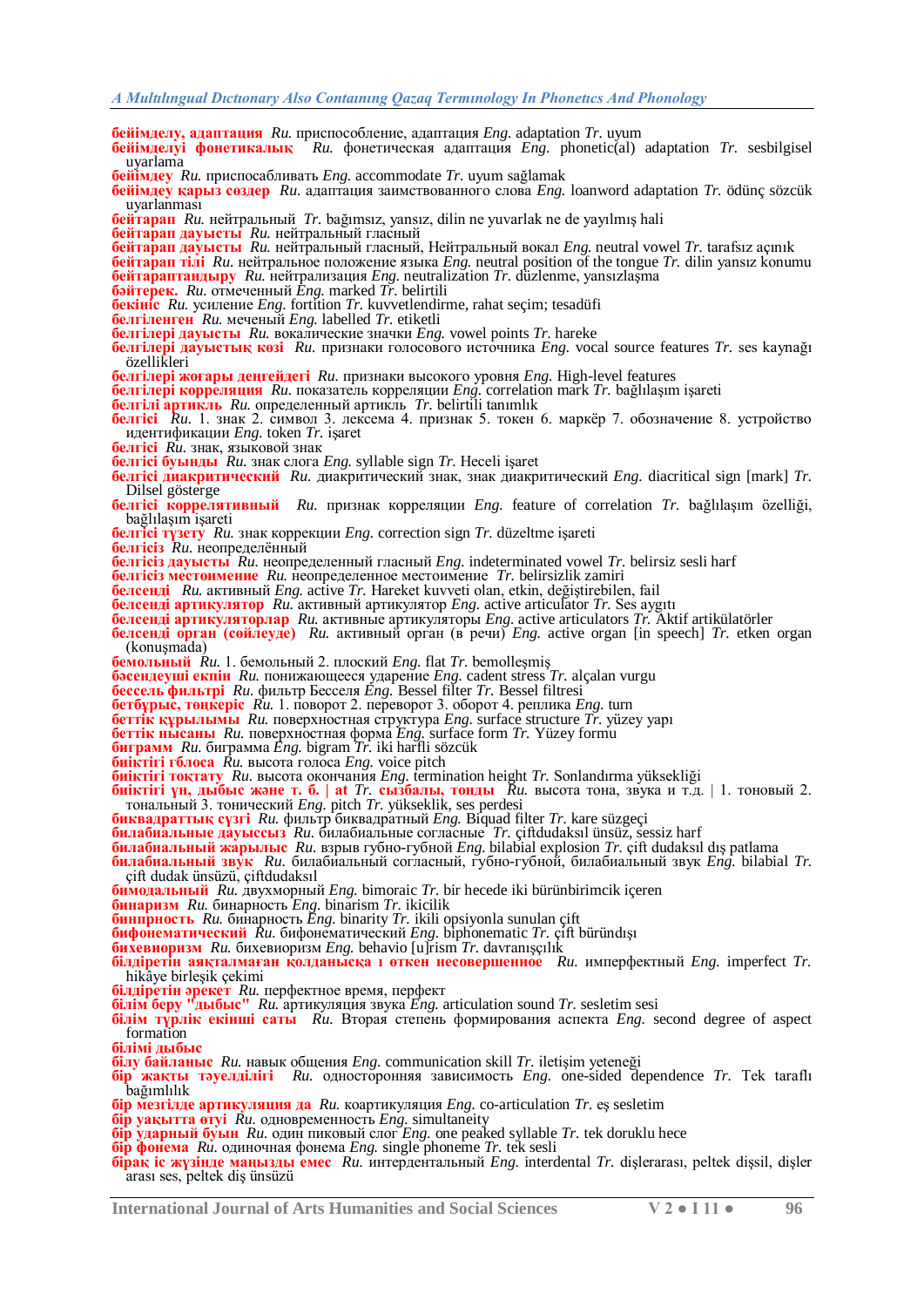**біріккен сөздерді танып білу, үлкен сөздік** *Ru.* распознавание слитной речи с большим словарем *Eng.* LVCSR [Large-Vocabulary Continuous Speech Recognition] *Tr.* LVCSR (Büyük KonuĢma Sürekli KonuĢma Tanıma)

**біріктіру** *Ru.* соединение *Eng.* compound *Tr.* bileĢik sözcük

- **біріктіру** *Ru.* соединение *Eng.* connection *Tr.* bağlama, bağlama iĢareti, vasi, lĢaret-i vasi
- **біріктіру дауысты** *Ru.* стык гласных *Eng.* vowel junction
- **біріктіруші екпін** *Ru.* объединяющее ударение
- **бірінші заңы ескертпелердің** *Ru.* первый закон оговорок
- **бірінші общегерманское передви сымша дауыссыз** *Ru.* первый германский сдвиг согласных *Tr.* ilk almanca harf değişimi

**бірінші тілі** *Ru.* первый язык *Eng.* first language *Tr.* ilk edinilen dil bk. ana dili

- **бірінші тұлға** *Ru.* первое лицо *Eng.* first person *Tr.* birinci kiĢi
- **бірқатар артқы** *Ru.* область задняя, зона задняя *Eng.* back zone *Tr.* Arka bölge
- **бірқатар коррелятивный** *Ru.* ряд коррелятивный *Eng.* correlative series *Tr.* bağıntılı diziler

**бірқатар орташа (аралас)** *Ru.* средняя зона *Eng.* mid [dle] zone *Tr.* orta (dle) bölge

- **бірқатар таңбаланған коррелятивный** *Ru.* ряд коррелятивный маркированный *Eng.* marked correlative series *Tr.* IĢaretli korelasyon serileri
- **бірлескен факторлық талдау** *Ru.* совместный факторный анализ *Eng.* Joint Factor Analysis [JFA] *Tr.* Ortak Faktör Analizi (JFA)
- **бірлестігі бірлестік ұсыныстар** *Ru.* объединение *Eng.* integration *Tr.* bütünleĢme
- **бірлік "дыбыс" ең төменгі** *Ru.* Минимальная единица звука *Eng.* minimal unit of sound *Tr.* minimal ses birimi
- **бірлік** *Ru.* единица *Eng.* item *Tr.* öge
- **бірлік артикуляционно-акустикалық** *Ru.* единство артикуляционно-акустическое *Eng.* articulatory acoustic unity *Tr.* Akustik birliktelik

**бірлік просодическая** *Ru.* просодическая единица *Eng.* prosodic unit *Tr.* Prosodik birimi

**бірлік сөйлеу** *Ru.* речевая единица *Eng.* speech unit *Tr.* konuĢma ünitesi

**бірлік фонологическая** *Ru.* фонологическая единица *Eng.* phonological unit *Tr.* Fonolojik birim

- **бірлік формальды бірлік** *Ru.* 1. единица 2. единство 3. блок *Eng.* unit *Tr.* birim
- **біртекті** *Ru.* однородная (многосторонняя) оппозиция
- **біртекті дифтонг** *Ru.* однородный дифтонг *Eng.* real/full homogeneous diphthong *Tr.* gerçek / tam homojen difizyon
- **біртұтас переосмысливание** *Ru.* Интегральные преобразования
- **бітеу согласного** *Ru.* глухой согласный *Eng.* unvoiced consonant *Tr.* tonsuz ünsüz, sedasız konson
- **бленд** *Ru.* бленд, сращение *Eng.* blend *Tr.* kaynaĢım / kaynaĢtırma
- **блокаторлар** *Ru.* блокаторы *Eng.* blockers *Tr.* engelleyici
- **бойлық бойынша ережеге** *Ru.* Позиционная длина *Eng.* positional length *Tr.* konumsal (pozisyonel uzunluk)

**бойлық согласного(-ых)** *Ru.* долгота согласного(-ых) *Eng.* consonant length *Tr.* ünsüz uzunluğu

**бойлық эмфатическая** *Ru.* эмфатическая долгота, выделительная долгота *Eng.* emphatic length *Tr.* empatik uzunluk

**бойлық этимологическая** *Ru.* этимологическая долгота *Eng.* etymological length

**боковбй фрикатйвный** *Ru.* боковая фрикативная фонема, боковая щелевая фонема *Eng.* lateral fricative phoneme *Tr.* yanal frikatif sesli

**болдырмау қақтығыс** *Ru.* 1. предотвращение столкновения 2. предотвращение конфликта *Eng.* clash avoidance *Tr.* Gürültülü bir ses çıkarmaktan kaçınma

**болдырмау омофонии** *Ru.* избежание омофонии *Eng.* avoidance of homophony *Tr.* eĢses kaçınması

**болжамалы** *Ru.* предпологаемая система, предположительная система *Eng.* tentative system *Tr.* geçici sistem

**болжамалы фонема** *Ru.* предпологаемая фонема, предположительная фонема *Eng.* tentative phoneme *Tr.* geçici sesli

**болжамалы фонемная жүйесі** *Ru.* предпологаемая фонемная система, предположительная фонемная система *Eng.* tentative phonemic system *Tr.* geçici sesli sistem

- **болжамсыздық** *Ru.* непредсказуемость *Eng.* abruptness *Tr.* süreksizlik
- **бор** *Ru.* мел *Eng.* mel *Tr.* perde birimi
- **бор жиіліктік кепстральные коэффициенттері** *Ru.* Mel-частотные кепстральные коэффициенты *Eng.* Mel Frequency Cepstrum Coefficients [MFCC] *Tr.* Mel Frekans Cepstrum Katsayıları (MFCC)

**бормотание** *Ru.* бормочущий *Eng.* mutter *Tr.* Fısıldamak, homurdanmak, mırıldanmak, mırıldamak

- **бормочущий** *Ru.* бормочущий
- **бор-шкаласы** *Ru.* мел-шкала *Eng.* Mel scale *Tr.* Mel ölçeği

**бос емес** *Ru.* глухой *Eng.* unvoiced/voiceless sound *Tr.* ötümsüz

**бос морф** *Ru.* пустой морф *Eng.* empty morph *Tr.* boĢ biçim birimi

- **босанғаннан кейінгі гортанный** *Ru.* задненѐбный гуттурал, задненѐбный гуттуральный, задненѐбный заднеязычный *Eng.* post palatal guttural *Tr.* art damak ünsüzü
- **бояу**

**бояу** *Ru.* 1. цвет 2. окраска

**бояу** *Ru.* 1. цвет 2. окраска *Eng.* colour *Tr.* Renk, kolo (u) yüzük

**бояу жұмсақ** *Ru.* неяркий цвет *Eng.* soft colour *Tr.* yumuĢak renk

**бояу қатты** *Ru.* Твердый цвет

**бөлімшені үздіксіз білім беру хб баламалы** *Ru.* Отдел непрерывного образования *Tr.* sürekli eğitim birimi

**бөлінген** *Ru.* распределенный *Eng.* distributed *Tr.* dağılımlı

**бөлу** *Ru.* распределение *Eng.* distribution *Tr.* dağılım

**бөлу бөлігінде** *Ru.* разбивка на части *Eng.* chunking *Tr.* bölümleme, bölmeleme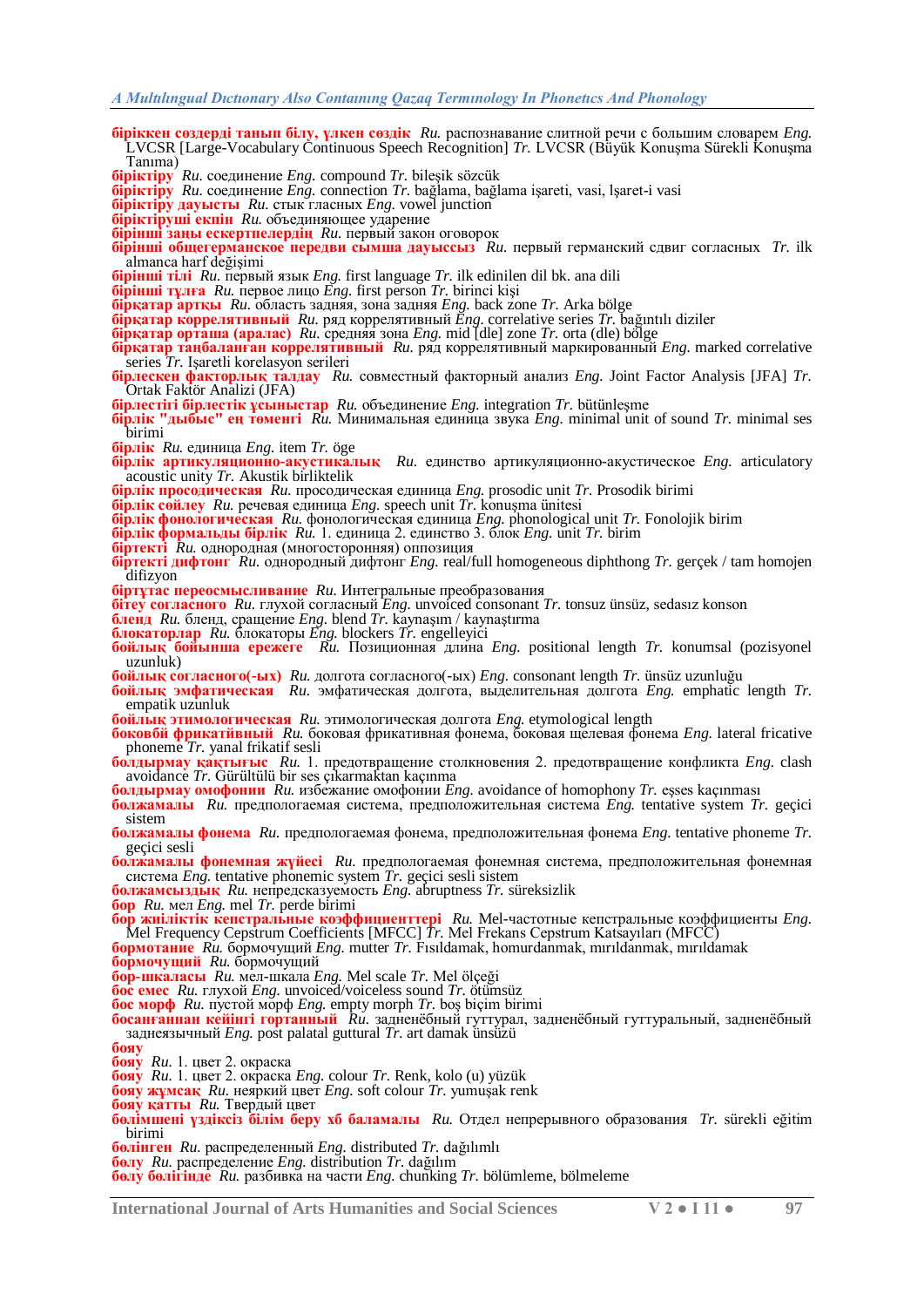- **бөлу разделительное местоимение** Ru. разделительный *Tr.* Ülestirme sıfatı, ülestirme zamiri **брбнхи** *Ru.* бронх *Eng.* bronchus *Tr.* bronĢ
- **бу коррелятивная** *Ru.* коррелированные пары *Eng.* correlated/correlative pair *Tr.* ilintili/ilintili çift **будың төменгі** *Ru.* минимальная пара *Eng.* minimal [contrastive pair *Tr.* Minimal (kontrastlı) çiftler
- **бүйір велярный** *Ru.* велярный боковой *Eng.* lateral velar *Tr.* art avurt ünsüzü
- **бүйір согласный** *Ru.* боковой согласный *Eng.* lateral consonant *Tr.* yanak ünsüzü
- **бүйір чйсти языкй** *Ru.* края языка *Eng.* margin of tongue *Tr.* Dil payı
- **бүйірден босату** *Ru.* боковое испущение *Eng.* lateral release *Tr.* yanal serbestlik
- **буквальная парафазия қараңыз** *Ru.* литеральная парафазия *Eng.* literal paraphasia *Tr.* parafazi
- **буккальный** *Ru.* ротовой звук *Eng.* buccal *Tr.* yanak ünsüzü, ağızsı
- **бүтін сөздік** *Ru.* структурированный сегмент речи, структурированный речевой сегмент *Eng.* structured segment of speech *Tr.* yapılandırılmış konuşma bölümü
- **бүтінсегменттік процесс** *Ru.* целосегментный процесс *Eng.* whole-segment process *Tr.* bütün parçasal süreç
- **буын cv** *Ru.* слог СГ *Eng.* CV syllable *Tr.* ünsüz-ünlü seslemi
- **буын** *Ru.* слог *Eng.* syllable *Tr.* seslem
- **буын безударный** *Ru.* безударный слог *Eng.* unstressed syllable *Tr.* vurgusuz hece, vurgusuz seslem
- **буын безударный** *Ru.* слог безударный *Eng.* unstressed [unaccented syllable
- **буын жiгi** *Ru.* предел слога *Eng.* syllable limit *Tr.* hece sının
- **буын жiгi** *Ru.* предел слога, слоговой предел *Eng.* syllabic limit *Tr.* hece sının
- **буын жiгi** *Ru.* слогоделение, деление на слоги, членение на слоги *Eng.* syllable division *Tr.* hece bölünmesi
- **буын жабық** *Ru.* закрытый слог *Eng.* closed syllable *Tr.* kapalı hece
- **буын құрaй aлмaйтын дыбыс** *Ru.* свистящий или шипящий звук *Eng.* sibilant sound *Tr.* ünsüz ses, ıslıklı ses
- **буын предударный** *Ru.* предтональный слог *Eng.* pretonic syllable *Tr.* Pretonik hece
- **буын саңылауының кішіреюі** *Ru.* гортанное сужение *Eng.* glottal constriction *Tr.* gırtlaksıl daraltı
- **буындар** *Ru.* слоги *Eng.* syllable-timed *Tr.* Heceden zamanlanmıĢ
- **буынның канондық үлгісі** *Ru.* канонический шаблон слога *Eng.* canonical syllable pattern *Tr.* temel biçimsel seslem örüntüsü
- **бұзылуы беглости** *Ru.* расстройство беглости *Eng.* fluency disorder *Tr.* Akıcılık bozukluğu
- **бұзылуы сөйлеу** *Ru.* расстройство речи *Eng.* speech disorder *Tr.* konuĢma bozukluğu
- **бұлдыр дауысты** *Ru.* тѐмные гласные *Eng.* dark [obscure] vowels *Tr.* karanlık (belirsiz) sesli harfler
- **бұлшықеттік күш-жігер** *Ru.* мышечное усилие *Eng.* muscular effort *Tr.* Kas kuvveti çabası **бұрылу** *Ru.* разворот *Eng.* reversal *Tr.* Ters
- **бұрын регрессивный** *Ru.* заднеязычный *Eng.* back *Tr.* geri, dil ardı, art
- **бұрыштық жақшалар** *Ru.* скобки угловые *Eng.* angular brackets *Tr.* KöĢeli parantezler
- **былдыр лепетание сәби** *Ru.* лепет *Eng.* babbling *Tr.* gevezelik, babıldama, agulama
- **валентность (семантикалық, синтаксиче облысы)** *Ru.* валентность *Eng.* valency [argument structure *Tr.* uydu
- **валентность** *Ru.* амбисиллабический *Eng.* ambisyllabic *Tr.* çift seslemleme çift seslemli
- **вариант еркін нұсқа** *Ru.* вариант *Eng.* variant *Tr.* değiĢke
- **вариация** *Ru.* вариантность *Eng.* variation *Tr.* değiĢkenlik
- **вариация фонемы** Ru. вариация фонемы *Eng.* variation of phoneme *Tr.* sesbirim değişkesi
- **варифона** *Ru.* варифона *Eng.* variphone
- **ввидо-уақытша** *Ru.* временной, темпоральный *Eng.* temporal *Tr.* Zamansal
- **вводящий адастырып** *Ru.* инцептивный
- **вдыхание** *Ru.* инспирация *Eng.* inhalation *Tr.* soluk alma
- **вейвлет-түрлендіру** *Ru.* преобразование элементарных волн *Eng.* Wavelet Transform [WT] *Tr.* Dalgacık Dönüşümü [WT]
- **векторлық кванттау** *Ru.* векторное квантование *Eng.* Vector Quantization (VQ) *Tr.* Vektör Kuantasyonu  $(VO)$
- **велйрный тұмсық** Ru. велярный носовой, задненёбный носовой Eng. velar nasal [n] Tr. artdamaksıl genizsi [ŋ]
- **веляр фонема** Ru. оттянутая артикуляция *Eng.* retracted articulation Tr. art damaksallaşmış sesletim
- **веляризация** *Ru.* веляризация *Eng.* velarisation *Tr.* kalınlaĢma
- **веляризованный** *Ru.* веляризованный *Eng.* velarized *Tr.* art damaksıllaşmış
- **велярный жұмсарту** *Ru.* велярнoe смягчение, задненѐбное смягчение *Eng.* velar softening *Tr.* artdamaksıl yumuşama<br>**вербальная**
- **вербальная** *Ru.* речевое общение, вербальное общение, речевая коммуникация, вербальная коммуникация *Eng.* verbal communication]verbal conversation *Tr.* sözlü iletiĢim
- **верификация диктор** *Ru.* верификация говорящего, верификация диктора *Eng.* speaker verification *Tr.* hoparlör doğrulama
- **вернер заңы** *Ru.* закон Вернера *Eng.* Verner's law *Tr.* Verner yasası
- **вернике аймағы** *Ru.* зона Вернике *Eng.* Wernicke's area *Tr.* wernicke alanı
- **верхушечный** *Ru.* апикогубной *Eng.* apico-labial *Tr.* dil ucu-dudaksıl
- **вершина горы** *Ru.* пик *Eng.* peak *Tr.* zirve
- **вершина, апекс** *Ru.* вершина, апекс *Eng.* apex *Tr.* dilucu
- **вершинаиесі** *Ru.* 1. голова 2. заглавное слово *Eng.* head *Tr.* baĢ sözcük
- **веселое біріктіру ақауы** *Ru.* веселое слияние с браком
- **ви - ф-уақытша жүйесі** *Ru.* Аспектная временная система
- **вибрaция** *Ru.* вибрация *Eng.* vibration *Tr.* titreĢim
- **вибрациялық фонема** *Eng.* decoding the letter "r" *Tr.* r harfi
- **вибрант(лар)** *Ru.* дрожащий | дрожащий звук, вибрант *Eng.* vibrant *Tr.* titrem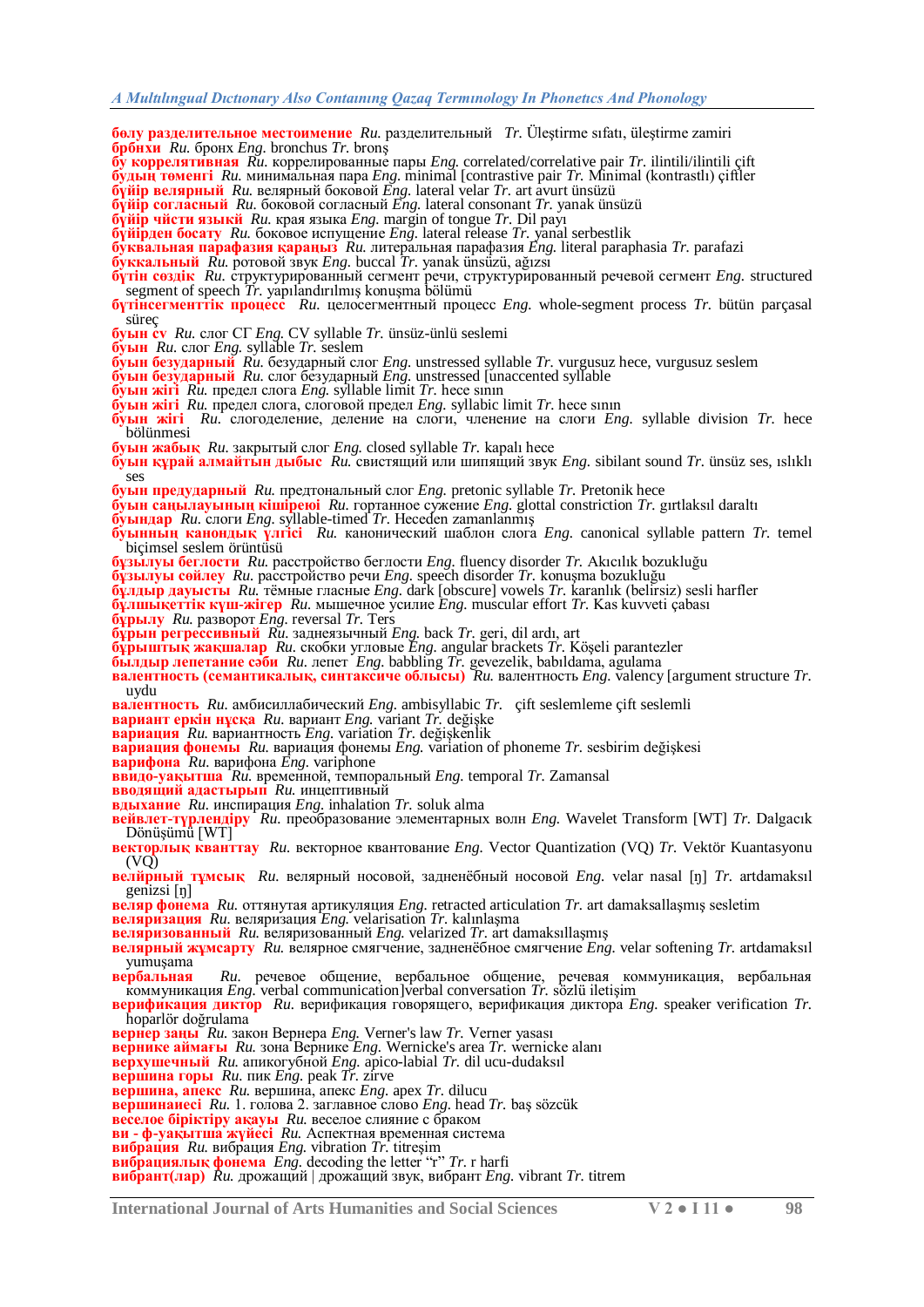**вибрирующий** *Ru.* 1. вибрирующий 2. дрожащий *Eng.* vibrating *Tr.* titreĢen **вигнер үлестірімі** *Ru.* распределение Вигнера *Eng.* Wigner distribution *Tr.* Wigner dağıtımı

**викельгреннің функциялар жүйесі** *Ru.* система функций Викельгрена *Eng.* Wickelgren feature system *Tr.* Wickelgren özellik sistemi

**вилочка** *Ru.* вилочка

**вильямсонның функциялар жүйесі** *Ru.* система функций Вильямсона *Eng.* Williamson feature system *Tr.* Williamson özellik sistemi

**виртуалды пауза** *Ru.* виртуальная пауза *Eng.* virtual pause *Tr.* sanal duraklama

**виртуалды фонема** *Ru.* виртуальная фонема *Eng.* virtual phoneme *Tr.* sanal ses

**вйделенность** *Ru.* выделенность *Eng.* prominence *Tr.* belirginlik

**вкусность** *Ru.* палатальность *Eng.* palatality *Tr.* damaksıllık

**внепарная фонема** Ru. внепарная фонема, неспаренная фонема *Eng.* unpaired phoneme *Tr.* eslesmemis sesli

**внесосудистость** *Ru.* внеслоговость, экстрасиллабичность **внугренняя пауза** *Ru.* внутренняя пауза *Eng.* internal pause *Tr.* iç duraklama / /

**вокабула** *Ru.* вокабула *Eng.* vocable *Tr.* Kelime, söz

**вокалды-айырылған** *Ru.* вокально-лишенный *Eng.* vocal-deprived *Tr.* Vokalden yoksun

**вокалдық пьеса** *Ru.* голосовая игра *Eng.* vocal play *Tr.* sessel oyun

**вокалдық узелок** *Ru.* вокальный узелок *Eng.* Vocal nodule *Tr.* sessel yumru

**вокализация r** *Ru.* вокализация r *Eng.* vocalization of R *Tr.* R'nin seslendirilmesi **вокализм** *Ru.* вокализм *Eng.* vocalism *Tr.* açınıklık

**вокализованный дыбыс** *Ru.* звонкие звуки *Eng.* voiced sound *Tr.* ötümlü sesler

**вокализованный согласный (вокалическийсогласный)** *Ru.* вокализованный согласный *Eng.* vocalicvocalized consonant *Tr*. vokal sesli vokal eşlik

**вокалическая нүкте** *Ru.* вокалическая точка *Eng.* crest of syllable *Tr.* seslem zirvesi

**вокалический кезектестіру** *Eng.* vocalic alternation *Tr.* ünlü almaĢması

**вокалический кезектестіру**  $\check{R}u$ . чередование гласных *Eng.* vocalic alternation *Tr.* ses kaynaşması bk. kaynaĢma, ses kiriĢleri bk. ses telleri, seslenme ünlemi

**вокатив** *Ru.* вокатив *Eng.* vocative *Tr.* çağrı halı

**вокільная музыка** *Ru.* вокальная музыка *Eng.* vocal music *Tr.* sessel müzik

**вокоид** *Ru.* вокоид и контоид *Eng.* vocoid and contoid *Tr.* ünlüsel ve ünsüzel

**вольный перевод** *Ru.* вольный перевод, свободный перевод *Eng.* free translation *Tr.* serbest çeviri

**вопросительная интонация** *Ru.* интонация вопросительная *Eng.* interrogative intonation *Tr.* sorgulayıcı tonlama

**воркование** *Ru.* воркование

**восклицательная интонация** *Ru.* восклицательная интонация *Eng.* exclamatory intonation *Tr.* ünlem akort

**восклицательная интонация** *Ru.* интонация восклицательная тона *Eng.* exlamatory pitch intonation *Tr.* ünlem iĢareti entonasyonu

**восклицательное предложение** *Ru.* восклицательное предложение

**восхо дящее екпін** *Ru.* восхо дящее ударение

**восходйще-нисходйщий тон** *Ru.* восходяще-нисходящий тон *Eng.* rising-falling tone *Tr.* Yükselen düĢen ton

**восходяще-нисходящее екпін** *Ru.* восходяще-нисходящее ударение *Eng.* ascending-descending accent [stress *Tr*. Yükselen-iniş vurgu (stres), yükselen-düşen stres

**восходяще-теменгі тон** Ru. восходяще-нисходящий тон *Eng.* high-rising falling ton *Tr.* yükselen düşen ton **вставление** *Ru.* вставление

**выделимость дыбыстық** *Ru.* фонетическая сепарабельность *Eng.* phonetic separability *Tr.* sesbilgisel ayrılabilirlik

**выделительные сөздер** *Ru.* выделительное слово, эмфатическое слово *Eng.* emphatic words *Tr.* pekiĢtirici sözcükler

**выдыхательная тобы** *Ru.* выдыхáтельная группа *Eng.* expiratory group

**выкидка (диареза )** *Ru.* диереза, диэреза, диерезис, диэрезис *Eng.* diaeresis *Tr.* iki sesli harfi ayırma, harfin üzerine konan iki nokta

**выкрик** *Ru.* выкрик

**вымирание тілі** *Ru.* смерть языка *Tr.* dil ölümü bk. iki dillilik

**выражающий қарама-қарсы ұғым** *Ru.* выражающий противоположное понятие, противительный *Tr.* celistirici

**высбкий дауысты** *Ru.* высокий гласный *Eng.* high-vowel *Tr.* yüksek sesli

**г дыбыстары** *Ru.* р-звуки *Eng.* r sounds r *Tr.* R sesler

**гaплология** *Ru.* синкопирование *Eng.* syncopation *Tr.* hece yutumu , orta hece düĢmesi

**гавай ағылшын гавай пиджин** *Ru.* гавайский английский гавайский пиджин

**гамма** *Ru.* гамма *Eng.* gamma [**ɣ**] *Tr.* Yunan alfabesi nin uçuncü harfi

**гармоника (гармоникалық обертон )** *Ru.* гармоника (гармонический обертон ) *Eng.* harmonic overtone *Tr.* harmonik tonlama: Biri diğerinin tam katı frekansa sahip iki sesin bir arada tınladığı tonlama.

**гармоника** *Ru.* гармоники *Eng.* harmonics *Tr.* harmonikler

**гармоникалық** *Ru.* гармонический *Eng.* harmonic *Tr.* uyum

**гармония** *Ru.* гармония *Eng.* harmony *Tr.* ahenk, uyum, ahenk mutabakat

**гармония второстепенного ашық** *Ru.* гармония второстепенных гласных *Eng.* minor vowel harmony *Tr.* küçük sesli uyum

**гармония дауысты** *Ru.* гармония гласных *Eng.* harmony of vowels *Tr.* sesli harfler armonisi

**гармония негізгі дауысты** *Ru.* гармония основных гласных *Eng.* major vowel harmony *Tr.* büyük sesli uyum

**гемината** *Ru.* геминаты, удвоенные согласные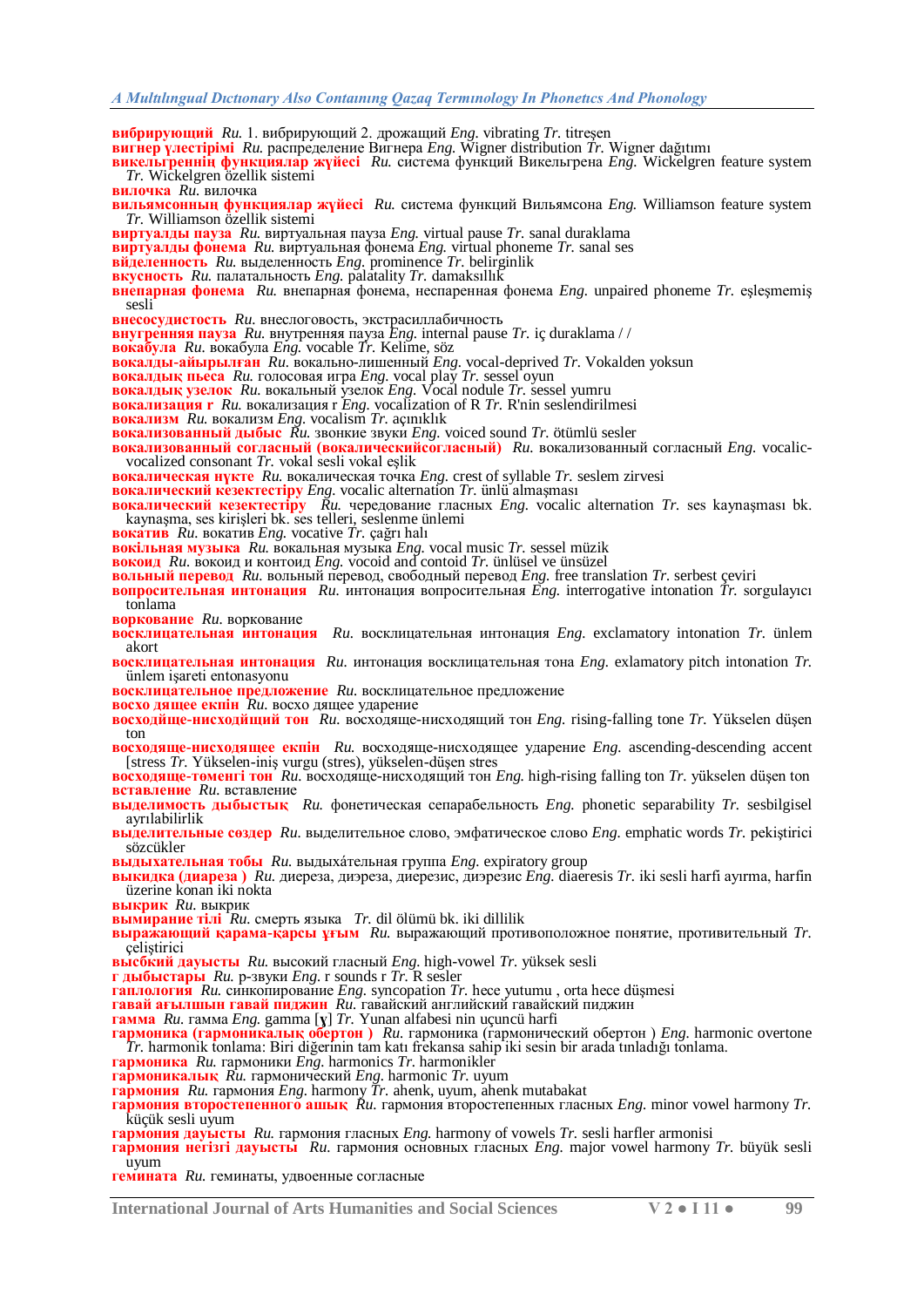**геминированный согласный** *Ru.* удвоенный согласный *Eng.* double consonant *Tr.* çift ünsüz

**геминизация** *Ru.* геминизация *Eng.* geminization

**генеративная лингвистика** *Ru.* генеративная лингвистика

**геминаты** *Ru.* удвоенный согласный *Eng.* geminate [geminated [double] consonant *Tr.* çift ünsüz, ikiz ünsüz

**генеративная фонология** *Ru.* генеративная фонология *Eng.* generative phonology *Tr.* üretimsel sesbilgisi

**генерация тілі** *Ru.* генерация языка **генерациялау** Ru. генерировать Tr. üretme, oluşturma **геометрия объектінің** *Ru.* Геометрия признаков *Eng.* feature geometry *Tr.* özellik geometrisi **герилексный қимылмен** *Ru.* герилексный жест **герц гц** *Ru.* герц *Eng.* hertz (hz) *Tr.* hertz (simgesi hz) **гильгамеш туралы дастан** *Ru.* различение *Eng.* distinction *Tr.* ayrım, muhalefet **гипербола** *Ru.* гипербола *Tr.* abartma **гиперкоррекция** *Ru.* гиперкоррекция *Eng.* hypercorrection *Tr.* aĢırı düzeltmecilik **гиперназальная** *Ru.* гиперназальная *Tr.* hiperk nazal, hipernezyum **гипокоррекция** *Ru.* гипокоррекция *Eng.* hypocorrection *Tr.* hipokoreksiyon **гипокортика** *Ru.* гипокортика *Tr.* hipokoristik **гипоназальный** *Ru.* гипоназальный *Tr.* Hükümsüzlük **гипоним** *Ru.* гипоним *Eng.* Hyponym *Tr.* Tıp dili, alt anlamlılık **гипотеза жанама синтаксис** *Ru.* гипотеза косвенного синтаксиса *Tr.* dolaylı anlama hiposu **гипотеза тікелей синтаксис** *Ru.* гипотеза прямого синтаксиса *Eng.* direct hypothesis *Tr.* doğrudan söz dizimi hiposu **глагольная тобы** *Ru.* глагольная группа **глайд** *Ru.* полугласный *Eng.* semi-vowel *Tr.* yarı ünlü , yan-ünlü, yarı ünlü **глоссематика** *Ru.* глоссематика *Eng.* glossematics *Tr.* yeni-saussure'cü dilbilimi **глоссолалия** *Ru.* глоссолалия *Eng.* glossolalia *Tr.* büyü dili **глотал согласный** *Ru.* гортанный согласный *Eng.* glottal consonant *Tr.* gırtlak ünsüzü **глотальный согласный** *Ru.* глоточный согласный, фарингальный согласный *Eng.* pharyngeal consonant *Tr.* Pharyngeal ünsüz **глотание** *Ru.* Фарингализация *Eng.* pharyngealization *Tr.* boğazsıllaĢma, boğazsıllaĢtırma, yutaksıllaĢma **глоточный** *Ru.* глоточный, фарингальный *Eng.* pharyng [e]al *Tr.* yutak sesi **глоточный** *Ru.* глоточный, фарингальный *Eng.* pharyngeal *Tr.* yutaksıl, yutak sesi, boğazsıl **глоттализация** *Ru.* глоттализация *Eng.* glottalization *Tr.* gırtlaksıllaĢma **глоттализованный абруптивный** *Ru.* глоттализованный *Eng.* glottalized *Tr.* gırtlaksıllaĢmıĢ **глоттальный** *Ru.* гортанный *Eng.* glottalic *Tr.* gırtlak çarpması, gırtlaksıl patlamalı, gırtlak sesi **глоттогония** *Ru.* происхождение языка *Eng.* glottogony *Tr.* dilin kökeni **глоттохронология** *Ru.* глоттохронология *Eng.* glottochronology *Tr.* dil tarihlendirmesi, dil tarihlemesi **глубинный** *Ru.* глубинный *Eng.* deep *Tr.* tok (ses) **глубокозаднеязычный (терең)** *Ru.* глубокозаднеязычный (глубокий) *Eng.* deep-back velar nasal **глухбй придыхйтельный** *Ru.* глухой придыхательный *Eng.* voiceless aspirate *Tr.* ötümsüz soluklu **глухбй фрикатйвный** *Ru.* глухой фрикативный, глухой щелевой *Eng.* voiceless fricative *Tr.* ötümsüz sızmalı **гнусавость (тванг)** *Ru.* 1. носовой акцент 2. гнусавость *Eng.* nasal accent *Tr.* genizsel vurgu **говор** *Ru.* состояние языка *Eng.* état de langue *Tr.* ağız **голосовой тон** *Ru.* тон голоса *Eng.* voice tone [sound] *Tr.* ses tonu [ses] **голосообразование** Ru. фонация, изглашение *Eng.* phonation *Tr.* sesleme, ses olușumu **гомеофон** *Ru.* гомеофон *Tr.* eĢ sesli **гомогенный** *Ru.* гоморганный *Eng.* homorganic *Tr.* eĢçıkıĢlı **гомоорганные дыбыстар** *Ru.* гоморганные звуки *Eng.* homorganic sounds *Tr.* eĢ çıkıĢlı ses **гомофония** *Ru.* омофония *Eng.* homophony *Tr.* eĢseslilik **гонконг ағылшын** *Ru.* Гонконгский английский **гортанная дыбыстар** *Ru.* гуттуральный звук, заднеязычный звук *Eng.* guttural sound *Tr.* gırtlak sesi **гортанная смычка** *Ru.* гортанная смычка *Eng.* glottal stop catch [**ʔ**] *Tr.* genizsel kapantılı (**ʔ**) **гортанный** *Ru.* гуттуральный, заднеязычный | гуттуральный звук, заднеязычный звук *Eng.* guttural *Tr.* damak ünsüzü , haneki samit, boğazsıl, artdamak ünsüzü **готтентотские тілдері** *Ru.* готтентотские языки *Eng.* Hottentot languages **гравис** *Ru.* гра́вис, тяжелое ударение *Eng.* grave accent *Tr.* peslik vurgusu **грависке қарсы акут** *Ru.* акут против грависа *Eng.* acute vs. grave  $\overline{T}$ r. pese karşı tiz **градуальная оппозиция** *Ru.* градуальная оппозиция *Eng.* gradual opposition *Tr.* kademeli muhalefet **грамматика** *Ru.* грамматика *Tr.* gramer, dilbilgisi **грамматика жағдайлары** *Ru.* падежная грамматика, грамматика падежей **грамматика непосред құрайтын мемлекеттік** *Tr.* deyim-yapı kuralı **грамматика тәуелділіктердің** *Ru.* грамматика зависимостей **грамматикалық категория** *Ru.* грамматическая категория *Tr.* dilbilgisi kümesi **грамматикалық мәні** *Ru.* грамматическое значение *Tr.* dilbilgisel anlam **грамматикалық морфема** *Ru.* грамматическая морфема **грамматикалық неодно значность** *Ru.* грамматическая неодно значность *Tr.* dilbilgisel belirsizlik **грамматикалық род** *Ru.* грамматический род *Tr.* dilbilgisel cins **грамматикалық сөз** *Ru.* грамматическое слово *Tr.* yapısal sözcük **грамматичность** *Ru.* грамматичность *Tr.* dil bilgisi diĢilik **графема** *Ru.* графема *Eng.* grapheme *Tr.* yazıbirim, bir ses birimini temsil etmek için kullanılan harf veya simge **графемика** *Ru.* правила графемно-фонологического соответствия *Eng.* graphemics *Tr.* graphemics **графофонная энциклопедия** *Ru.* графофонная энциклопедия *Eng.* graphophonemics *Tr.* graphophonemics **гребенчатый сүзгі** *Ru.* гребенчатый фильтр *Eng.* Comb filter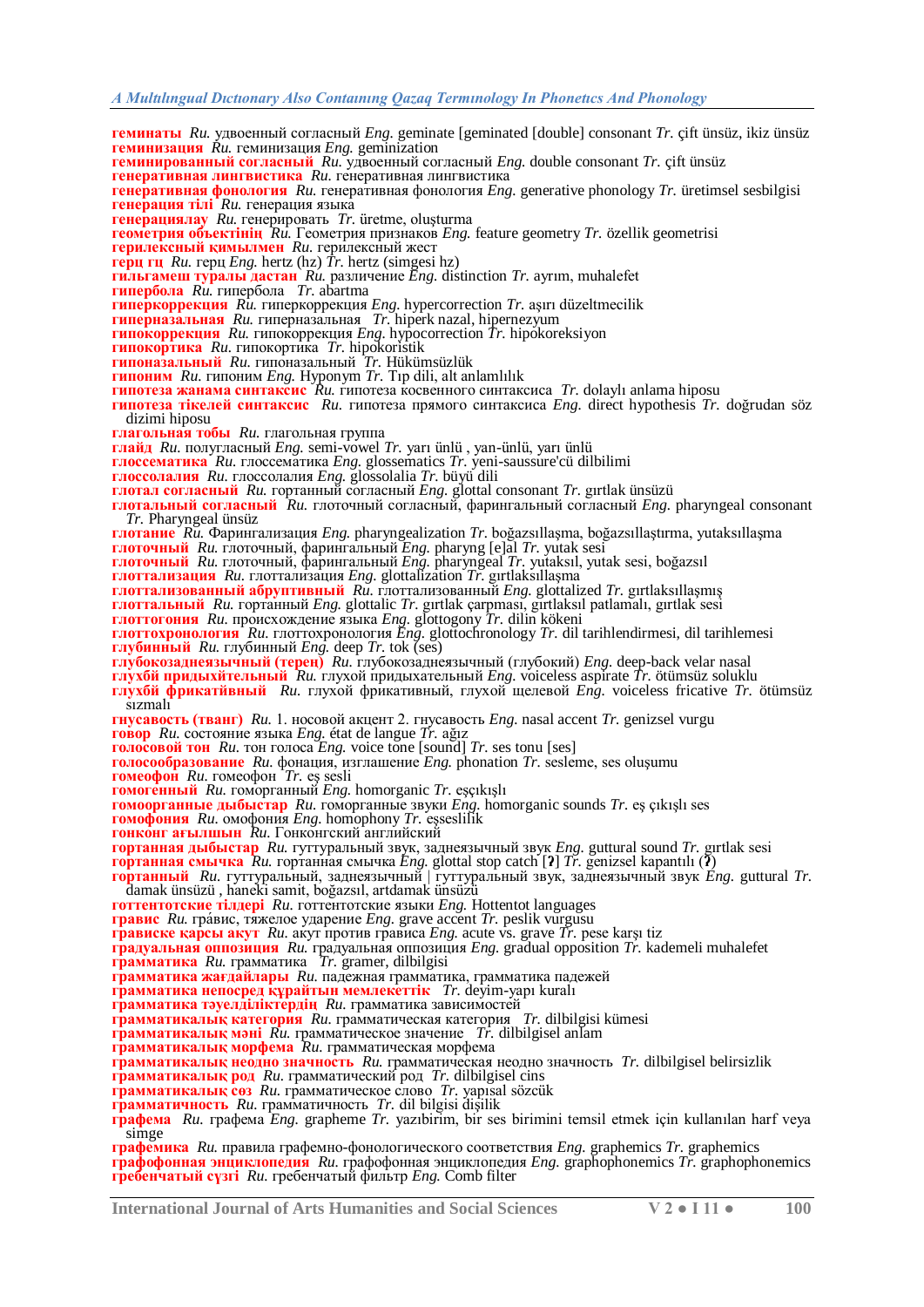**губно-велярный** *Ru.* губно-заднеязычный, губно-велярный *Eng.* labial-velar *Tr.* dudaksıl-artdamaksıl

- **губно-небный** *Ru.* губно-нѐбный *Eng.* labial-palatal *Tr.* dudaksıl damaksıl
- **губно-тіс согласный** *Ru.* губно-зубной согласный *Tr.* diĢ-eti ünsüzü. diĢ-dudak ünsüzü
- **гуджарати** *Ru.* гуджара́тский английский
- **гуттурализация** *Ru.* гуттурализация *Eng.* gutturalization *Tr.* Gırtlaktan konuĢma, gırtlaksı bir Ģ**Ÿ**ekilde telaffuz etme veya söyleme, gırtlaktan gelen konuĢma sesi çıkarma; gırtlaksı bir Ģekilde konuĢ**Ÿ**ma, gırtlaktan konuĢma; sertçe konuĢ**Ÿ**ma
- **гуттуралы** *Ru.* гуттуралы, гуттуральные звуки, заднеязычные звуки *Eng.* gutturals *Tr.* gırtlağa ait , Boğazdan telaffuz olunan Gırtlaktan veya ağzın arka kısmından çıkarılan ses Bu sesleri temsil eden harfler. Gırtlaksı ses, gırtlak ünsüzü
- **дaуыс шымылдығы** *Ru.* голосовые связки *Eng.* vocal bands *Tr.* ses telleri
- **дaуыс шымылдығы** *Ru.* голосовые связки *Eng.* vocal chords *Tr.* ses telleri
- **дaуыс шымылдығы** *Ru.* голосовые связки *Eng.* vocal cords/lip/band/folds *Tr.* ses telleri / dudak / bant / kıvrımlar
- **дiфтонг** *Ru.* удвоенный гласный *Eng.* doubled vowel *Tr.* çift ünlü
- **дiфтонг дыбыс** *Ru.* диплофония, двузвучие *Eng.* diplophonia *Tr.* çift ses
- **дааление (n придыхпния)** *Ru.* Давление дыхания *Eng.* breath pressure *Tr.* nefes basıncı
- **дағдысы артикуляторные** *Ru.* навык артикуляционный *Eng.* articulation skill [habits] *Tr.* sesletim becerisi (alışkanlıklar)
- **дағы бір облысы** *Ru.* ротическая область *Eng.* rhotic area *Tr.* ‗r'-li bölge **дактиль** *Ru.* дактиль *Eng.* dactyl *Tr.* bir Ģiir ölçüsü
- **даму үрдісі** *Ru.* тенденция развития *Eng.* drift *Tr.* yakınsama
- **дара басшылық** *Ru.* единоначатие *Eng.* anaphora *Tr.* anafor, art gönderim
- **дательный** *Ru.* дательный падеж *Eng.* dative *Tr.* yönelme durumu bk. yaklaĢma durumu
- **даунсемплинг** *Ru.* даунсемплинг *Eng.* downsampling *Tr.* altörnekleme
- **дауыс байламы** *Ru.* голосовая связка *Eng.* vocal cord *Tr.* ses telleri, hubul-ı savtiyye, ses kiriĢleri
- **дауыс бұзылулар** *Ru.* расстройство голоса *Eng.* voice disorder *Tr.* Ses bozukluğu
- **дауыс ерекшеліктері** *Ru.* тембр голоса *Eng.* voice quality/set
- **дауыс қатпарлары** *Ru.* голосовые связки *Eng.* vocal folds *Tr.* Ses kıvrımları
- **дауыс саңылауы** *Ru.* голосовая щель *Eng.* glottis *Tr.* gırtlak
- **дауыссыз апикальные** *Ru.* согласные апикальные *Eng.* apical consonants *Tr.* tepedeki ünsüzler
- **дауыссыз вдыхательные** *Ru.* согласные дыхательные *Eng.* respiratory consonants *Tr.* solunum sesi
- **дауыссыз велярные** *Ru.* велярные согласные, задненѐбные согласные *Eng.* velar consonants *Tr.* art damak ünsüzü
- **дауыссыз вибранты** *Ru.* дрожащие согласные *Eng.* vibrant consonants
- **дауыссыз гомоорганные** *Ru.* согласные гоморганные *Tr.* homojen ünsüzler: Benzer karakterlere veya yapıya sahip olan ünsüzler<br>**дауыссыз** гуттуральные
- **дауыссыз гуттуральные** *Ru.* гуттуральный согласный, заднеязычный согласный *Eng.* guttural consonants *Tr.* gırtlaklı ünsüzler
- **дауыссыз двухфокусные** *Ru.* согласные двухфокусные *Eng.* bifocal consonants *Tr.* Iki odaklı ünsüzler
- **дауыссыз дорсальные** *Ru.* согласные дорсальные *Eng.* dorsal consonants *Tr.* dil üstü ünsüzleri
- **дауыссыз дыбыстар** *Eng.* consonants *Tr.* ünsüz harfler
- **дауыссыз дыбыстар қатты** *Ru.* согласные твердые *Eng.* hard consonants *Tr.* sert ünsüzler
- **дауыссыз дыбыстар шулы** *Ru.* согласные шумные *Eng.* noisy consonants *Tr.* sessizler gürültülü
- **дауыссыз жару (эксплозивті)** *Ru.* согласные взрывные (эксплозивные) *Tr.* patlayıcı sessizler
- **дауыссыз жұмсақ** *Ru.* согласные мягкие *Eng.* soft consonants *Tr.* yumuĢak ünsüzler
- **дауыссыз имплозивные** *Ru.* имплозивные согласные *Eng.* implosive consonants *Tr.* Patlayıcı sessizler **дауыссыз какуминальные** *Ru.* какуминальные согласные
- **дауыссыз қатаң** *Ru.* согласные глухие *Eng.* voiceless consonants *Tr.* ötümsüz ünsüzler
- **дауыссыз қатаң байланыс** *Ru.* соединение согласных *Eng.* consonant connection *Tr.* ünsüz bağlantı
- **дауыссыз қатаң вокализация** *Ru.* вокализация согласного(-ых) *Eng.* consonant vocalisation *Tr.* ünsüz seslendirme
- **дауыссыз қатаң гармония** *Ru.* гармония согласных *Eng.* consonant harmony *Tr.* ünsüz uyumu, sessizlerin benzesmesi
- **дауыссыз қатаң диаграммасы** *Ru.* согласная диаграмма *Eng.* consonant chart *Tr.* ünsüz grafiği
- **дауыссыз қатаң шойбеков** *Ru.* мутация согласного(-ых) *Eng.* consonant mutation *Tr.* ünsüz değiĢimi
- **дауыссыз лабио-велярные** *Ru.* губно-заднеязычные согласные, лабиовелярные согласные *Eng.* labiovelar consonants *Tr.* dudaksıl-artdamaksıl ünsüzler
- **дауыссыз ларингальные** *Ru.* согласные ларингальные
- **дауыссыз однофокусные** *Ru.* согласные однофокусные
- **дауыссыз ретрофлексные** *Ru.* согласные ретрофлексные
- **дауыссыз ртовые** *Ru.* ротовые согласные *Eng.* oral consonants *Tr.* ağız ünsüzü
- **дауыссыз увулярные** *Ru.* увулярные согласные *Eng.* uvular consonants *Tr.* küçük dilsel ünsüzler
- **дауыссыз шепелявые** *Ru.* согласные шепелявые *Eng.* lisping consonants *Tr.* ünsüzler seslendirme
- **дауыссыз щелкающие** *Ru.* согласные щелкающие
- **дауыссыз щипящие** *Ru.* согласные щипящие *Eng.* hushing sound *Tr.* sessiz sesler
- **дауыстап** *Ru.* вслух *Eng.* aloud *Tr.* yüksek sesle, bağırarak
- **дауысты** *Ru.* гласный звук *Eng.* vowel *Tr.* ünlü, sait
- **дауысты аббревиатура** *Ru.* аббревиатура звуковая (аббревиатура акрофонетическая) *Eng.* sounding abbreviation *Tr.* sondaj kısaltması
- **дауысты алдыңғы дөңгелектеу ашық ортасымен** *Ru.* средневысокий передний округлѐнный гласный [œ], среднеоткрытый передний округлѐнный гласный [œ] *Eng.* open-mid front rounded vowel [œ] *Tr.* açık-orta ön yuvarlak sesli / œ /
- **дауысты арттыру** *Ru.* повышение гласного *Eng.* vowel raising *Tr.* yükselen ünlü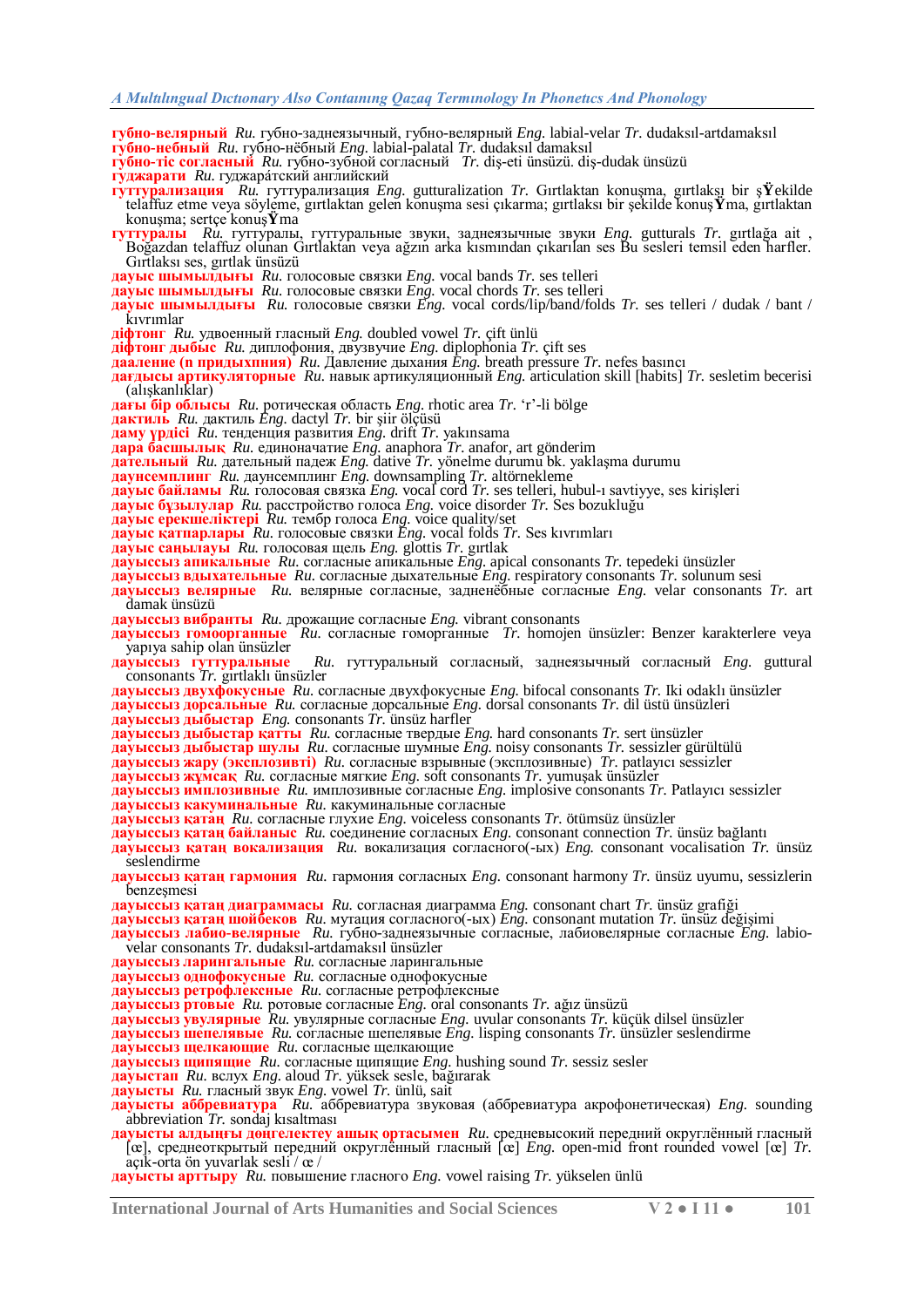- **дауысты вокалдық** *Ru.* 1. гласный 2. вокалический *Eng.* vocalic *Tr.* ünlü, ünlü değiĢimi, vokal tenavüpleri ünlü nöbetlesmesi, ünlü almaşması **дауысты втягивание** *Ru.* оттягивание гласного *Eng.* vowel retraction *Tr.* ünlü geri çekilmesi
- 
- **дауысты градациясы** *Ru.* чередование гласных *Eng.* vowel gradation *Tr.* ünlü değiĢimi, vokal tenavüpleri , ünlü almaĢması
- **дауысты дауысты** *Ru.* вставка гласного *Eng.* vowel-epenthesis *Tr.* ünlü türemesi
- **дауысты дауысты** *Ru.* кардинальные гласные *Eng.* point vowels *Tr.* nokta sesli harfler
- **дауысты диаграммасы ipa** *Ru.* диаграмма гласных МФА *Eng.* vowel Chart IPA *Tr.* Ipa ünlüler Ģeması
- **дауысты дыбыс артқы бірқатар** *Ru.* гласный задний, гласный заднего ряда *Eng.* back vowel *Tr.* art ünlü, kalın ünlü
- **дауысты жоғалту** *Ru.* потеря звонкости *Eng.* loss of voicedness *Tr.* tonsuzlaĢma, sertleĢme, tonsuzlaĢma tonsuzlasma
- **дауысты кеңістік** *Ru.* пространство гласных *Eng.* vowel space *Tr.* ünlü uzamı
- **дауысты күшейтетін** Ru. выделительный гласный *Tr.* Yoğunlaşan sesli, İng. reinforcement, intensive
- **дауысты күштердің диаграммасы** *Ru.* диаграмма гласных SIL *Eng.* vowel Chart SIL *Tr.* Ünlü Grafik SIL
- **дауысты қысқаруы** *Ru.* укорочение гласного *Eng.* vowel shortening *Tr.* Ünlü kısaltma
- **дауысты орта бірқатар** *Ru.* гласный среднего подъѐма *Eng.* mid vowel *Tr.* orta ünlü
- **дауысты противостоя** *Ru.* продвижение гласных вперѐд *Eng.* vowel fronting *Tr.* ünlü önleĢmesi
- **дауысты сабақтар** *Ru.* система гласных звуков *Eng.* vowel system *Tr.* ünlü dizgesi
- **дауысты соответствиями** *Ru.* Соответствия гласных *Eng.* vowel correspondences *Tr.* Sesli yazıĢmalar]227 **дауысты сөйлеу** *Ru.* гласный в речи *Eng.* vowel in speech *Tr.* konuĢmada ünlü
- **дауысты сынуы** *Ru.* преломление *Eng.* vowel breaking *Tr.* ünlü çatıĢması, ünlü çarpıĢması, ünlü daralması
- **дауысты тіктөртбұрыш** *Ru.* прямоугольник гласных *Eng.* vowel rectangle *Tr.* Ünlü harfli dikdörtgen/ Sesli yamuk şekli
- **дауысты уплощение** *Ru.* понижение гласного *Eng.* vowel flattening *Tr.* Sesli düzleĢtirme
- **дауысты ығысу** *Ru.* сдвиг гласных *Eng.* vowel shift *Tr.* ünlü kayması
- **дауысты-гармония** *Ru.* гармония гласных *Eng.* vowel-harmony *Tr.* ünlü uyumu
- **дауысты-градационных мутациялар** *Ru.* гласный-градационных мутации
- **дауысты-әріптер** *Ru.* гласные буквы *Eng.* vowel-letters *Tr.* ünlü harfler
- **дауыстық google іздеу** *Ru.* голосовой поиск google *Eng.* Google Voice Search *Tr.* Google Sesli Arama
- **дауыстық көзі** *Ru.* Голосовой источник, синтезатор речи *Eng.* vocal source *Tr.* ses kaynağı
- **дауыстық органдар** *Ru.* 1. голосовые органы 2. речевые органы, органы речи *Eng.* vocal organs *Tr.* ses organları
- **дауыстылардың акустикалық (аль) сипаттамасы** *Ru.* акустическая (аль) характеристика гласных *Eng.* acoustic [al] characteristic of vowel *Tr.* ünlünün iĢitimsel özelliği
- **дауыстылардың акустикалық анализі** *Ru.* акустический анализ гласных *Eng.* acoustical analysis of vowels *Tr.* ünlülerin iĢitimsel çözümlemesi
- **дауыстылардың акустикалық жіктелуі** *Ru.* акустическая классификация гласных *Eng.* acoustic classification of vowels *Tr.* ünlülerin iĢitsel sınıflandırılması
- **дауыстың өзгеруі** *Ru.* изменение голоса *Eng.* change of voice *Tr.* ses değiĢtirme
- **дауыстының сипаты** *Ru.* характер гласного *Eng.* character vowel *Tr.* karakter harfi
- **дауысы басталуы уақыты vot** *Ru.* время голосового начала *Eng.* Voice Onset Time VOT *Tr.* Sesli BaĢlangıç Zamanı VOT
- **даярлық кезеңі** *Ru.* фаза подготовки *Eng.* preparation phase *Tr.* Hazırlık aĢaması
- **дблгий дыбыс (т)** *Ru.* длинный звук *Eng.* long sound *Tr.* uzun (sesli)
- **дблгий соусный** *Ru.* долгий согласный звук *Eng.* long consonant *Tr.* uzun ünsüz
- **двойственное число** *Ru.* двойственный | слово в двойственном числе *Eng.* dual *Tr.* ikil, tesniye
- **двоякое екпін** *Ru.* двойное ударение *Eng.* double stress *Tr.* çift vurgu
- **двувершинная интонация** *Ru.* двувершинная интонация *Eng.* double peak intonation *Tr.* çift zirve tonlaması
- **двувершинная нысаны согласного** *Ru.* двувершинная форма согласного *Eng.* consonantal double-peak form *Tr.* sessiz çift pik form
- **двувершинность** *Ru.* 1. нечѐткий 2. неотчѐтливый 3. небрежный *Eng.* slurred *Tr.* Belli belirsiz konuĢ**Ÿ**muĢ**Ÿ**; ağ**Ÿ**zında yuvarlayarak konuĢ**Ÿ**muĢ**Ÿ**; pürüzsüz ve düzgğ**Ÿ**ün bir Ģ**Ÿ**ekilde çalmıĢ**Ÿ** (Müzik) **двугласный (дифтонг)** *Ru.* дифтонг, двугласный *Eng.* diphthong *Tr.* ikili ünlü, diftong, iki ünlülü hece
- **двузначная әрпі** *Ru.* двузначная буква *Eng.* two-digit letter *Tr.* iki basamaklı mektup
- **двумерная жүйесі дауысты** *Ru.* двумерная система гласных *Eng.* bidimensional vowel system *Tr.* Iki boyutlu ünlü sistemi
- **двусторонная** *Ru.* двусторонная ассимиляция *Eng.* bilateral *Tr.* iki yanlı
- **двусторонная** *Ru.* двусторонний *Eng.* bilateral *Tr.* iki yanlı
- **двухтемный** *Ru.* пространственный *Eng.* diatopic *Tr.* diatopic
- **двухфоксный** *Ru.* двухфокусный звук *Eng.* bifocal sound *Tr.* Iki odaklı ses
- **двучленный сегменті** *Ru.* бинарный сегмент *Eng.* binary segment *Tr.* Ikili bölüm
- **деадъективный** *Ru.* деадъективный
- **девацированный** *Ru.* оглушѐнный *Eng.* devoiced *Tr.* ötümsüz
- **дегенерация**  $Ru$ . дегенерация *Eng.* degemination  $Tr$ . teklesme
- **дезакцентуация (атонация)** *Ru.* дезакцентуация, атонация *Eng.* desaccentuation *Tr.* vurgusuzlaĢtırma
- **дезаспирация** *Ru.* дезаспирация *Eng.* deaspiration *Tr.* soluksuzlaĢma
- **дезаффрикация** *Ru.* дезаффрикация *Eng.* desaffrication *Tr.* patlamalı-sızmalı karĢıtı
- **дейксис** *Ru.* дейксис
- **дейксис білім** *Ru.* дейксис знания
- **дейксис жағдай** *Ru.* ситуационный дейксис
- **декларативная фонология** *Ru.* декларативная фонология *Eng.* declarative phonology *Tr.* bildirimsel sesbilim